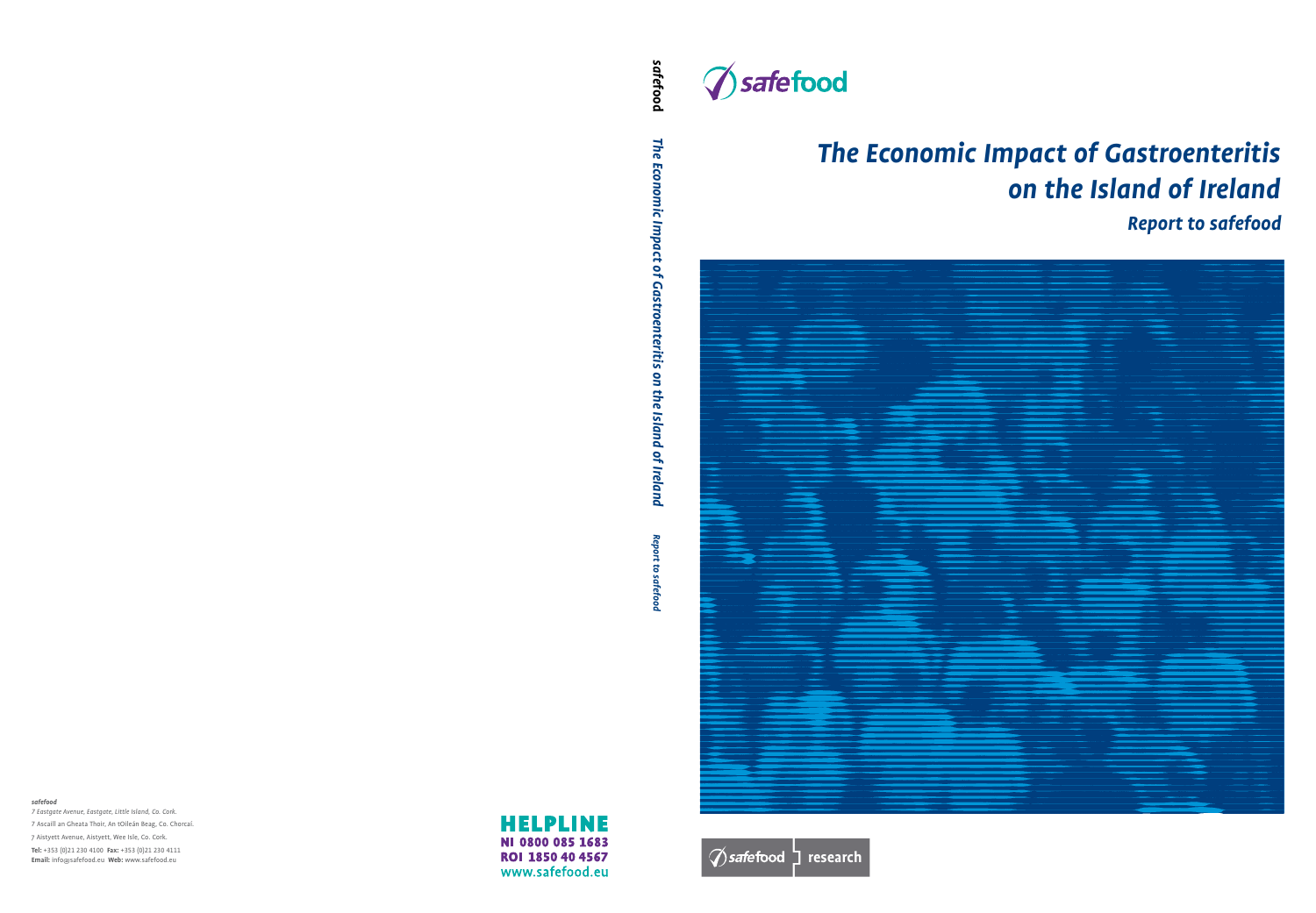## *The Economic Impact of Gastroenteritis on the Island of Ireland*

*Report to safe***food** *(The Food Safety Promotion Board)*

## *Acknowledgements*

Laura C. Rodrigues Grace Lordan Jenny Roberts Charles Normand Craig D. Higgins Sarah Chady Clarence C. Tam

London School of Hygiene & Tropical Medicine Trinity College Dublin





September 2007.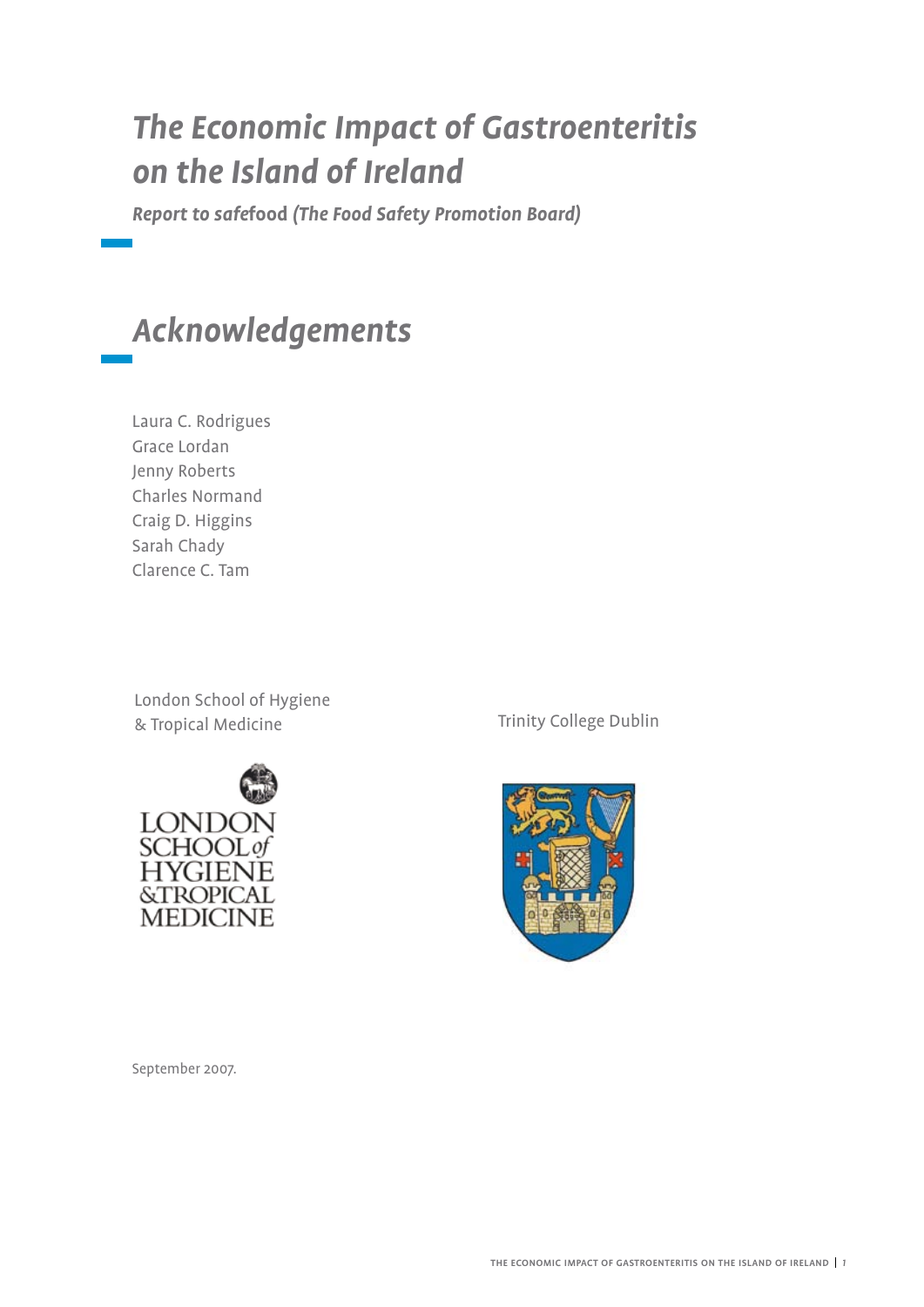## *Table of Contents*

| 1              |                                        | <b>INTRODUCTION</b>                                                             | 9  |  |  |  |  |
|----------------|----------------------------------------|---------------------------------------------------------------------------------|----|--|--|--|--|
| $\overline{2}$ |                                        | <b>BACKGROUND</b>                                                               | 9  |  |  |  |  |
| 2.1            | <b>Background to the study</b>         |                                                                                 |    |  |  |  |  |
| 2.2            | <b>Background to the health system</b> |                                                                                 |    |  |  |  |  |
|                | 2.2.1                                  | Health system in ROI                                                            | 10 |  |  |  |  |
|                |                                        | 2.2.2 Health system in NI                                                       | 11 |  |  |  |  |
| 3              |                                        | <b>METHODS</b>                                                                  | 13 |  |  |  |  |
| 3.1            |                                        | <b>Rates of gastroenteritis</b>                                                 | 13 |  |  |  |  |
|                | 3.1.1                                  | Introduction                                                                    | 13 |  |  |  |  |
|                | 3.1.2                                  | Estimation of rates of hospitalisation with gastroenteritis                     | 14 |  |  |  |  |
|                | 3.1.3                                  | Estimation of rates presenting with gastroenteritis to GP in-hours practices    | 14 |  |  |  |  |
|                |                                        | 3.1.3.1 Cases                                                                   | 14 |  |  |  |  |
|                |                                        | 3.1.3.2 Population at risk                                                      | 15 |  |  |  |  |
|                | 3.1.4                                  | Estimation of rates presenting with gastroenteritis to GP OOH practices         | 16 |  |  |  |  |
|                |                                        | 3.1.4.1 Cases                                                                   | 16 |  |  |  |  |
|                |                                        | 3.1.4.2 Population at risk and calculation of rates of gastroenteritis          | 16 |  |  |  |  |
|                | 3.1.5                                  | Estimation of the rate of GI in the community not presenting to health services | 16 |  |  |  |  |
| 3.2            |                                        | Costs of health care use                                                        | 16 |  |  |  |  |
|                | 3.2.1                                  | Introduction                                                                    | 16 |  |  |  |  |
|                | 3.2.2                                  | Costs of GP in-hours provision                                                  | 17 |  |  |  |  |
|                |                                        | 3.2.2.1 Consultation costs                                                      | 17 |  |  |  |  |
|                |                                        | 3.2.2.2 Prescription costs                                                      | 18 |  |  |  |  |
|                |                                        | 3.2.2.3 Telephone usage                                                         | 18 |  |  |  |  |
|                |                                        | 3.2.3 Costs of GP OOH provision                                                 | 18 |  |  |  |  |
|                |                                        | 3.2.3.1 Consultations                                                           | 19 |  |  |  |  |
|                |                                        | 3.2.3.2 OOH prescription costs                                                  | 19 |  |  |  |  |
|                |                                        | 3.2.3.3 Telephone costs for use of OOH services                                 | 19 |  |  |  |  |
|                |                                        | 3.2.4 Costs for hospital services                                               | 20 |  |  |  |  |
|                |                                        | 3.2.4.1 ROI                                                                     | 20 |  |  |  |  |
|                |                                        | $3.2.4.2$ NI                                                                    | 20 |  |  |  |  |
| 3.3            |                                        | Other costs to patients, families, friends, carers and the economy              | 20 |  |  |  |  |
|                | 3.3.1                                  | Data source for direct and indirect costs to patients and carers                | 20 |  |  |  |  |
|                | 3.3.2                                  | Indirect costs                                                                  | 21 |  |  |  |  |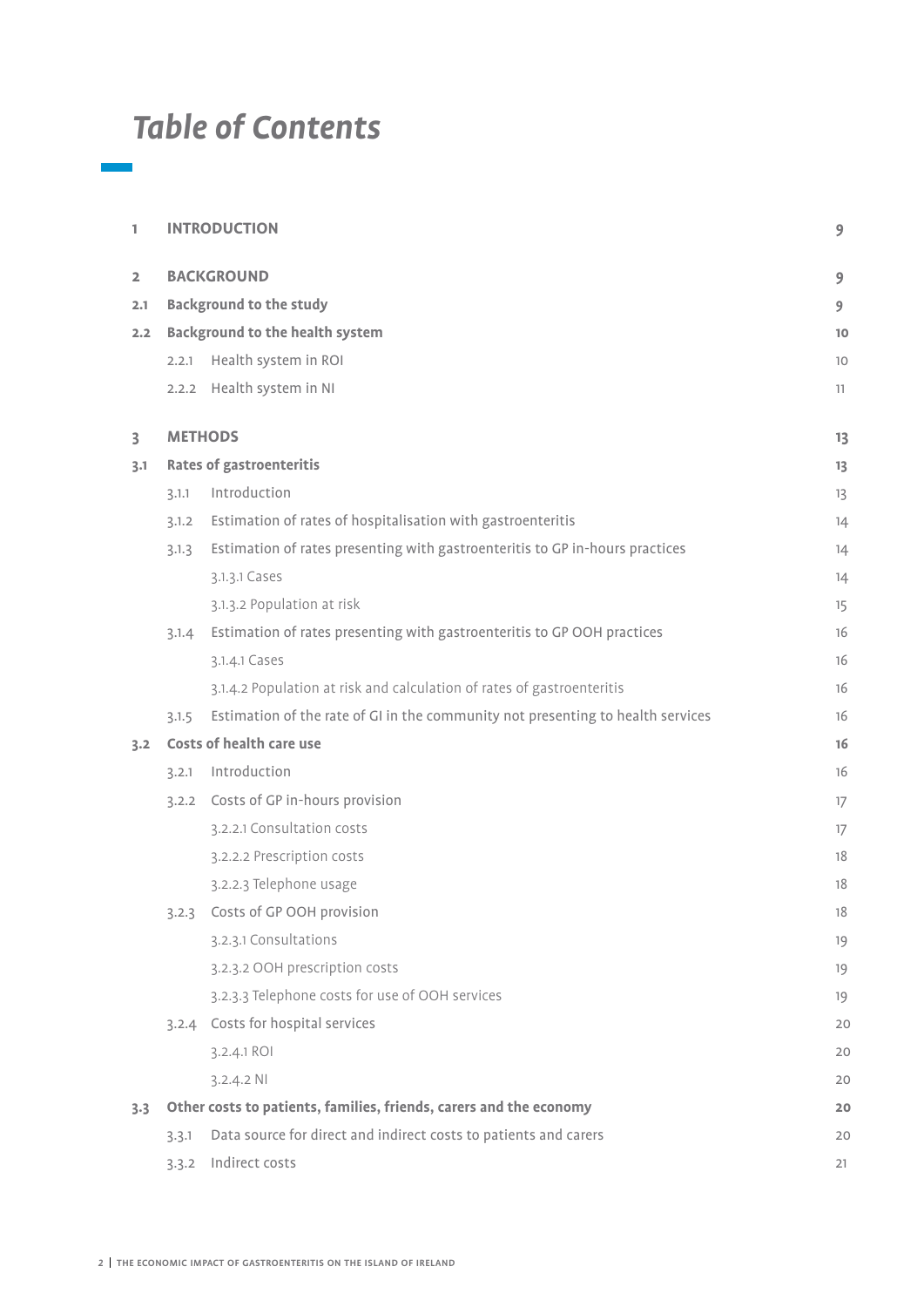|     | 3.3.3          | Travel costs                                                         | 22 |
|-----|----------------|----------------------------------------------------------------------|----|
|     |                | 3.3.4 Costs for individuals who do not present to any health service | 22 |
|     |                |                                                                      |    |
| 4   | <b>RESULTS</b> |                                                                      | 23 |
| 4.1 |                | Introduction                                                         | 23 |
| 4.2 |                | <b>Rates of gastroenteritis</b>                                      | 23 |
|     | 4.2.1          | Rates of hospitalisation                                             | 23 |
|     | 4.2.2          | Rates in GP in-hours practices                                       | 23 |
|     | 4.2.3          | Rates in GP OOH practices                                            | 24 |
|     |                | 4.2.4 Rate of gastroenteritis in the community                       | 25 |
| 4.3 | Costs          |                                                                      | 26 |
|     | 4.3.1          | In-hours costs                                                       | 26 |
|     |                | 4.3.1.1 Additional cost                                              | 27 |
|     |                | 4.3.2 OOH cost                                                       | 28 |
|     |                | 4.3.2.1 Indirect OOH cost                                            | 29 |
|     | 4.3.3          | Hospitalisation cost                                                 | 30 |
|     | 4.3.4          | Total Cost to Individuals who do not present                         | 31 |
|     | 4.3.5          | The total burden on the economy                                      | 32 |
|     |                | 4.3.6 The total burden on the family                                 | 32 |
|     |                |                                                                      |    |
| 5   |                | <b>DISCUSSION</b>                                                    | 33 |
| 5.1 |                | Introduction                                                         | 33 |
| 5.2 | <b>Rates</b>   |                                                                      | 33 |
|     | 5.2.1          | Rates of hospitalisation                                             | 33 |
|     | 5.2.2          | Rates presenting to GPs                                              | 33 |
|     | 5.2.3          | Rates presenting to OOH co-op                                        | 34 |
|     | 5.2.4          | Rates in the population                                              | 34 |
| 5.3 |                | Costs of gastroenteritis in Ireland                                  | 35 |
|     | 5.3.1          | The range of estimates                                               | 35 |
|     | 5.3.2          | Costing in primary care                                              | 35 |
|     | 5.3.3          | Costing hospital care                                                | 35 |
|     | 5.3.4          | Costing burdens on individuals                                       | 35 |
| 5.4 |                | <b>Further research</b>                                              | 36 |
|     | References     |                                                                      | 37 |
|     |                |                                                                      |    |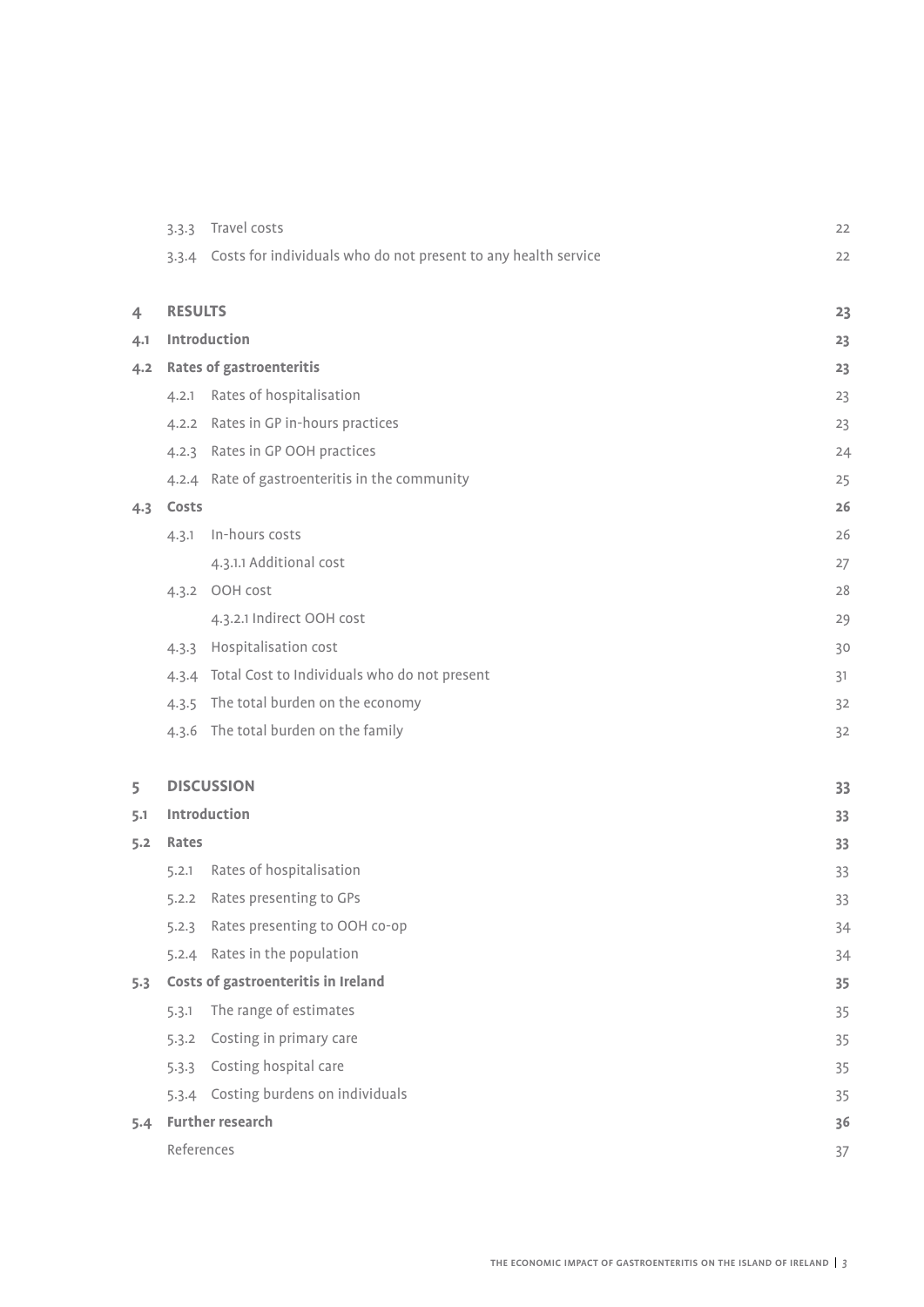## *Appendix*

|     |               | APPENDIX A: FURTHER INFORMATION ON DATA AND DATA COLLECTION TOOLS                                       | 39 |
|-----|---------------|---------------------------------------------------------------------------------------------------------|----|
| A.1 |               | Information sheet relevant to the attached questionnaire                                                | 39 |
| A.2 | Questionnaire |                                                                                                         | 41 |
| A.3 |               | Search terms used for extraction of potential cases of gastroenteritis from OOH Co-op databases         | 52 |
| A.4 |               | Criteria to remove false positive gastroenteritis records from GP in-hours and OOH datasets             | 52 |
| A.5 |               | ICD codes used to identify hospital admissions of gastroenteritis in ROI (HIPE) and NI of Ireland (HES) | 53 |
|     |               |                                                                                                         |    |
|     |               | <b>APPENDIX B: FURTHER RATES CALCULATIONS</b>                                                           | 54 |
|     |               | B. 1 Rates presenting to GP in-hours and OOH practices by urban/rural and deprived/non-deprived strata  | 54 |
|     |               |                                                                                                         |    |
|     |               | <b>APPENDIX C: FURTHER COST CALCULATIONS</b>                                                            | 55 |
| C.1 |               | Sensitivity Analysis based on rates confidence intervals                                                | 55 |
|     | C.1.1         | In-hours practice                                                                                       | 55 |
|     | C.1.2         | OOH practice                                                                                            | 56 |
|     | C.1.3         | Hospitalisation                                                                                         | 56 |
|     |               | C.1.4 Costs for the community who do not present                                                        | 56 |
| C.2 |               | Using capitation, fees and allowances as proxies when costing ROI consultations                         | 57 |
|     |               |                                                                                                         |    |
|     |               | <b>APPENDIX D: SURVEY CHARACTERISTICS</b>                                                               | 57 |

## *Members of Steering Committee*

**Dr. Paul Cook**  Food Standards Agency (UK)

**Prof. Sarah O'Brien** University of Manchester

**Prof. Tom O'Dowd**  Trinity College Dublin

**Dr. Thomas Quigley**  *safe***food**

**Prof. Philip Reilly**  Queen's University Belfast

**Prof. Patrick Wall**  University College Dublin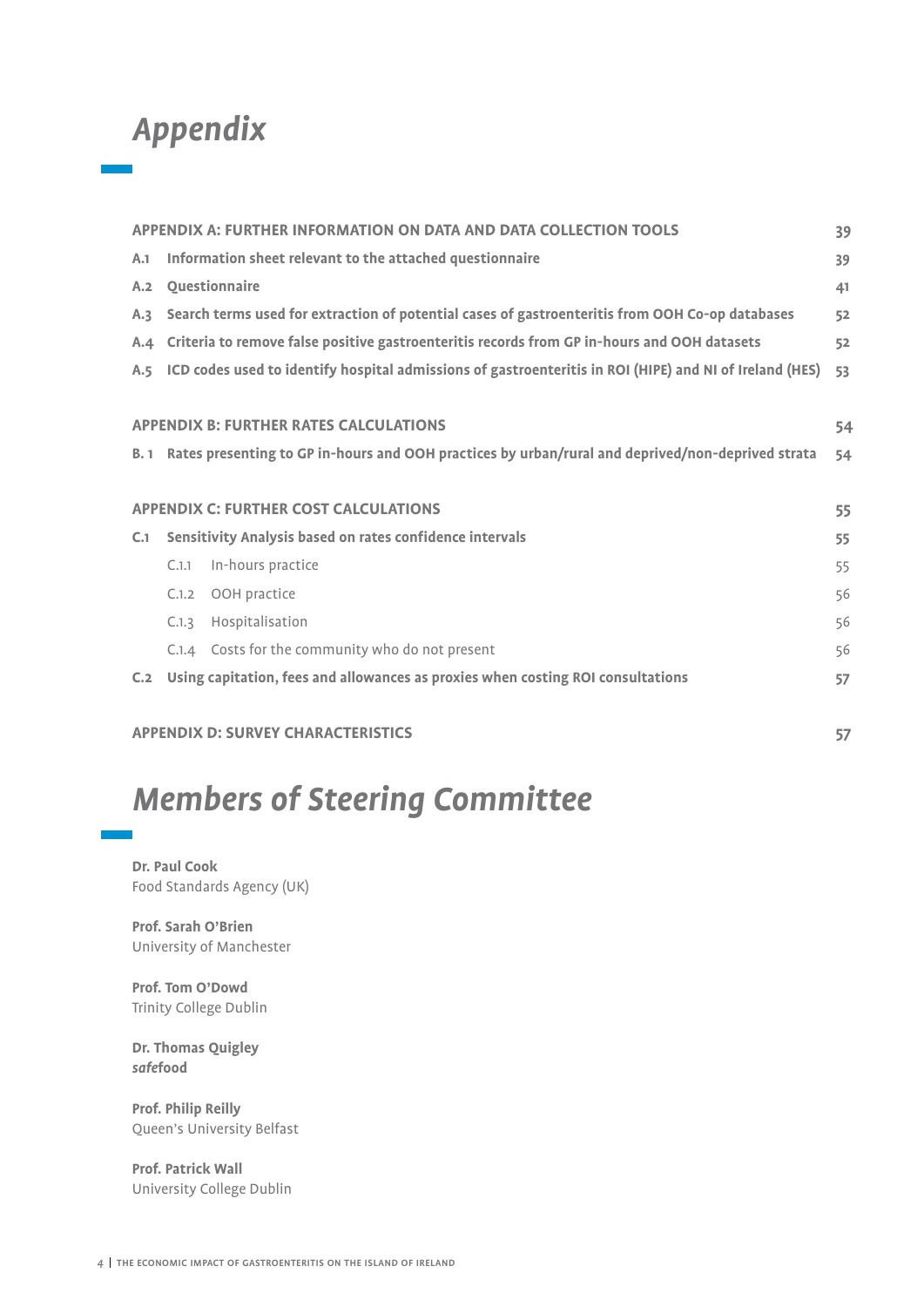## *Acknowledgements*

We would like to thank Ms. Arlene Fitzsimons, Mr. Larry Maher, Mr. Brian Murphy, Mr. John Kelly, Dr. Fergus O'Kelly, Ms. Michelle Kearns, Dr. Keith Perdue, Mr. Colin McCann, Ms. Meabh Ni Cleirigh, Mr. Mark Armstrong, Mr. Patrick Connolly, Ms. Ann Convery, Ms. Kerrie Canavan, Ms. Louise McVee, Ms. Aisling Kelly and Mr. Eugene Dunn. In any study with a large data collection exercise, many people provide assistance and access to data and we cannot thank all by name: our thanks to all in the health services in the Republic of Ireland and Northern Ireland who assisted with their time, expertise and good humour. Particular thanks to those who helped us access hospital data (HIPE and HES), population data (from censuses), and cost data (from the Casemix cost systems). We were greatly assisted by the managers, doctors and staff of the out-of-hours co-ops and would like to thank them. Finally, we would like to make a special mention of Mr. Phonsie McCarron for his enthusiastic support.

The collection of data from primary care practices and the surveys of patients depended on help from the GP practices and out-of-hours services. We would like to thank the following GPs and their colleagues for all their help: Drs. Black, Chestnut, Cleary, Coughlan, Cox, Delap, Durkin, Fakih, Farnan, Forde, Gorman, Hackett, Joyce Kilbride, King, Lehane, McMahon, MacNamara, McAughey, McBrinn, McGovern, Mercer, Molony, Morris, Murphy, Ni Chleirigh, O'Connor, O'Drisceoil, O'Shea, Patten, Shanahan, Sheehan, Simon, Stewart, Twomey and Wright.

We would like to particularly thank Dr. Thomas Quigley and Dr. Gráinne O'Sullivan of *safe***food** and Dr. Paul McKeown of the HSE for their encouragement and support.

In addition to his role on the steering committee, Professor Philip Reilly of Queen's University Belfast acted as the study representative in Northern Ireland and provided important help in selecting practices and carrying out the data collection. Donal Martin was a member of the project team at the start of the project and assisted in reviewing the epidemiological literature. Donna Carter-Leay and Barbara Stacey both provided excellent administrative support to the project.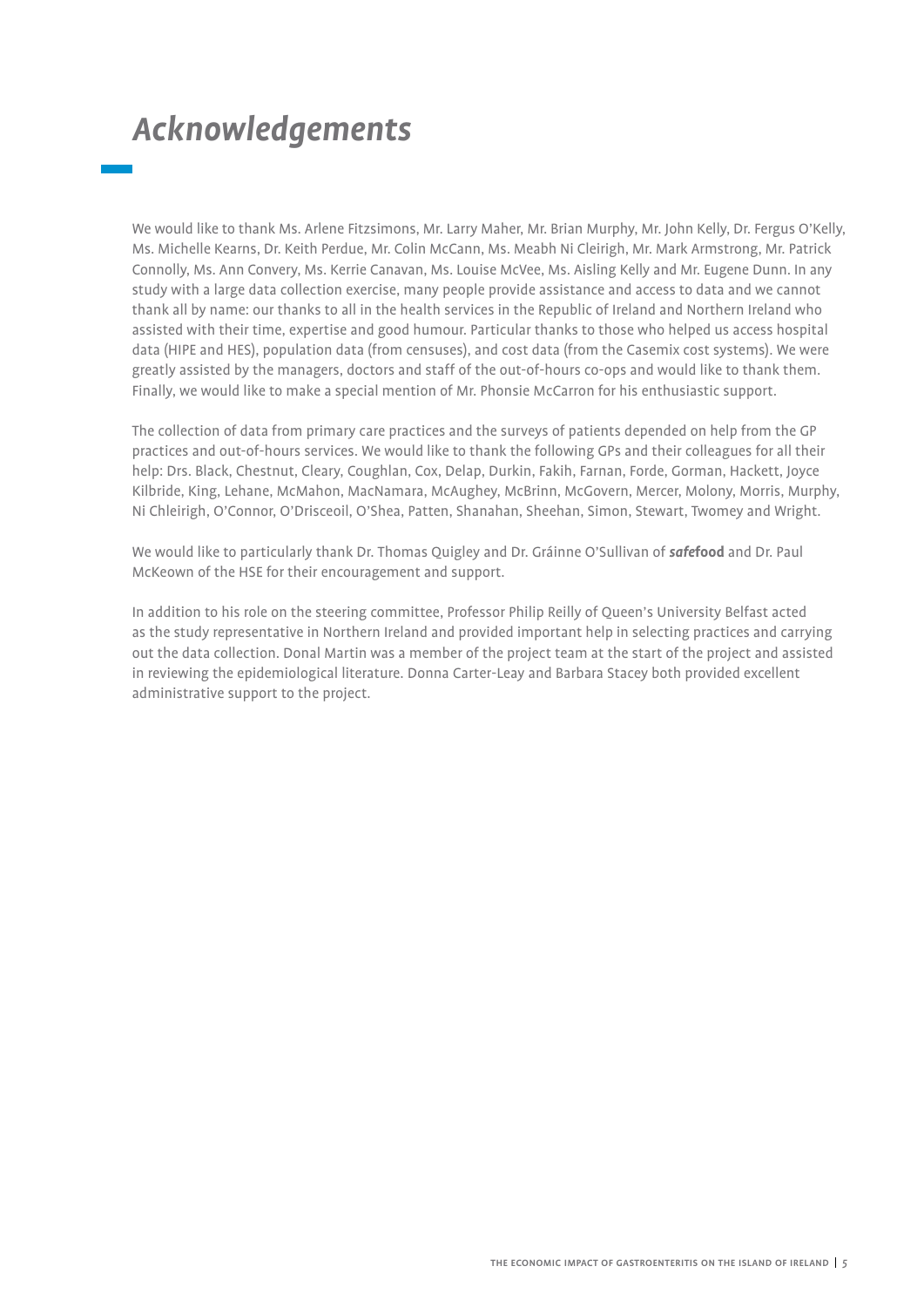## *Executive Summary*

The main objective of this study was to estimate the economic burden of gastroenteritis on the island of Ireland.

The approach taken was to estimate the number of cases of gastroenteritis in a year, and the proportion of these cases that used the different health services using routine data, the overall costs to hospital and primary care services, costs to individuals and their families and friends, and costs to the economy. An additional output of the study was an estimate of the severity of the disease as measured by the need for hospital or community health services.

Although there have been studies of costs of gastroenteritis in other countries (examples: Hellard et al. 2003, Lopman et al. 2004), this is the first attempt to quantify the cost of gastroenteritis on the island of Ireland. A study of the rates of gastroenteritis on the island based on a telephone survey was carried out in 2000/01 (*safe***food**, 2003).

Electronic data was acquired on the number of cases presenting to out-of-hours (OOH), to in-hours primary care services, and the hospitalised. It was possible to collect data for all hospitals that provide treatment for gastroenteritis in the Republic of Ireland (ROI) and Northern Ireland (NI)(with the exception of the Bon Secours private hospital in Glasnevin, Dublin). OOH data was collected for services that cover 38% and 80% of the populations in ROI and NI respectively. 25 GP practices (61 practicing GPs) supplied the data relating to in hours GP services. Because the hospital services and OOH primary care data relate to the majority of the population presenting with gastroenteritis on the island of Ireland, the denominators used were the general population and it is possible to place a large degree of confidence in the estimates. The sample of in-hours GPs was to cover different strata as they represent a smaller proportion of all GPs in the island, estimates of the population at risk are more problematic and estimated rates (and therefore costs) for the different strata (i.e. gender, age and types of location) are tentative but this does not materially affect the overall estimated burden.

The methods used in this study do not allow direct estimation of rates of the disease in the population that did not contact any formal health service. The proportion of cases that access in-hours GP services has been relatively constant from other studies and this proportion was used to derive estimates of the rates in the population. Although this is likely to be less precise than estimates from prospective population studies, cases not presenting to the health services tend to be relatively mild and, even though the numbers are large, their associated costs are low and errors in the estimation of frequency will not greatly affect the overall estimated cost of disease to the health services.

Although the cost of health services makes up a large part of the economic burden of gastroenteritis, a significant burden falls on patients, families and friends. To obtain estimates of the time off work for patients and their carers, as well as the costs to families, a survey of patients was carried out. The main aim of the survey was to gather data on family costs.

## **Results – Rates**

The main estimates of the rates of gastroenteritis per 1,000 person years are shown in Table A.1. The rates found in the Telephone Survey are provided for comparison. The Telephone Survey used a number of different definitions of gastroenteritis and the definition included in Table A.1 is the nearest match to the definition of gastroenteritis used in this report.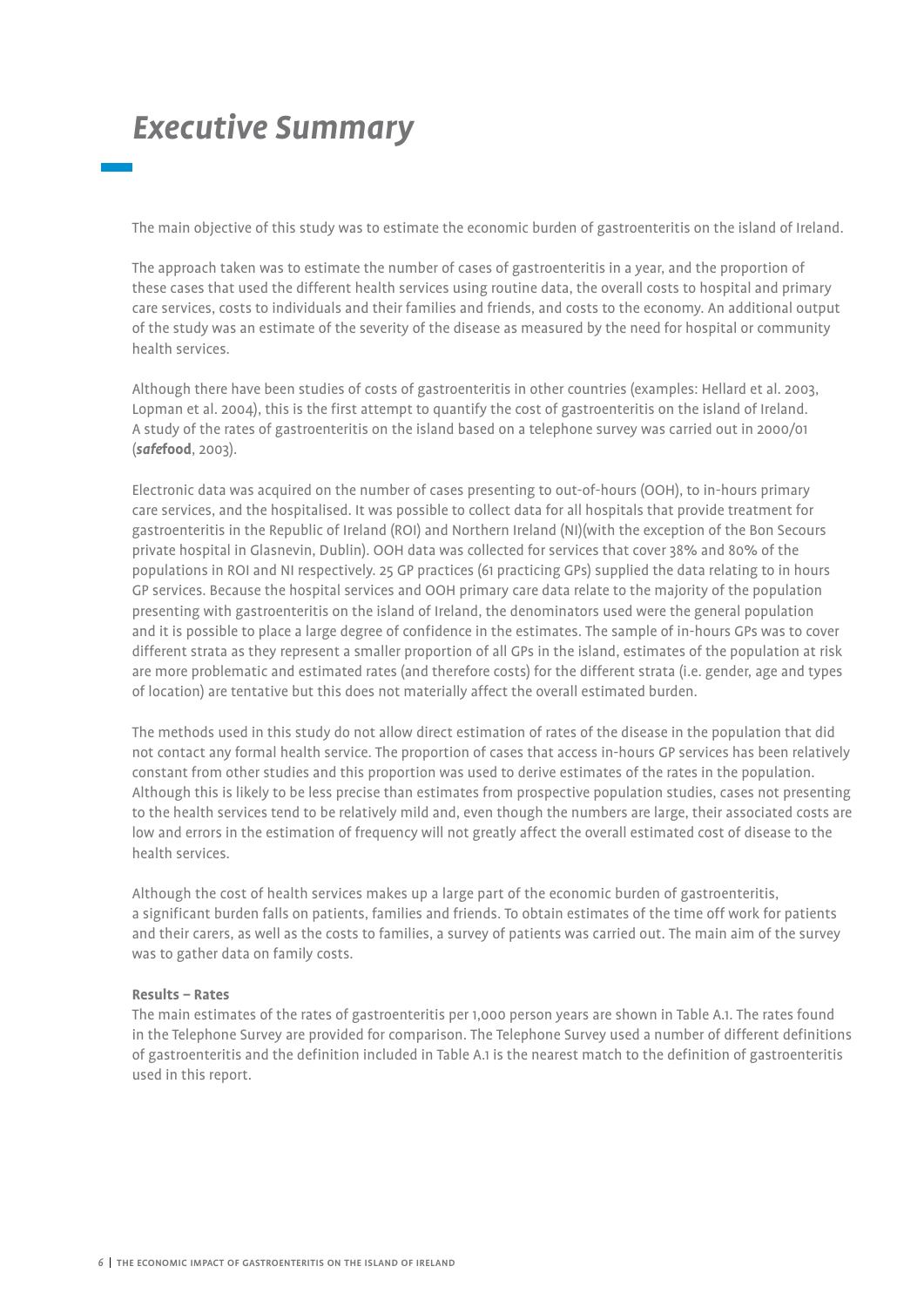|                                      | <b>Routine Data</b> |           | <b>Telephone Survey</b> |
|--------------------------------------|---------------------|-----------|-------------------------|
|                                      | <b>ROI</b>          | <b>NI</b> | <b>ROI and NI</b>       |
| <b>Hospitalised</b>                  | 1.0                 | 1.1       | 13.6                    |
| <b>Presenting to GP in-hours</b>     | 46                  | 28        | 171                     |
| <b>Presenting to GP out of hours</b> | 38                  | 40        | $\qquad \qquad$         |
| In the community                     | 168                 | 104       | 754                     |

**Table A.1**: Rates of gastroenteritis per 1,000 person years, from routine data and from Telephone Survey

As can be seen, results from routine data suggest that rates of hospitalization are very similar for ROI and NI; there is a greater rate of presentation to GP in-hours practices in ROI than in NI, resulting in a higher estimate in the community rate in ROI than NI. ROI and NI differed in the relative proportions of patients using in-hours and OOH GP services – in NI the OOH rates were much greater than the in-hours rate.

Estimated rates were much higher in the Telephone Survey than in our study. While it is possible that the methods used in this study have underestimated rates presenting to primary care and those not presenting at all, it is unlikely that the rate of hospital attendances is more than ten times than that found in hospital records. Therefore in this study, we report the estimated costs of gastroenteritis based on our estimated rates from routine sources and based on the Telephone Survey findings.

#### **Results – Costs**

This study used vectors of unit costs to estimate the costs associated with the rates of gastroenteritis presenting in each setting. Deriving the cost vectors is not straightforward, and we present results of sensitivity tests applied to the different approaches used to estimate unit costs. The costs of hospital services were estimated on the basis of the best available routine data for services for this disease. In both jurisdictions, there are case mix adjusted cost estimation systems and these were used.

Costing the use of primary care services is more difficult since almost all patients in NI are provided with GP services free at the point of use, with GPs mainly paid a capitation fee. In ROI this is the case for only about a quarter of the population who have medical cards or GP visit cards, and others pay fees set by the GPs. In principle, there is no difference in the service received by the two categories of patients in ROI. It would not be appropriate to cost them differently, so estimates were made using both bases. Costs falling on families and friends were estimated from the patient survey. Costs of time off work were estimated on the basis of the occupation of the person concerned. Travel, phone calls and other costs were estimated from the distances and frequency involved. Where respondents reported indirect expenditure, this was included in the estimates of the total burden.

The tables below present the estimates of the total cost of gastroenteritis per annum for ROI, NI and the island of Ireland. The average cost is similar for the two jurisdictions, although the slightly lower rates in NI and the slightly lower costs of treatment mean that per capita costs are slightly lower in NI.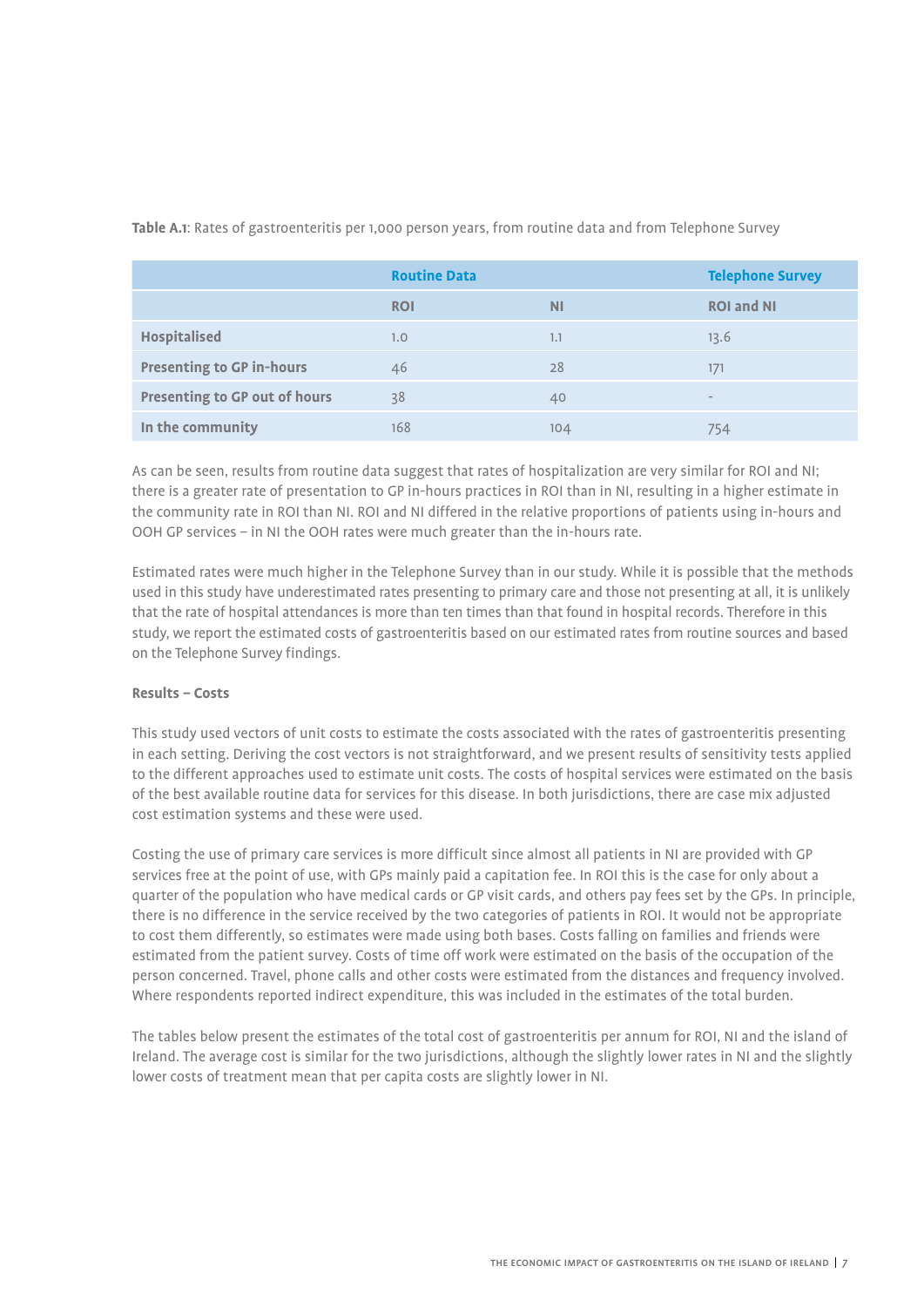| <b>Type of Cost</b>       | <b>ROI</b>   | <b>NI</b>   | <b>Island of Ireland</b> |
|---------------------------|--------------|-------------|--------------------------|
| <b>Currency: Euros</b>    |              |             |                          |
| <b>Hospital</b>           | €5,755,763   | €3,016,349  | €8,772,112               |
| <b>Out-of-hours</b>       | €33,617,694  | €15,762,917 | €49,380,611              |
| In-hours                  | €42,845,977  | €10,466,509 | €53,312,487              |
| Community                 | €19,399,623  | €4,739,616  | €24,139,239              |
| <b>Totals</b>             | €101,619,057 | €33,985,391 | €135,604,449             |
| <b>Currency: Sterling</b> |              |             |                          |
| <b>Hospital</b>           | £3,885,002   | £2,035,963  | £5,920,965               |
| <b>Out-of-hours</b>       | £22,691,137  | £10,639,591 | £33,330,727              |
| In-hours                  | £28,920,006  | £7,064,642  | £35,984,649              |
| Community                 | £13,094,280  | £3,199,127  | £16,293,406              |
| <b>Totals</b>             | £68,590,425  | £22,939,323 | £91,529,748              |

**Table A.2:** Total costs of gastroenteritis in ROI, NI and on the island of Ireland (presented in Euros and in Sterling)

The overall cost of gastroenteritis for the island of Ireland is conservatively estimated at approx. €135 million (£90 million). This is the potential saving to the economy if measures were successful in preventing all gastroenteritis, and provides the benchmark against which potential preventive measures can be assessed.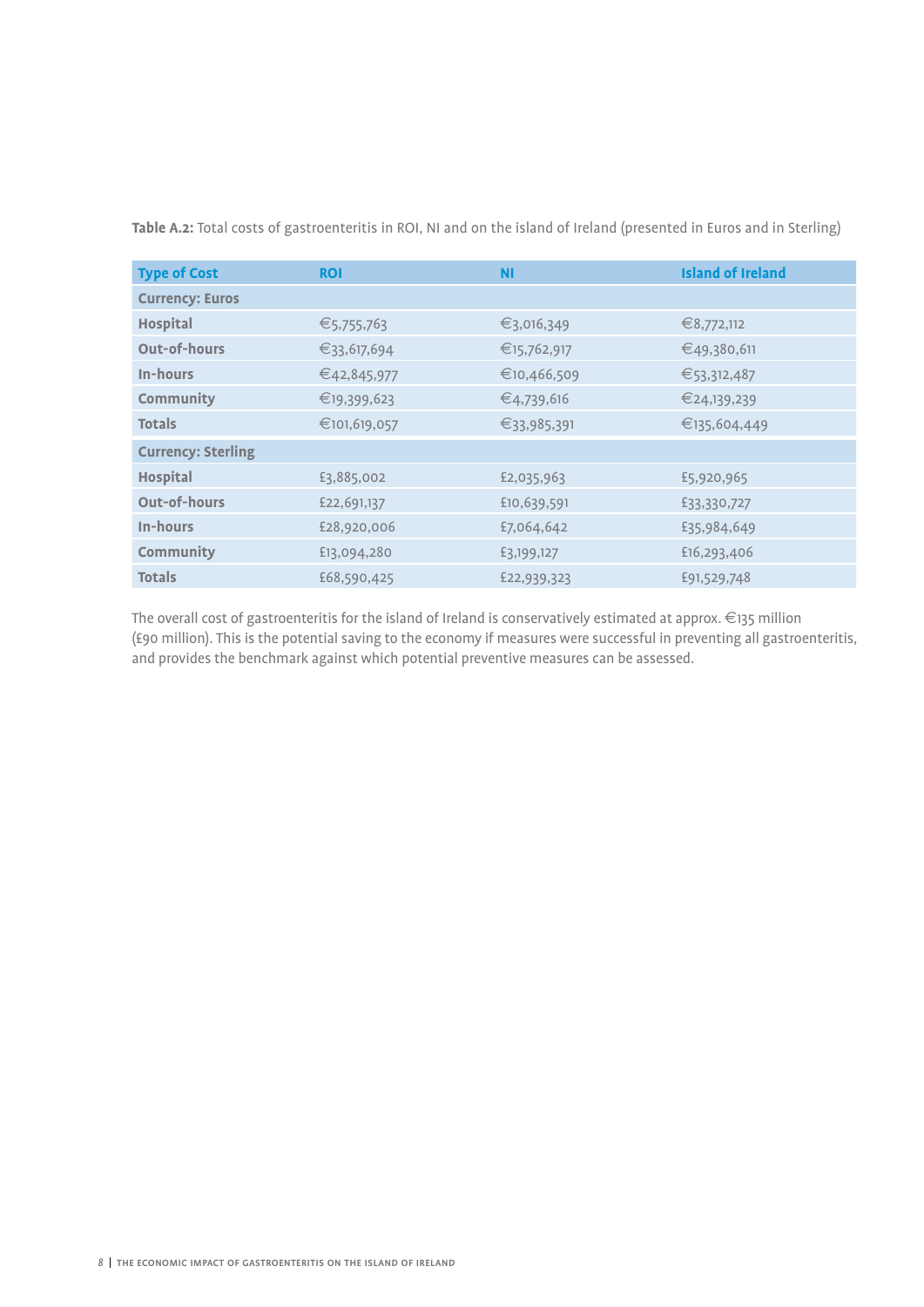## *1. Introduction*

Assessing the economic burden of a disease enables a better understanding of the financial impact of the disease on the economy and can be used to inform decisions on measures to reduce disease.

There are two main criticisms of this type of study. First that the economic burden cannot estimate the suffering, and second that it does not include the effectiveness and cost-effectiveness of measures to reduce it. However, in the case of a common, usually mild, disease, the scale of the burden is often unknown and the extent of potential gains from reducing the burden tends to be underestimated. Perceived economic pay-off is increasingly central to setting up political priority for action and so disease burden must be estimated rigorously.

There is a growing awareness of food borne communicable diseases; measures are available to reduce the rate of gastrointestinal disease. It is hoped that this study will provide some additional understanding of the potential monetary savings of such measures.

## *2. Background*

## *2.1 Background to the study*

Gastroenteritis is an illness of the digestive system caused by infectious agents; usual symptoms are diarrhoea and vomiting. The majority of gastroenteritis cases are caused by infectious agents.

The illness is associated with significant costs to health, social care organisations, families and informal carers (Food Standards Agency (FSA) 2000, Roberts, Sockett and Gill 1989, Sockett and Roberts 1991, Fischer and Molbak 2001). Difficulties in assessing the economic burden include lack of information on incidence of the disease (FSA 2000), limited information on patterns of treatment and care and a poor understanding of how the disease affects families. Estimation of the number of cases of gastroenteritis is not straightforward as not all cases involve contact with formal service providers, and are not recorded. Patients who do not access a formal service still incur costs to themselves, their families, employers and society. Much of the treatment provided is within primary care, although a proportion of patients receive secondary and tertiary care with very high costs, but there is considerable variation in treatment and referral (Nathwani 1994). The primary aim of this report is to assess the economic impact of gastroenteritis on the island of Ireland, for individuals, families, informal carers, primary care and hospital services and on society in general.

To calculate the economic impact of gastroenteritis, it is necessary to derive accurate estimates of the number of people affected as well as the direct, indirect and opportunity costs incurred by these groups. We were helped in this by two studies: a recent Telephone Survey (*safe***food** 2003) in the island of Ireland (from here referred to as the Telephone Survey) and from a large study of incidence and costs in England (FSA 2000). A problem in estimating the economic impact of gastroenteritis is the uncertainty around the incidence of disease. The Telephone Survey and the FSA (2000) studies estimated very different levels of gastroenteritis. The Telephone Survey estimated that 60% of individuals in the island of Ireland have an episode of gastroenteritis every year, and the FSA found 20% incidence in England. In fact higher estimates have consistently been found in telephone surveys based on reporting recall of disease over a past period than in prospective studies, where gastroenteritis is reported as they occur, and it has been argued that telephone surveys may suffer from 'telescoping' where the reported number of incidents is exaggerated by the inclusion of cases outside the period of recall (Wheeler et al. 1999).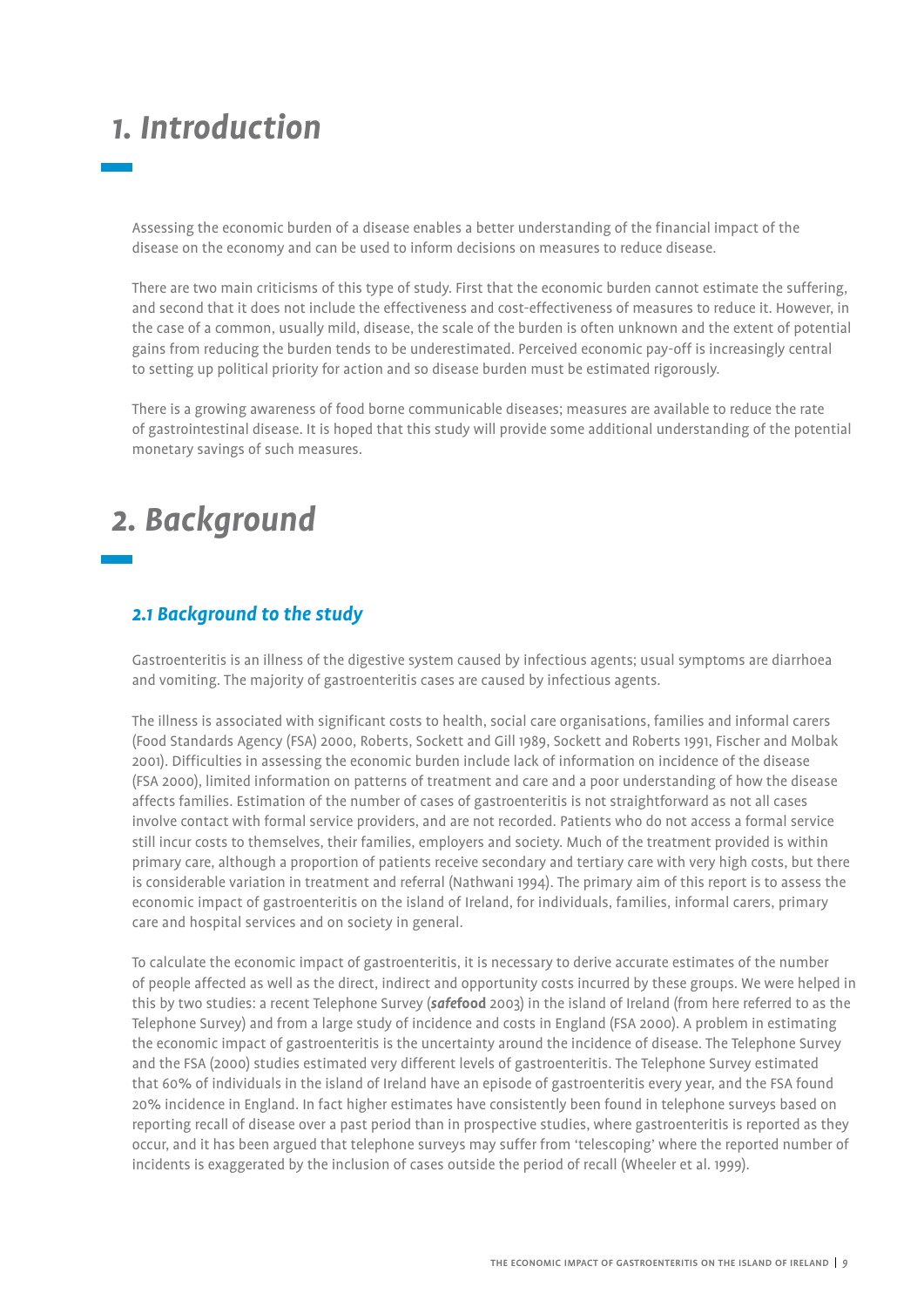It is traditional to think of the rates of gastroenteritis at different levels of the system as a pyramid. At its base are the rates of gastroenteritis in the community, independently of whether they present to any service. This is followed by the rates that present to in-hours and OOH primary care. At the top are the rates of hospital admission (Wall et al.1996, Wheeler et al. 1999, *safe***food**, 2003). This study reproduces this 'pyramid' using primary data collected from in-hours and OOH primary care practices. It uses secondary data to estimate the rate of admission to secondary care facilities and uses the estimates of *safe***food** (2003) and FSA (2000) to calculate the incidence of the illness in the community, independently of whether they presented or not to any health service. These rates are used to get an estimate of the economic cost of gastroenteritis across the island of Ireland, inclusive of hospital, primary care, personal and family costs. The economic cost is calculated based on a combination of routine data on use of services, some secondary data from other studies and primary data from a survey of patients who presented to primary care with gastroenteritis.

The study also provides estimates of costs and rates by deprived/non-deprived and urban/rural strata with wider confidence intervals. Denominators for the strata are tentative and therefore these are indicative only.

The estimated average cost of a case of infectious intestinal disease (IID) in England was £79 at 1993-1995 prices (FSA, 2000). About 36% of this cost falls to the NHS, 8% is a direct cost to the case and 55% is a cost to employers in lost production by the case or a carer. The average cost of a case presenting to a GP is £250. This varies significantly depending on severity. The Telephone Survey indicated that because of gastroenteritis approximately 1.5 million working days are lost, corresponding to €173.5 (£114.0) million in lost earnings. This study contributes to the body of knowledge by providing an alternative estimate of gastroenteritis for all levels of the community. That is, an estimate of case numbers that do not present to a health service, that present to in-hours and OOH primary care services as well as an estimate of those who spent time in hospital. Estimates are also provided for the economic burden of the disease on families and carers, as well as an overall estimate of the socio-economic burden and its distribution.

## *2.2 Background to the health system*

## **2.2.1 Health system in ROI**

The Health Service Executive is responsible for allocating health system resources and the direct delivery of some parts of hospital and community services. Every individual who is a resident in the ROI is entitled to receive some or all of in-hours and out of hours GP care and hospital care free of charge with costs borne by the state, with small charges for most individuals for hospital emergency services. Individuals are in one of three groups: medical cardholders, GP visit cardholders and non-medical cardholders. The latter group is entitled to free hospital care (except for small in-patient and outpatient charges). Medical cardholders (28% of the population) receive all three services free. The General Medical Services (GMS) scheme also provides GP visit cards to individuals whose income is just above the medical card limit. This entitles them to free GP care but otherwise they have the same entitlements as non-cardholders. Approximately 52% of individuals are privately insured. Depending on the policy some or all of hospital services and some GP services are covered. Those without insurance who use private hospital care pay full fees themselves.

Prescribed drugs and medicines (with a few exceptions) are received free by medical cardholders and those with a long-term illness. Every other resident is subsidised under the drugs payment scheme once they are registered and pay a maximum of €85 per month for approved prescribed drugs and medicines. A family maximum payment is also €85.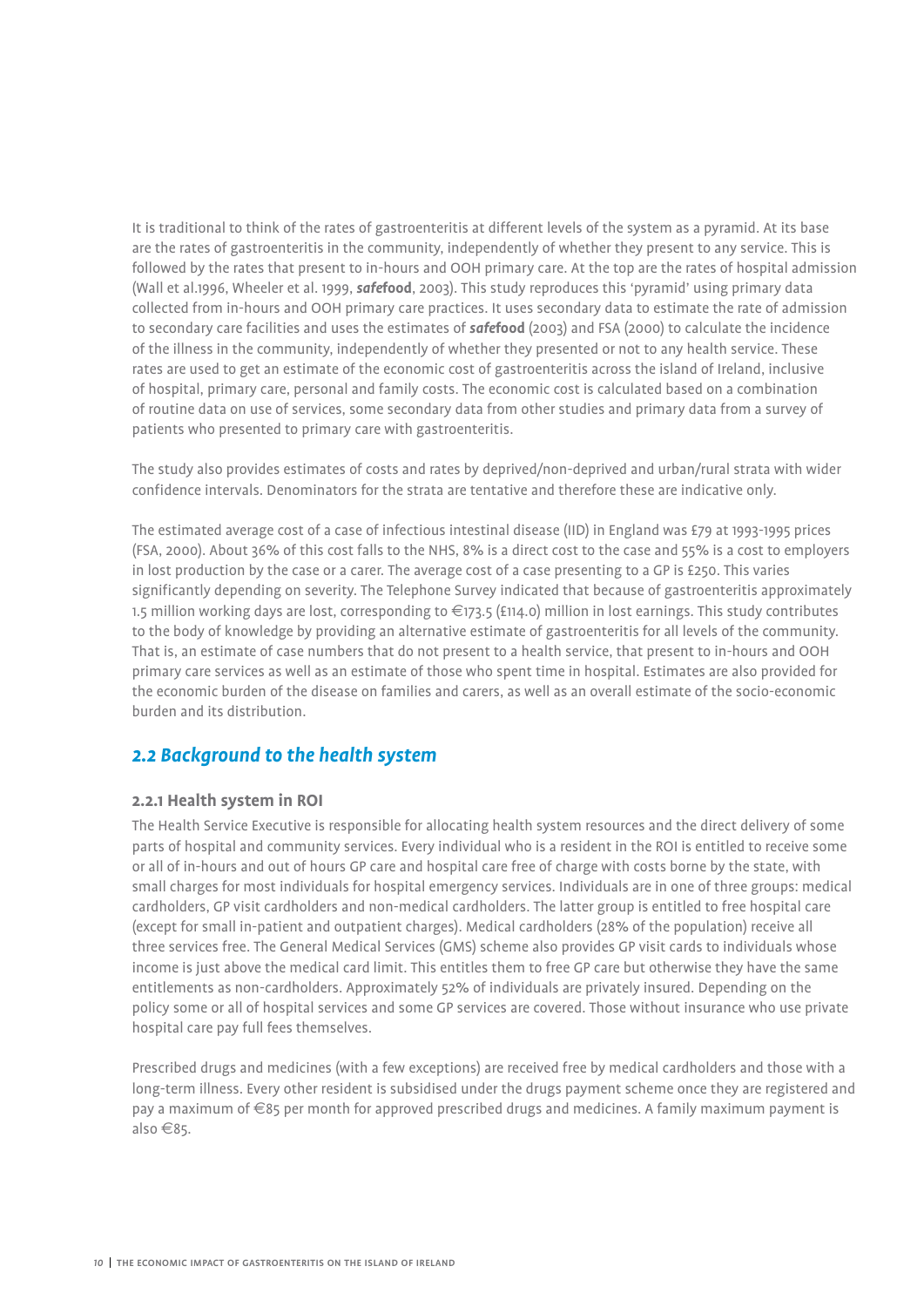In-hours GP services are supplied by approximately 2,030 GPs. GP practices can see GMS and non-medical card patients. It is required by the state that GMS patients register with a GP; non-GMS individuals are not required to register. GPs receive payment at time of consultation from non-medical card patients and are paid by capitation for GMS patients registered. The fact that not all individuals are registered in GPs means that there are no clearly defined populations at risk for the estimation of rates of patients presenting to GPs.

Data from 20 ROI GP practices are included in our study. Information on gastroenteritis patients was collected from 01 May 2004 to 30 April 2005. This information includes date of event, age, gender, date of birth, diagnosis and prescription data (where available). Data specific to the practice includes the percentage of GMS patients, patient list size, location, list of services provided and their fees, social deprivation and age/gender breakdown of the patient list.

Out-of-hours (OOH) GP care is supplied by 12 OOH co-ops in ROI. OOH co-ops supply some or all of the following services: nurse advice by telephone, doctor advice by telephone, home visit by a GP and a consultation with a GP in a treatment centre. Eight of these co-ops operate in eight of the former health board regions in ROI. These co-ops operate from 6pm-8am Monday to Friday and 10am-8am Saturday and Sunday and consist of a call centre and a number of treatment centres. The remaining four co-ops operate from 6pm-10pm Monday to Friday and 10am to 6pm Saturday and Sunday. These co-ops are based in Dublin and operate on a smaller scale, combining one treatment centre and a call centre in the same premises. The data for this study cover six of the larger and two of the smaller co-ops. The data gathered on gastroenteritis cases includes date of event, age, gender, date of birth, type of service received, assessed priority, diagnosis and treatment. Additional data gathered on individual co-ops include location and number of centres as well as type and price of services provided.

Hospital care is supplied by approximately 100 secondary care facilities, but only some of these treat gastroenteritis. The data used in this study was obtained from the Hospital In-Patient Enquiry Scheme (HIPE), which is the main source of data on discharges from acute hospitals in ROI. HIPE collects data from 69 hospitals and all but one (Bon Secours private hospital in Glasnevin Dublin) of the hospitals which treat gastroenteritis are included. Therefore this data set is close to being a census of gastroenteritis cases that were hospitalised.

## **2.2.2 Health system in NI**

Healthcare in the United Kingdom is mainly supplied by the National Health Service (NHS), which was set up in 1948. In NI there are four Health and Social Services boards; the Eastern, Western, Southern and Northern Board. These boards are responsible for assessing the health needs of their populations and supplying services to meet these needs. Among the services provided are in-hours and OOH GP and hospital care. Patients pay no fees. The NHS also provides funding for free prescriptions for individuals who meet certain criteria. (*http://www.centralservicesagency.com/display/precription\_changes*). Individuals have the option to use private care for a fee. It is possible to purchase private health insurance but this is not common and only a small minority have health insurance.

In-hours GP care is, for the most part, supplied by one of the NHS's 350 GP practices. Individuals register with a practice in their area. This report includes data from five NHS practices, collected from 01 May 2004 to 30 April 2005. As before, date of event, age, gender, date of birth, diagnosis and prescription data (where available) have been gathered. Practice specific data gathered relates to patient list size, location, list of services provided, and deprivation status and age/gender breakdown.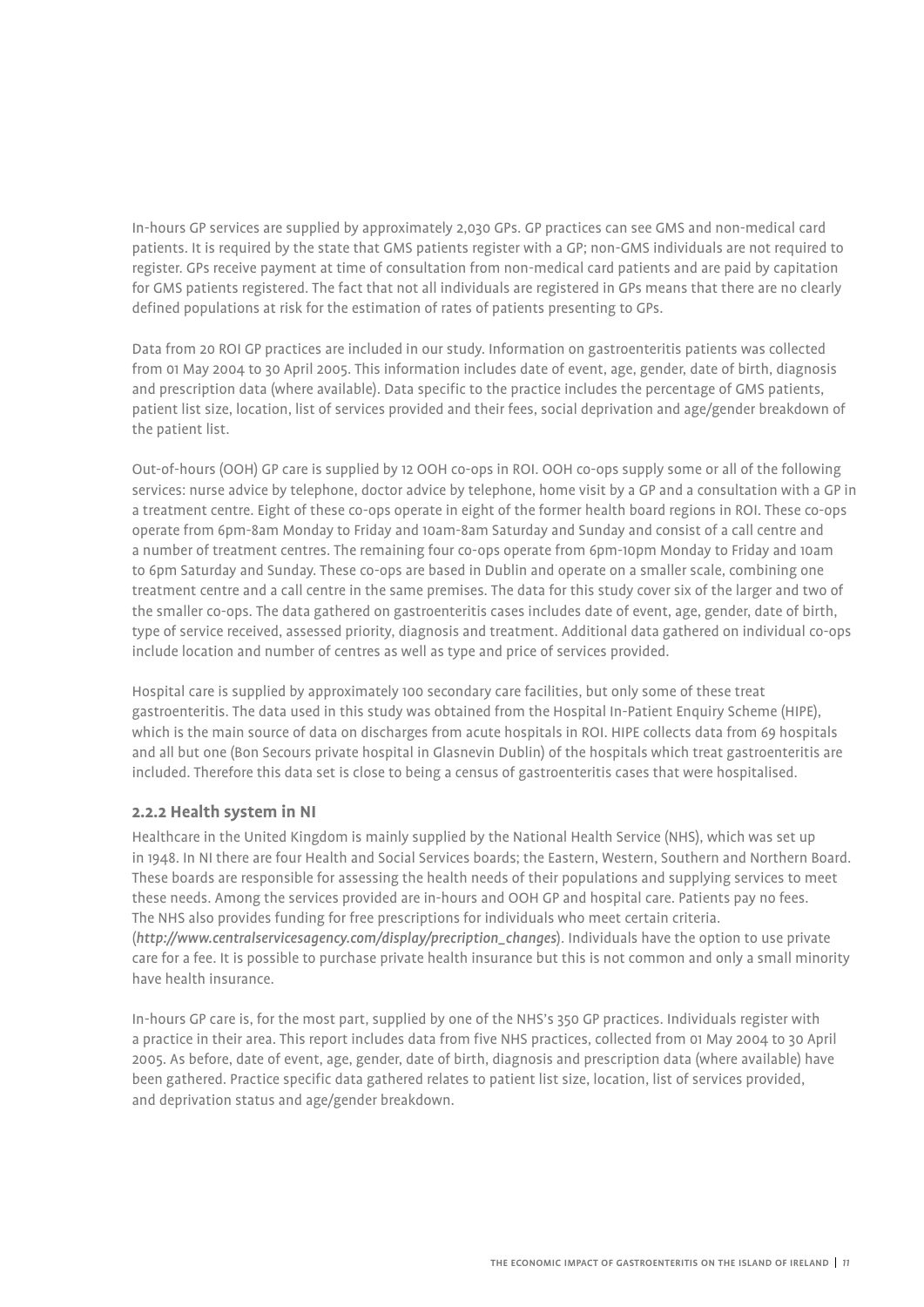OOH co-ops exist in NI to supply primary care outside normal surgery hours. There are seven of these organisations within the four boards. The Northern, Western and Southern boards each have one co-op and there are four co-ops in the Eastern Board. Each co-op supplies some or all of the following services: doctor advice by telephone, consultations with a GP at patient's own home and consultation with a GP in the practice. Nurse consultation by phone is not offered here, but by NHS Direct (see below), and doctors do their own triage. The data gathered is from the Northern, Western and Southern Boards, and from two of the four co-ops in the Eastern Board. Consistent with the data gathered for ROI, details on date of event, age, gender, date of birth, type of service received, assessed priority and diagnosis, have been extracted. In addition data was gathered on the co-op's location and number of centres as well as the type and price of services provided. A further type of primary care offered to UK residents by the NHS is known as NHS Direct. This is a 24 hour service that allows individuals to speak to a nurse via telephone about their health problem. The nurse will then advise the patient on the most appropriate course of action. The aim of this service is to reduce the number of individuals with minor medical problems seeking primary or hospital care unnecessarily and to provide reassurance to anxious callers. If the symptoms are deemed more serious, the caller is advised on the appropriate action and, if necessary, NHS personnel will make the appropriate arrangements. Data for NHS Direct was not gathered for this study. This will not bias the rates of presentation to GP as NHS Direct nurse advice is not a GP consultation.

The majority of individuals receive their hospital care free of charge from one of the NHS hospitals in NI. Data for this study was obtained from the Department of Health, Social Services and Public Safety from their hospitals' in-patient system. A full list of NHS acute and community hospitals is available at *http://www.n-i.nhs.uk/index.php?link=hospitals*, and all of these hospitals are included in the sample. Because few opt for private care for the treatment of gastroenteritis it is likely that the sample is close to including all cases.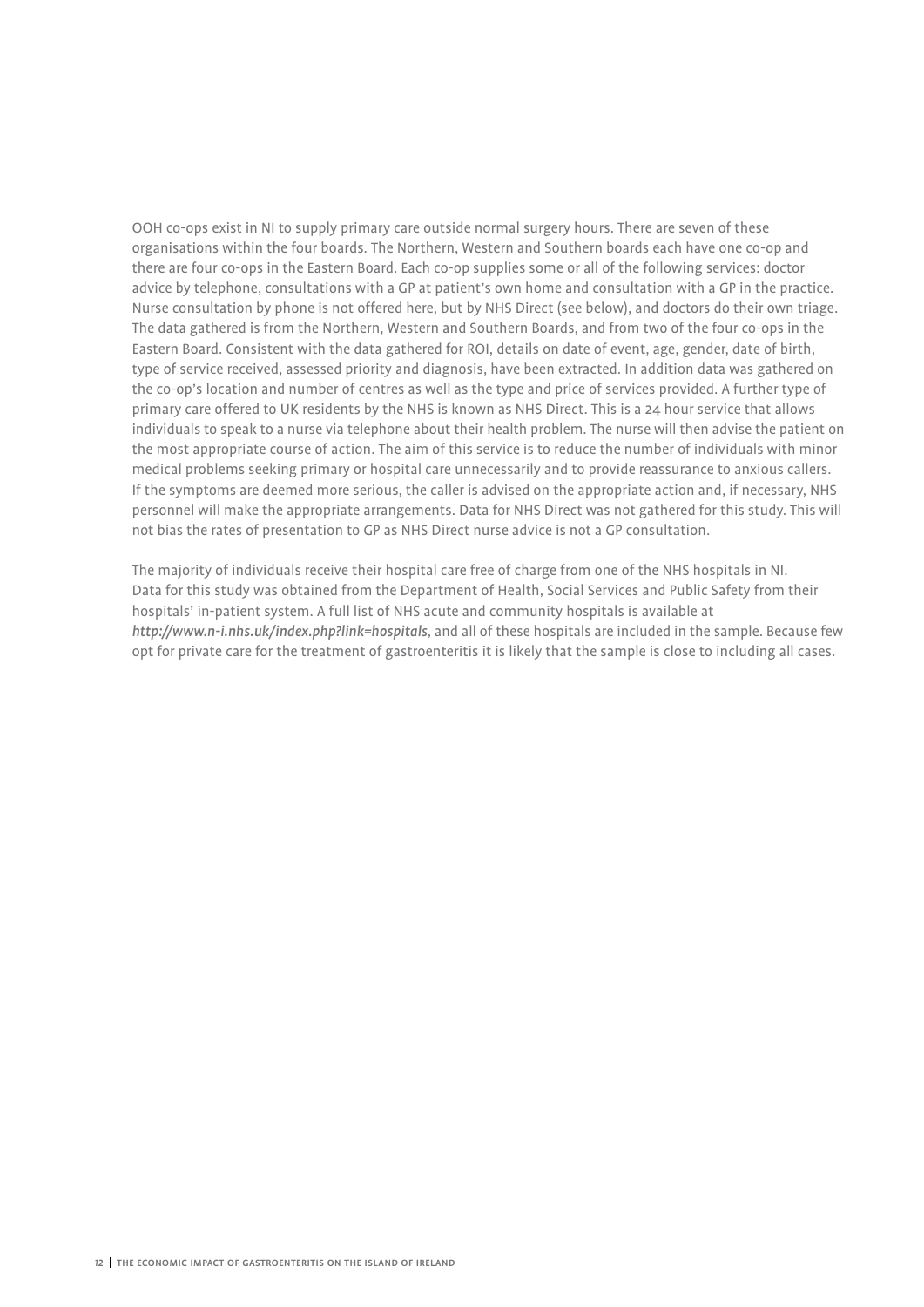## *3. Methods*

## *3.1 Rates of gastroenteritis*

## **3.1.1 Introduction**

This section describes how the rates of gastroenteritis were estimated for hospitalised cases, GP in-hours cases, for GP OOH cases and cases in the community. These estimates are based on data from routine sources where available (hospital episode data, GP records, GP OOH records, and Census based population estimates). Data from previous research (estimates from the Telephone Survey and IID) and in-hours estimates from this study are used to indirectly estimate the rate of gastroenteritis in the community. This method has the additional advantage of providing direct estimates of activity related to the management of the disease in primary and secondary care, and hence more accurate costing of the burden of the disease.

## **3.1.2 Estimation of rates of hospitalisation with gastroenteritis**

The number of hospital admissions with a diagnosis of gastroenteritis was extracted from the HIPE system for ROI (01 Jan 2003 to 31 Dec 2004) and the Hospital Episode Statistics (HES) system for NI (01 April 2002 to 31 March 2004). All relevant hospitals are covered by HIPE (with one exception of a small private hospital in Dublin) and all relevant NHS hospitals are included in the HES system.

All hospital admissions with an International Classification of Disease (ICD) code corresponding to gastroenteritis as the primary diagnosis for admission were included in the study. In ROI, admissions were classified according to the 9th revision of the ICD, whereas the 10th revision was used in NI. The following variables were extracted for each identified admission for gastroenteritis: date of admission, primary diagnosis, up to nine secondary diagnoses, age, gender and date of discharge. A case transferred from one ward to another is considered a primary admission, so it is possible that a small number of hospitalisations with transfer from one ward to another were counted twice. This could lead to a small overestimate of the rates but will not affect the costing. The estimated populations of ROI (*http://www.cso.ie/census/interactive\_tables.htm*) and NI

(*http://www.nicensus2001.gov.uk/nica/common/home.jsp*) over a two-year period were used as denominators for the calculation of rates. Population estimates were based on the most recent census data for each jurisdiction. Age and gender-specific rates were calculated separately for ROI and NI.

Incidence rates were calculated by dividing the number of admissions in the two years by the population over two years and are presented as rates per 1,000 person years. For example, an incidence rate of 40 per 1,000 years equals 40 episodes reported among 1,000 individuals for one year. Ninety-five percent confidence intervals (95% CIs) were calculated by multiplying and dividing the rate by the error factor Exp (1.96/sqrt (d)) where d= number of hospital admissions due to gastroenteritis during the study period (Clayton and Hills 1993). Since hospital record systems in both jurisdictions cover close to the entire population for hospitalisation due to gastroenteritis, and all records over a two-year period were included, the rate is calculated rather than estimated and no sampling uncertainty was introduced.

## **3.1.3 Estimation of rates presenting with gastroenteritis to GP in-hours practices**

## *3.1.3.1 Cases*

A sample size of 25 in-hours GP practices was used: 20 in ROI and 5 in NI. Since practices in NI have on average more GPs, there were 46 GPs in ROI and 15 in NI. This sample size was estimated based on the rates of 19.1 cases per 100 person years (Wheeler et al.1999) found in the IID Study to provide sufficient precision for a 95% CI ranging from 18/100 person years to 22/100 person years. Clearly confidence intervals for the estimates in each jurisdiction and strata would be wider. In-hours practices were selected using convenience sampling to include ROI/NI, urban/ rural, and deprived/non-deprived areas. In ROI, of the 20 practices selected, 5 were in urban-deprived, 5 in rural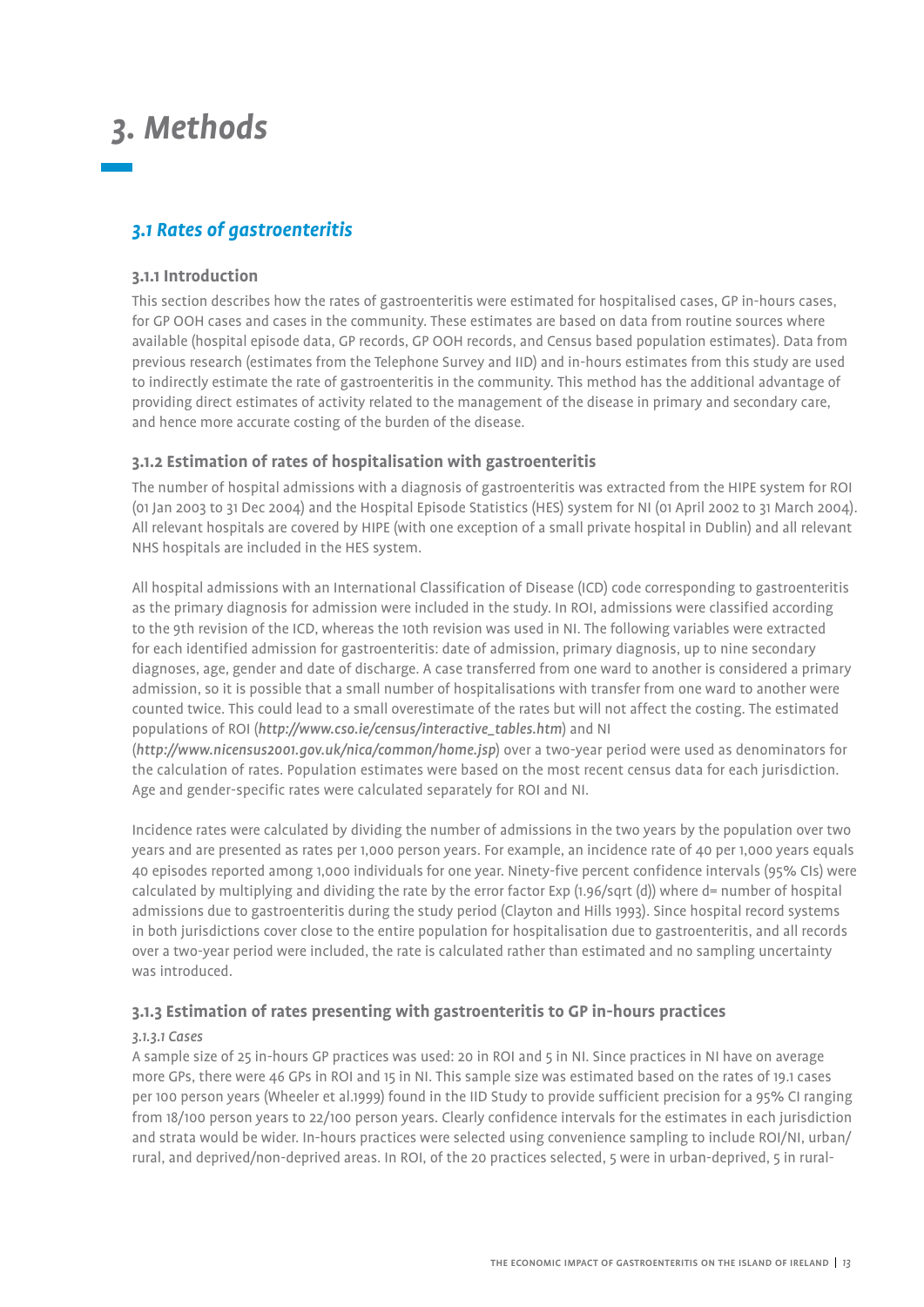deprived, 5 in urban-non-deprived, and 5 in rural-non-deprived areas. Of the 5 practices in NI, although we would have liked to have included at least 1 practice in each stratum, 4 of the 5 practices included were urban/deprived. Practices were selected on the information provided by the GP on the case-mix of their practice, but the actual urban/deprived classification was based on the geographical location of the practice, on Central Statistics Office (CSO) data for ROI practices and using census information on the Super Output Area<sup>2</sup> for NI practices. Because of the limitations of classifying practices and populations, to urban/rural and deprived/non-deprived areas, these specific rates are tentative and are presented in Appendix B.

GPs were initially approached by a letter describing the study, followed by a telephone contact. GPs who declined to participate were not contacted further. The remaining GPs were sent further information and offered the choice of extracting the data themselves or having a research team member perform the extractions. From each practice, records relating to consultations of potential GI illness were extracted for the study period. Some practices in NI and ROI use a Read Code system of classification of consultations; for those practices all consultations with a code corresponding to gastroenteritis were extracted and regarded as a case for the purposes of the rates estimation. For all practices which do not implement a Read Code system, diagnosis and symptom details are recorded by the GP in a free-text format, and a search algorithm was used to identify and extract all records that contained terms that were likely to correspond to GI illness<sup>3</sup>. For each record identified as a potential GI consultation, information was obtained on patient's age, gender, date of consultation and diagnosis. These potential GI records were then imported into an Access database on which a query was run to identify and exclude any records for which the consultation was clearly for morbidity unrelated to GI illness<sup>4</sup>. The remaining records were used as cases for the estimation of rates. The extracted data did not contain patient identification information.

#### *3.1.3.2 Population at risk*

Populations at risk are used to calculate rates of presentation. In NI almost all the population is registered with a GP. The number (and age sex distribution) of each practice population was collected and used as the denominator for the rates. In ROI, only GMS patients are registered; the population of non-GMS patients in ROI associated with a practice is not clearly defined. Practices have lists of patients, who have used their services, but patients may use more than one practice, and those who have not used any service may not be on any list. We calculated denominators for the ROI using the proportion of all ROI GPs included in the study, and applying this to the estimate of the population in the country. In ROI there are 2,030 GPs in practices of which 46 were included in the study. The total number of cases occurring in each age-gender category over the 12-month study period was then multiplied by the inverse of this proportion to estimate the total number of cases expected in each jurisdiction. This number was then divided by the size of the relevant population in this age-gender category, based on the most recent population estimates. That is:  $[C_{\alpha}*(1/p)]/N_{\alpha}$  where  $C_{\alpha}$  = number of observed in-hours cases in age group i and sex j; p=proportion of GPs in the state included in the study and N<sub>ie</sub> = total population in the state in age group i and sex j.

Confidence intervals were estimated based on the original number of cases, before being grossed up. This assumes the ratio of GPs to population size in the study is representative of that jurisdiction. Not all cases had information on age and/or gender. To estimate age specific rates, we assumed that the missing data had the same age/ gender distribution as the rest of the cases. Therefore, within each practice, cases with missing age and/or gender information were distributed among the age-gender categories according to the relative distribution of cases with non-missing data. Incidence rates are presented as numbers of cases per 1,000 person years.

<sup>&</sup>lt;sup>2</sup> Super Output Areas (SOAs) are areas used in government statistics in NI relating to a sub population of the country. SOAs are used to present data at a high enough level so individual anonymity is not compromised but at a low enough level to allow analysis to be done on its population.

<sup>&</sup>lt;sup>3</sup> These terms are in Appendix A.

<sup>4</sup> Details of the exclusion criteria are presented in Appendix A.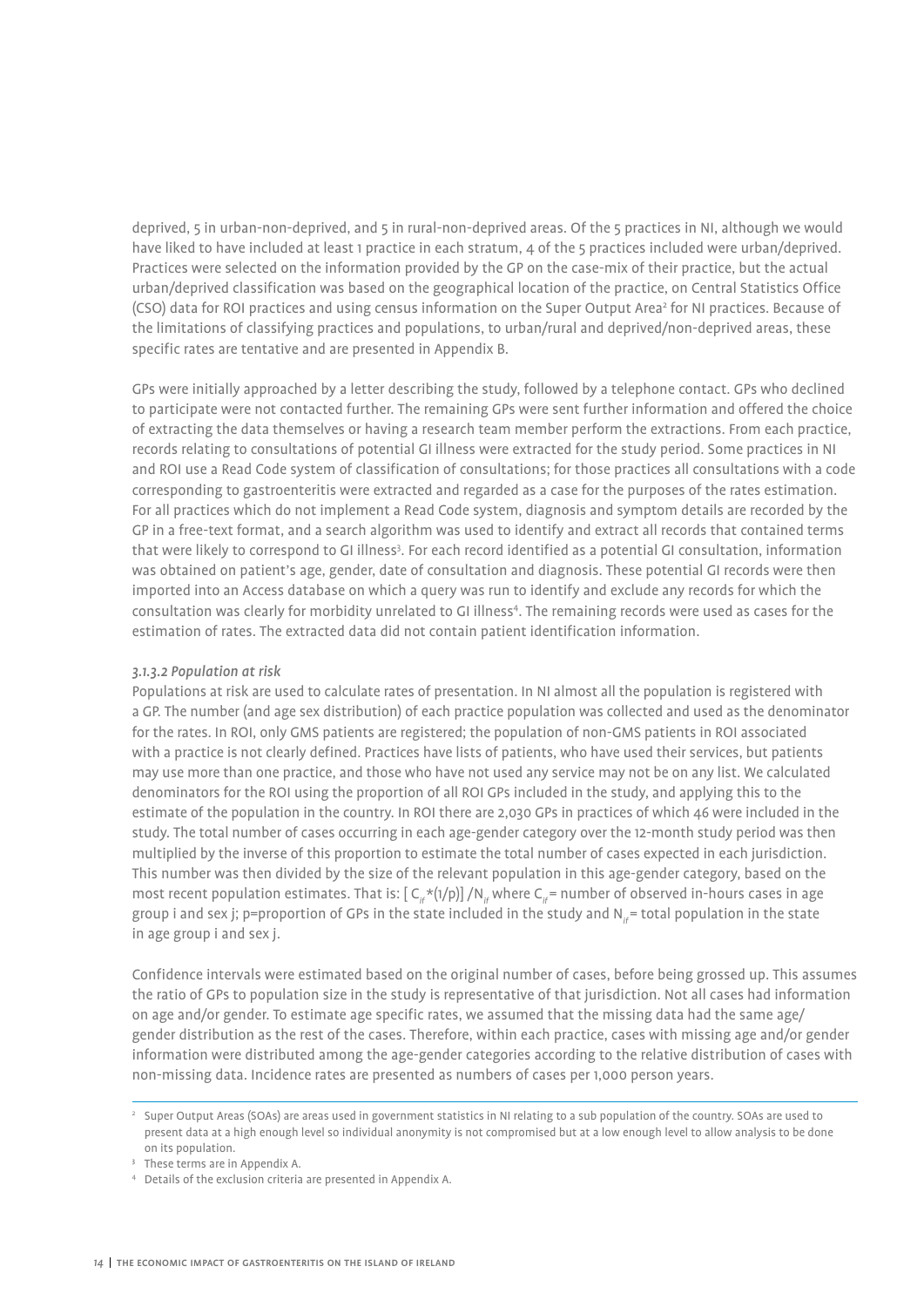## **3.1.4 Estimation of rates presenting with gastroenteritis to GP OOH practices**

#### *3.1.4.1 Cases*

All OOH practices in ROI and NI were invited to participate in the study. They were initially approached in writing and followed up by a telephone call. Those who declined to participate were not contacted further. In total there are seven co-ops operating in the four boards of NI. Of the four areas, the study has data gathered from three OOH co-ops operating in the Northern, Western and Southern board. Therefore, this relates to full coverage of these areas. The Eastern Trust contains four OOH co-ops within its perimeters, of which two are included. Overall the data gathered relates to population coverage of 80% in NI. In ROI, eight of the twelve existing co-ops agreed to participate, but two were excluded because of difficulties establishing the boundaries of the populations they covered. Therefore 6 co-ops were included from ROI relating to 38% population coverage. It is unlikely that OOH services that declined to take part have lower or higher rates of attendances than those which were included.

Co-ops were given the option of extracting the information themselves or having a member of the study team do the extraction. As with in-hours data, an electronic search was conducted on each database, to identify all potential GI consultations over the preceding 12-month period. The text relating to the condition the patient reported and the final diagnosis fields were searched for the text terms outlined in Appendix A. Variables extracted included date of event, gender, age, reported condition, and diagnosis. These potential GI records were then imported into an Access database, and records for which the consultation was for morbidity unrelated to gastroenteritis excluded (details of the exclusion criteria are presented in Appendix A). All cases remaining were used as the numerator for the estimation of rates.

### *3.1.4.2 Population at risk and calculation of rates of gastroenteritis*

For the participating co-ops, the population covered (broken down by age and gender) was extracted from the most recent census data (see *http://www.cso.ie/census/interactive\_tables.htm* for ROI and see *http://www.nicensus2001.gov.uk/nica/public/index.htm*l for NI) and used as denominators. The number of cases occurring in the 12-month study period in each age-gender category was divided by the counties covered by the included co-ops in the relevant age-gender category to obtain the rates. Again there is uncertainty about the urban/rural and deprived/non-deprived split, since co-ops cover mixed populations, and the limited data was not adequate to provide urban/rural and deprivation scale specific rates.

## **3.1.5 Estimation of the rate of GI in the community not presenting to health services**

The Telephone Survey provided an estimate of the proportion of GI cases in the community that present to a GP. This was very similar to the estimate from the IID study. The inverse of this proportion was multiplied by the GP presentation rate found in the current study to obtain a rate of gastroenteritis in the community. Since the GP presentation rate in the Telephone Survey differed between NI/ROI and age/gender, the calculation was carried out separately for these categories. As there were no cases under the age of one year in the Telephone Survey, we applied the rate of presentation of children aged one to four to estimate the rate of gastroenteritis in infants.

## *3.2 Costs of health care use*

## **3.2.1 Introduction**

The costs were calculated for in-hours and OOH GP services and hospital services separately to identify where the biggest burdens falls. The disease imposes burdens on the wider economy in terms of time lost from employment or other worthwhile activities. Efforts have been made to include these costs. In attempting to estimate the burden of disease it is not of great importance who pays the costs. However, burden distribution can affect an individual's incentives when choosing whether to use a health service. The constraints and incentives to use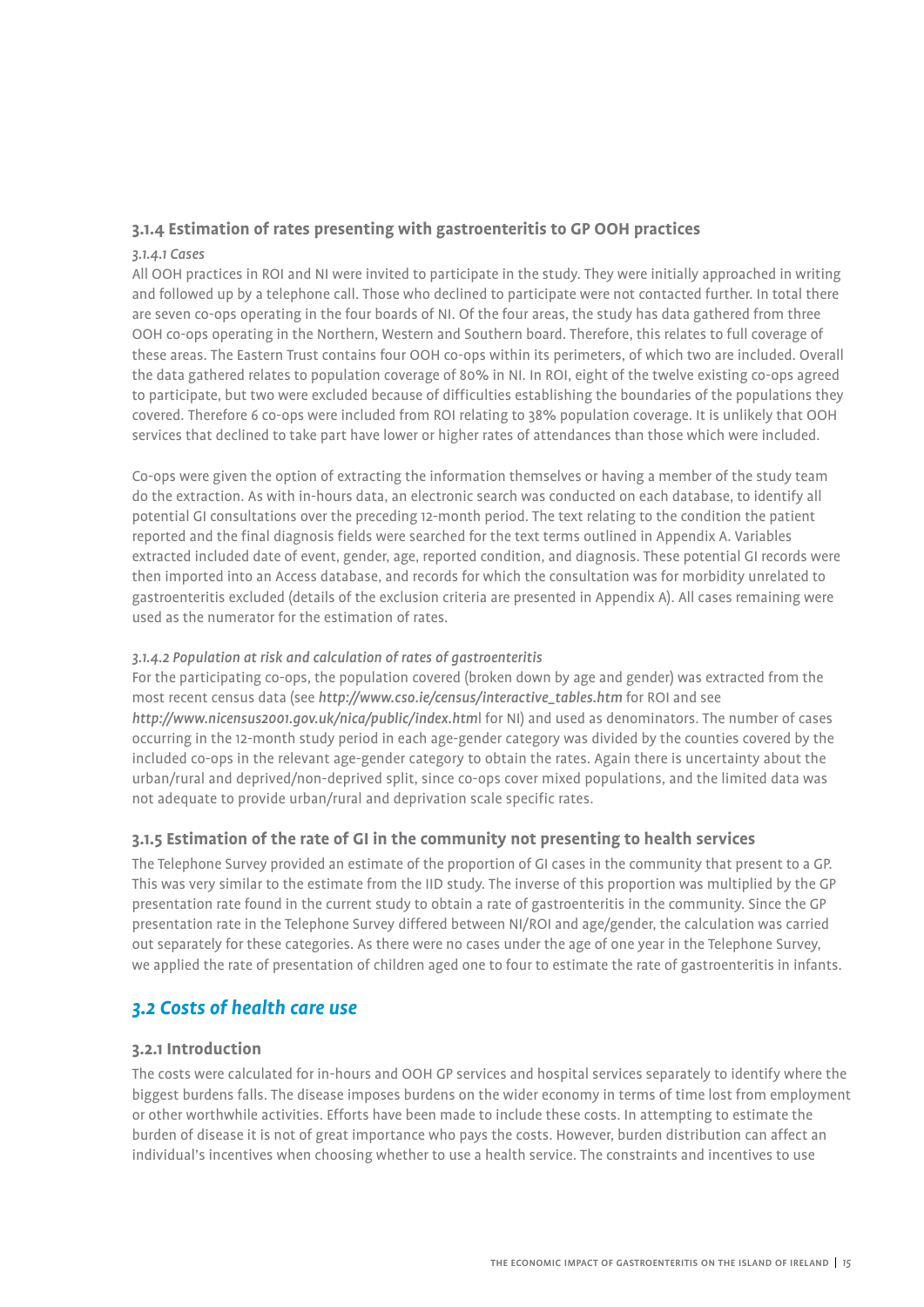services will differ in those eligible for free or reduced cost treatments from those paying full cost. This is an issue when aggregating data from NI and ROI and for the different schemes available in ROI. An attempt has been made to explore these issues to assess the extent they may affect the use of health services and thus costs.

In the calculation of estimates, an approximation has been made on the underlying opportunity costs to the health sector, people with the disease, their families and wider society. However, we have based our cost estimates on charges, fees etc. which may not always reflect the true economic value to society. When data is not available, assumptions about costs have been made which err on the side of lower options, but sensitivity analysis has been applied to all cost vectors used. Thus, the final total of the burden reported is likely to be at the lower end of the spectrum of costs. Therefore, it is likely to reflect the minimum amount to be saved if gastroenteritis were eliminated from the community.

## **3.2.2 Costs of GP in-hours provision**

The cost of in-hours services falls upon GP practices, the patient and the government. The costs of GP in-hours consultation services depend on the number of cases presenting to the practice and the associated cost of those services: time costs of staff, drug costs and any associated travel costs. Attributing the share of GP costs to gastroenteritis is difficult, as it is provided jointly with other health services. Any attempt to apportion costs with complete accuracy requires vectors of costs and frequency for the other items of service and this is beyond the scope of this study. The cost components described in this section form a cost vector which, when multiplied by the relevant rates provide estimates of in-hours costs by the relevant strata.

### *3.2.2.1 Consultation costs*

For ROI we relied upon schedules of fees and charges and hypothesised that these, if they were negotiated in a contractual negotiation between the GPs, the government and insurance payers, represent an approximation to the opportunity costs of use of GP services. It is also assumed that the GP did not discriminate among patients based on their funding scheme, and the quality of care received by a patient with gastroenteritis is the same independent of their GMS status. The in-hours practice's consultation fee is used as an initial proxy of the cost of treating a patient.

Sensitivity analysis reconsiders the proxy used for the cost of a consultation. Rather than using the fee set by a GP practice, a proportion of the capitation fee is used. To estimate the cost of a GP in-hours consultation, information from the national GMS payments to doctors was utilised. This gives full account of all the payments made to GPs in ROI attributed to capitation. Precise estimation of the average cost of a visit from this information requires information on the average number of visits by GMS patients annually. Based on Madden et al. (2003) it is estimated on average GMS patients attend their GPs 6.4 times annually.

Using this information a proxy is calculated for the cost of an in-hours consultation. Again, it can be argued that this cost represents the opportunity cost of a GP's time as well as other practice staff time and running costs associated with the visit, because this amount is set through bargaining between the government and a representative on behalf of the GPs.

Whilst it was possible to calculate an estimate of the cost of gastroenteritis for in-hours consultations it was not possible from routine data to distinguish between costs borne by the patient and other parties such as the government. This is because the data did not contain an identifier to allow us to distinguish between GMS and non-GMS patients. A question on the survey (see Appendix A) asked the patient whether they possessed a medical card, and this was used to calculate the proportion of GMS patients. Assuming that GPs were non-discriminating, when asking GMS and non-GMS patients to participate, and the response rate was similar, this proportion provides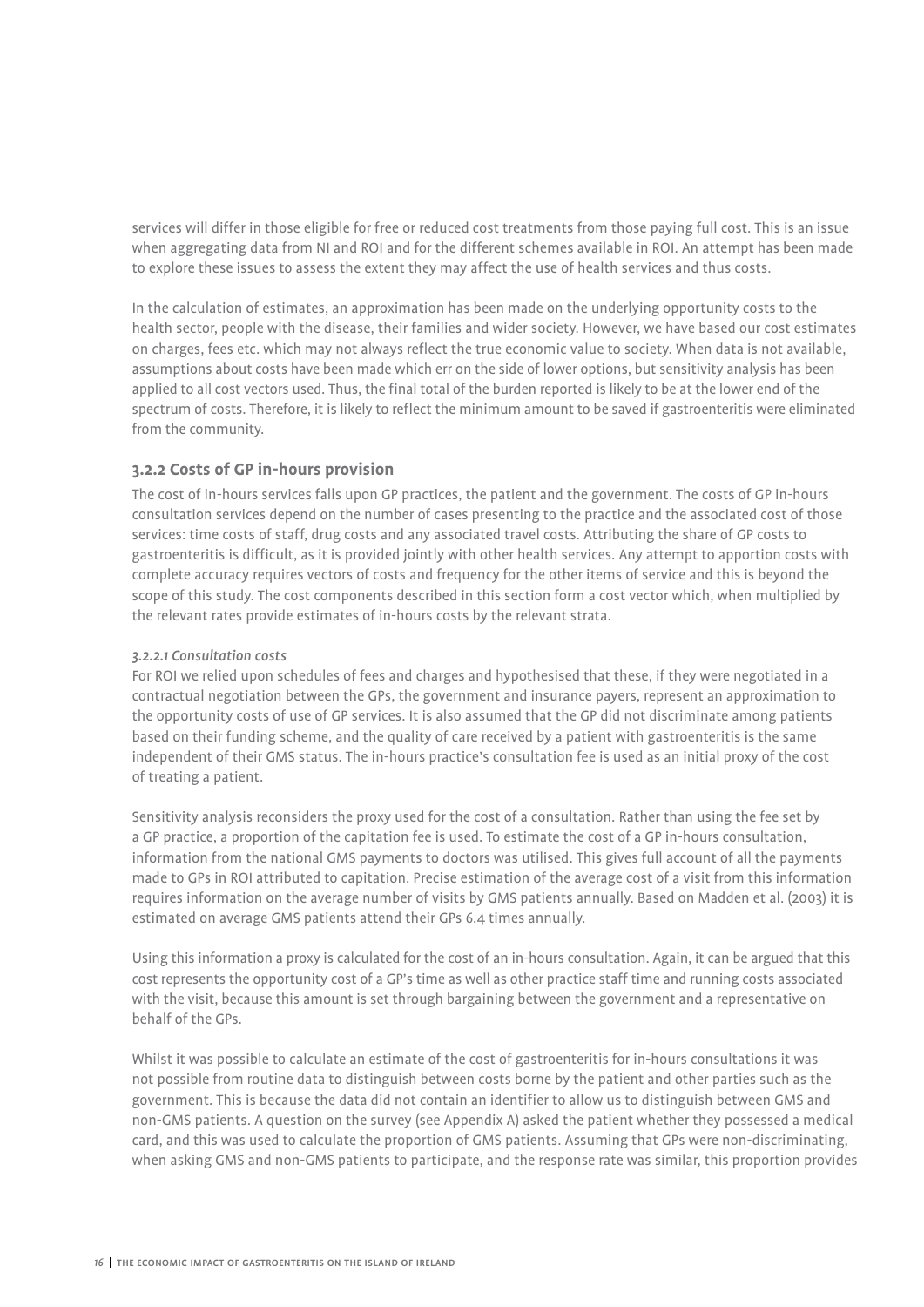a reasonable estimate which was used to aggregate the costs of GP consultations. If the proportion was wrong, this will not influence the total cost of gastroenteritis but the breakdown of the burden between individuals and government.

For NI, the costs associated with in-hours primary care visits was calculated from the capitation fees paid to NHS doctors. Again it is argued that the capitation rate reflects the opportunity costs of services as negotiated between the government and GPs. The cost of a GP consultation in the surgery or in the home has been calculated for NHS patients and is available from *Unit Costs of Health and Social Care (2005)*. The estimated costs are inclusive of all overheads and consumables.

### *3.2.2.2 Prescription costs*

Data on prescriptions was only available for eight of the twenty practices in ROI, so the estimated costs include imputed prescription costs for the remaining practices. Full prescription data was only available for three of four NI practices and the estimated overall costs again include imputed prescription costs for the remaining practices. The costs associated with the various drugs prescribed to patients were obtained for March 2006 from the Monthly Index of Medical Specialists (MIMS) Ireland for ROI and from the British National Formulary (BNF) for NI.

As we were not able to identify which prescription costs were covered by the family and by other sources, all prescription costs were included in the patient's burden only to avoid double-counting. The ROI government pays the total cost of prescribed drugs for GMS patients and the costs of drugs for non-GMS patients who are over the threshold in the drug payments scheme. To a small extent this will overestimate the burden of costs on the patients. To calculate an estimate of prescription costs that are borne by patients and their families in ROI, an estimate of the proportion of GMS patients presenting with gastroenteritis to in-hours practices is calculated using survey responses and used to calculate an estimate of the burden of prescriptions that fall on patients and their families. Certain patients in NI are covered by the NHS for prescription drugs. When estimating the burden of prescription costs that fall on the individual and their family, the latter are excluded for individuals if identifiable. However, certain characteristics are not recognisable in the data and the burden may be overestimated for some individuals. This does not affect the assessment of the overall economic cost but may, to a small degree, affect the assessment of the burden distribution.

#### *3.2.2.3 Telephone usage*

It is assumed that patients in ROI and NI will make a telephone call to book in-hours primary care consultation. The initial estimates assumed that one phone call is made; the average price of a call is estimated using rates for a five minute conversation from the provider's Eircom and British Telecom for ROI and NI respectively (as they are the market leaders). Sensitivity analysis considers varying the length of the call. The data gathered does not contain information on whether the patient telephoned the practice, however this seems a realistic assumption.

## **3.2.3 Costs of GP OOH provision**

The cost of an OOH visit falls on a combination of the organisation's staff, the patient and the government. Therefore, as in the case of in-hours primary care service, a cost vector has been constructed that contains consultation fees, prescription costs and the cost of phone calls. Multiplying by the relevant rates produces estimates of the costs of gastroenteritis relevant to GP OOH.

#### *3.2.3.1 Consultations*

In ROI, again no discrimination is made when costing GMS and non-GMS patients. In the first instance the fee set by an OOH service for a home and treatment centre visit is used as a proxy for the consultation. For the nurse and doctor advice services, while these services are free to patients, a tangible cost to the OOH service is the cost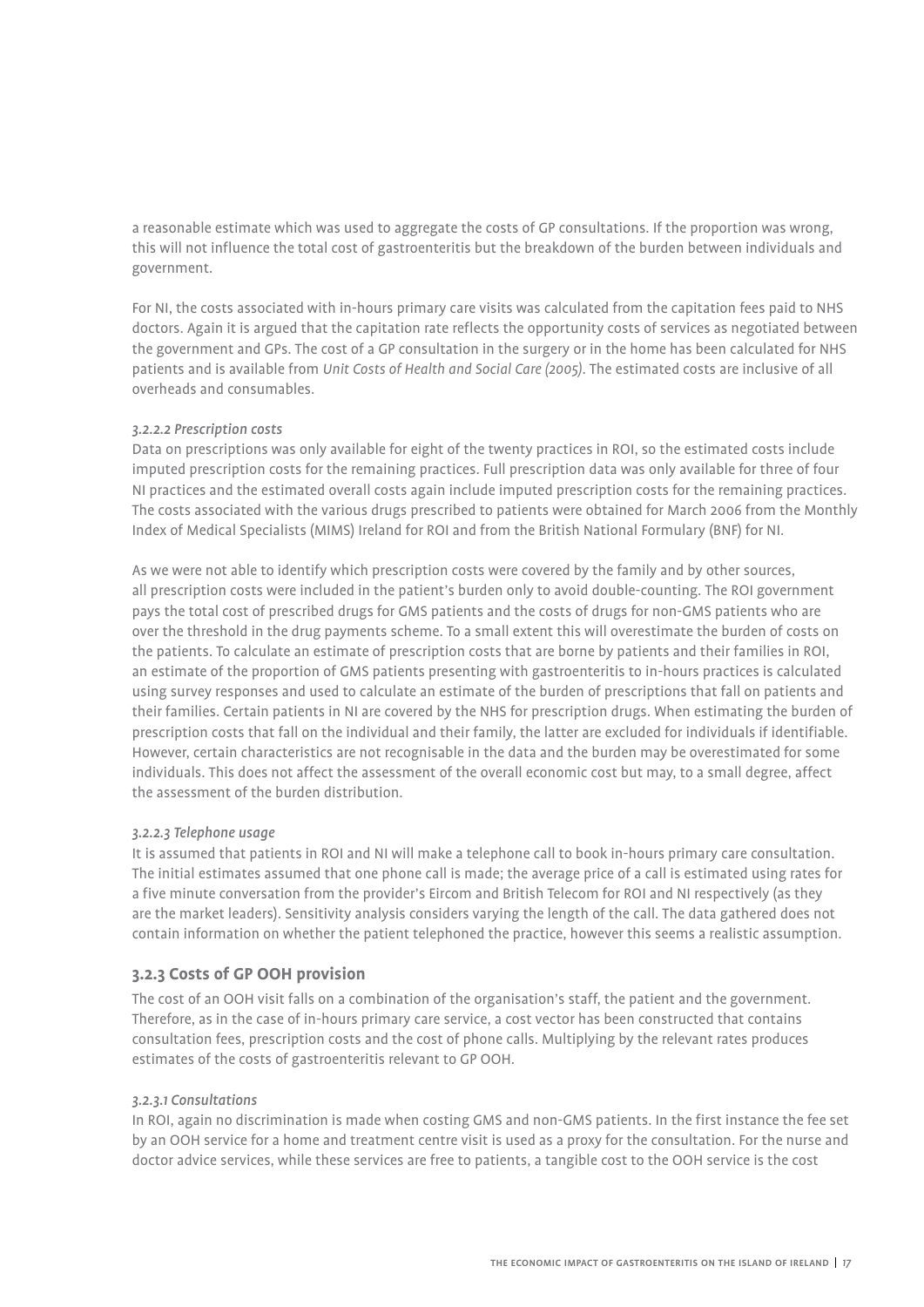of the call to the patient. The length of this call is not known but the time is. Applying local rates, an estimate for the total cost of these calls is calculated. It is argued that while this may underestimate the cost of nurse and doctor advice, the additional costs of providing these services are considered by OOH management when setting their consultation fees.

A sensitivity analysis re-estimates the costs of home and treatment centre visits based on the capitation, fees and allowances paid by the government for OOH arrangements. Again this is a justified proxy for opportunity cost since the payment is set through bargaining between the government and representatives. These figures vary, depending on whether a patient receives a consultation in a treatment centre or their own home. In the case of treatment centre consultations, the OOH fee the government pays to the GP varies depending on the time the service is supplied. In the case of home visits the fee again varies depending on the distance the patient lives from the OOH centre. The Data Protection Act (1988-2003) prevents data of such sensitivity being disclosed and therefore the results base all estimates on the lowest band. That is, it is assumed that every patient treated lives within the shortest distance and therefore the lowest fee applies. The estimate is therefore the lowest cost associated with this service.

As for in-hours GP provision, it was not possible to identify costs borne by the patient and by other parties such as the government, because of the lack of an identifier for GMS patients. The method used to overcome this difficulty is the same used for in-hours cases.

In NI the costs of OOH services vary with the type of service received. In the case of direct consultations the burden always falls on the government, and these costs are calculated based on *Unit Costs of Health and Social Care 2005*, as used for in-hours consultations. These costs vary depending on whether the service received is a home or treatment centre consultation.

The services of doctor and nurse advice are again a tangible cost to the OOH service. The latter is the price of the phone call to the patient and is calculated in the same way as for ROI using the tariffs of the dominant provider BT. The average call is assumed to be 5 minutes. This is varied in the sensitivity analysis.

#### *3.2.3.2 OOH prescription costs*

Data on prescriptions are available for all OOH services and an average cost is calculated based on the cost of drugs in MIMS Ireland and the BNF directory. Again we did identify costs borne by the patient and by other sources. We estimated this burden for ROI and for NI using the approach described for in-hours services.

#### *3.2.3.3 Telephone costs for use of OOH services*

Aside from the telephone costs that fall on the OOH practices for doctor and nurse advice, the data gathered also contains information on whether the patient's initial contact with these services was by a phone call or a walk in. When the contact was by phone the same method to that used for in-hours services is used to calculate a total cost for these calls.

## **3.2.4 Costs for hospital services**

Although gastroenteritis is generally a mild self-limiting disease it can sometimes be more serious and involve hospital admission and even death. Outbreaks sometimes occur in hospital with very severe consequences involving closing wards. Such outbreak costs are substantial but outside the scope of this study whose focus is on the costs of individual cases admitted to hospitals during the study period. This section outlines the data used to construct a hospital cost vector. Multiplying this vector by the rates outlined in Section 3.2 yields the hospital costs associated with the various strata.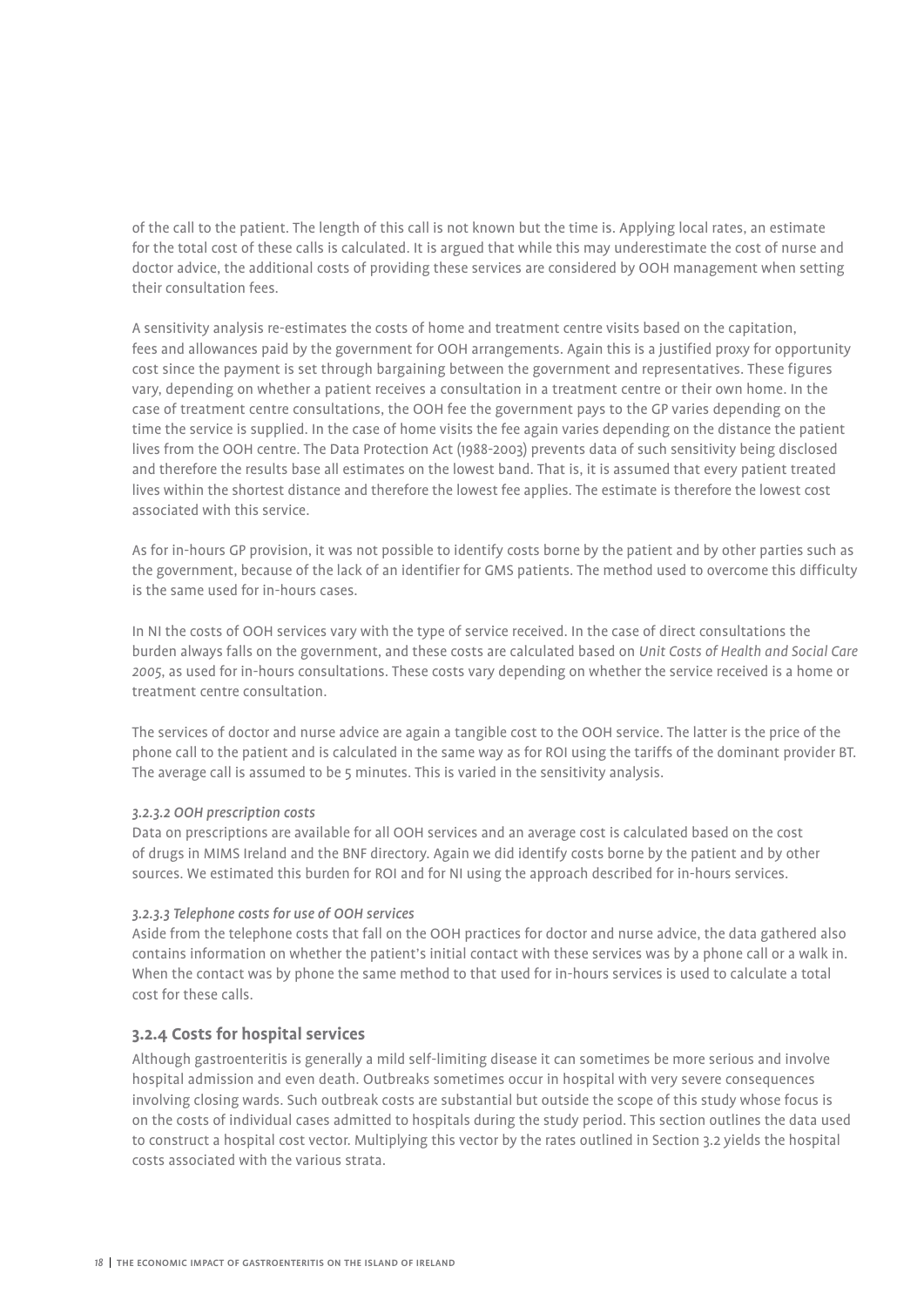### *3.2.4.1 ROI*

Hospital costs in ROI were calculated using secondary data obtained from the National Casemix Programme. These data reflect cost per case by DRG based on 37 participating hospitals and 2003 costs and activity. Because these figures are averaged over all hospitalised cases, the figure is the same for every case hospitalised with gastroenteritis. Data on length of stay for individual cases are averaged to give an estimate of the average stay of a gastroenteritis case. The costs associated with patients who stay a longer or shorter duration compared to this average are adjusted accordingly.

### *3.2.4.2 NI*

Secondary data are used to construct the cost vector for NI. The data are for 2002/2003 and 2003/2004. The figures are averaged across hospitals and are the same for every case of gastroenteritis admitted to hospital. Data on length of stay are averaged over the cases to give an estimate of average stay and costs are adjusted in proportion with the actual length of a patient's stay.

## *3.3 Other costs to patients, families, friends, carers and the economy*

Costs to patients and their families, friends and carers include out-of-pocket expenses and losses resulting from time lost to activities such as employment or leisure as a consequence of illness. These data are used to form a cost vector of direct and indirect costs. Multiplying this vector by the relevant rates yields estimates of total costs.

## **3.3.1 Data source for direct and indirect costs to patients and carers**

The information obtained from the questionnaire provides the additional data required to include costs to patients and families and is presented as Appendix 2. This questionnaire was distributed by 20 GP practices and 5 OOH services to individuals who presented with gastroenteritis in ROI and NI. Out of 714 patients asked to participate in the study we received 275 responses resulting in 38.5% response. The low response rate may be due to lack of follow up. Once the GP handed the survey to the patient no follow up was possible, since this would have required information on patient identity. 45% of the responses were received from OOH primary care services; the remainder came from in-hours practices. Of the survey questionnaires returned 77% of respondents resided in ROI with the remainder residing in NI. The actual population on the island of Ireland is made up of approximately 70% of individuals residing in ROI and 30% residing in NI. The majority of respondents (63%) were female. It is common to have a higher response from female patients (Korkeila et al.2001) and the population is made up of 51% females and 49% males. Further details on respondent characteristics are provided in Appendix D.

To check the reliability of the data from the surveys a comparison was made of information collected in both the questionnaire and directly from in-hours and OOH data: the cost of consultation, medicines and the phone call to make a GP appointment. Results from this exercise indicate that the data from the survey is a good approximation of the direct costs collected directly or from routine data. The results are illustrated in Table 3.1 below:

**Table 3.1**: Comparison of costs information collected in Survey and In-hours Routine Data:

| Direct Cost Comparisons (Contain direct costs associated with an in-hours & out-of-hours visit only) |                                 |                               |  |  |  |
|------------------------------------------------------------------------------------------------------|---------------------------------|-------------------------------|--|--|--|
| <b>Primary Care Facility</b>                                                                         | <b>Average Cost from Survey</b> | <b>Average Cost from Data</b> |  |  |  |
| <b>OOH ROI (using private fees)</b>                                                                  | €51.38 (£34.68)                 | €47.36 (£31.97)               |  |  |  |
| <b>OOH NI</b>                                                                                        | €39.00 (£26.33)                 | €40.28 (£27.18)               |  |  |  |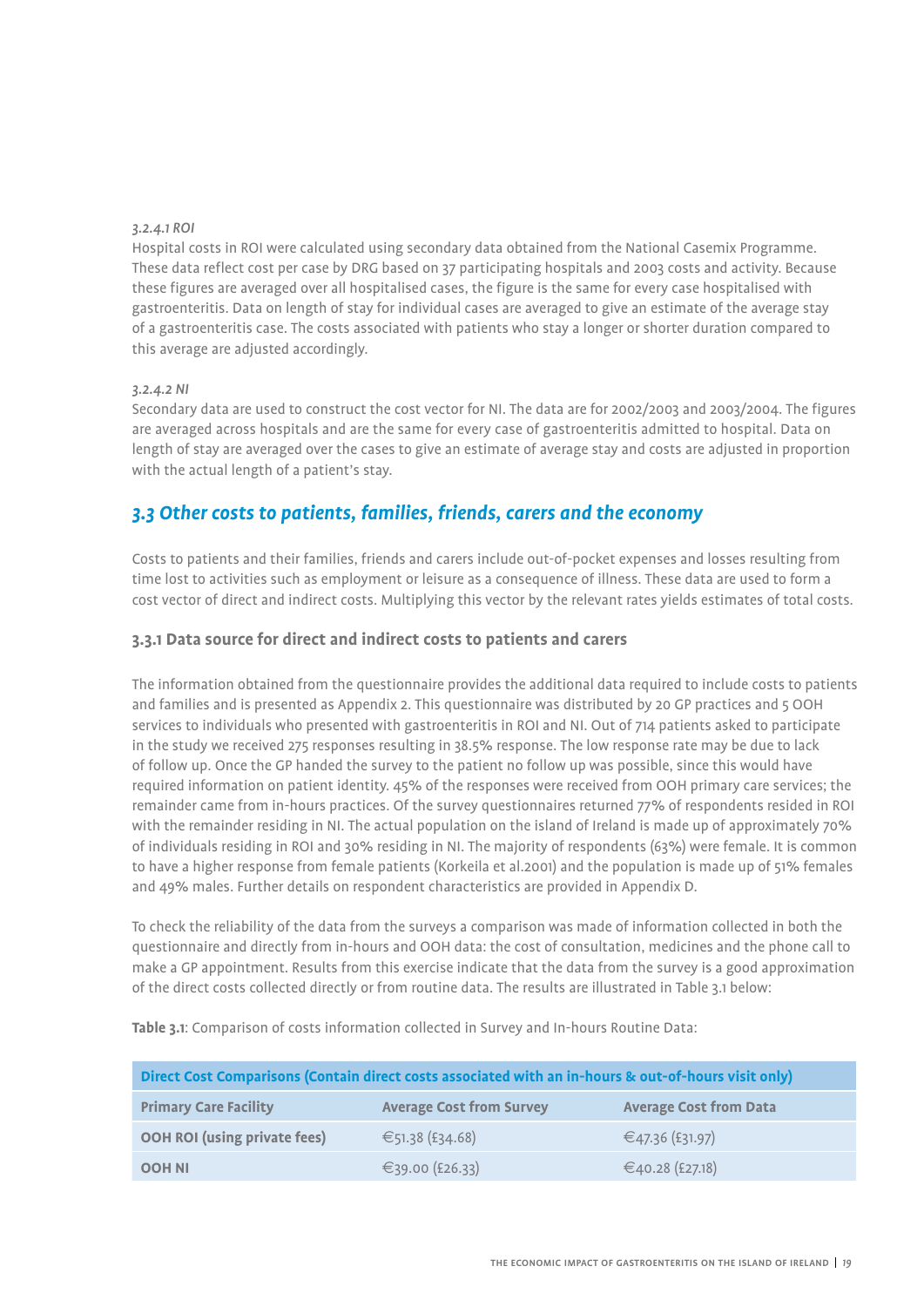The questionnaire contains information on the effects on family members in terms of time off work and time taken to accompany the sick person to the surgery; on occupation, symptoms and duration, how symptoms interfered with daily activity, previous history of illness, medicines prescribed and/or over the counter medication taken and the treatment recommended by the GP. Family/carer level information was also requested and relates to the effects on the family of the patient's illness. Patients were asked to report other expenses they incurred during the spell of illness as well as provide information on duration of forgone activities such as school, college, work etc. Using the survey it is possible to get an estimate of costs to cases and their families. Adding the latter to the estimates of direct costs will yield an estimate of the economic cost associated with gastroenteritis.

## **3.3.2 Indirect costs**

The first indirect cost considered is forgone labour. A person in active employment provides productivity to the employer in exchange for labour time. Therefore, the price of labour is seen as the value of the output of that labour and reflects opportunity costs. If an individual misses work, assuming they are not replaced and/or are irreplaceable, the cost of lost output to the economy is estimated as follows.

### **Average price of labour \* Days missed (5)**

The price of labour is based on the occupation of the patient and their current employment status. For individuals who are working, their labour price is based on CSO data on earnings relating to 2003 and the findings of the New Earnings Survey (2003) for ROI and NI patients respectively. It is assumed that reported wage costs reflect the opportunity cost of lost productivity. All calculations are based on the quantity of days the patient missed work.

An average loss of productivity is calculated as:

## *•*  **(Price of labour \* Days missed)/number of respondents in the stratum**

For individuals who are not in paid employment, the categories of never worked, worked but currently unemployed, home maker, attendance at primary school, secondary school and attending third level college are considered. To assign a monetary value of zero would disregard their value to the individual. For the latter four categories the minimum wage in each jurisdiction is used as an estimate of the cost of missing these activities. This figure may under-value these activities to the individual. All calculations are based on information supplied by the patient in relation to duration of symptoms and number of days they missed. Unemployment payments are used to cost forgone activities for individuals who never worked or are currently unemployed. All calculations are based on the information supplied by the patient in relation to the duration of symptoms and quantity of days missed.

An average loss is calculated as:

#### *•*  **(Price of unpaid labour \* Days missed)/number of respondents in the stratum (6)**

For patients who are younger than sixteen or have a guardian who cared for them while ill, the guardian's forgone labour and time is priced using the definitions discussed above. This information is retrieved from Questions 4 and 5 in Section A for children under 16 and Questions 7 and 8 for every respondent to the survey. The time taken by a person who was not ill to accompany the respondent is also included. These calculations are based on information supplied in Question 5 and 6 in Section D. The cost is calculated based on the total time it took to travel to the surgery (Question 4, Section D) plus 15 minutes allowed for a consultation. The latter allows us to weight costs by the fraction of the day missed but does not include an allowance for time spent waiting for the consultation. Therefore it is expected that this figure will be downward biased.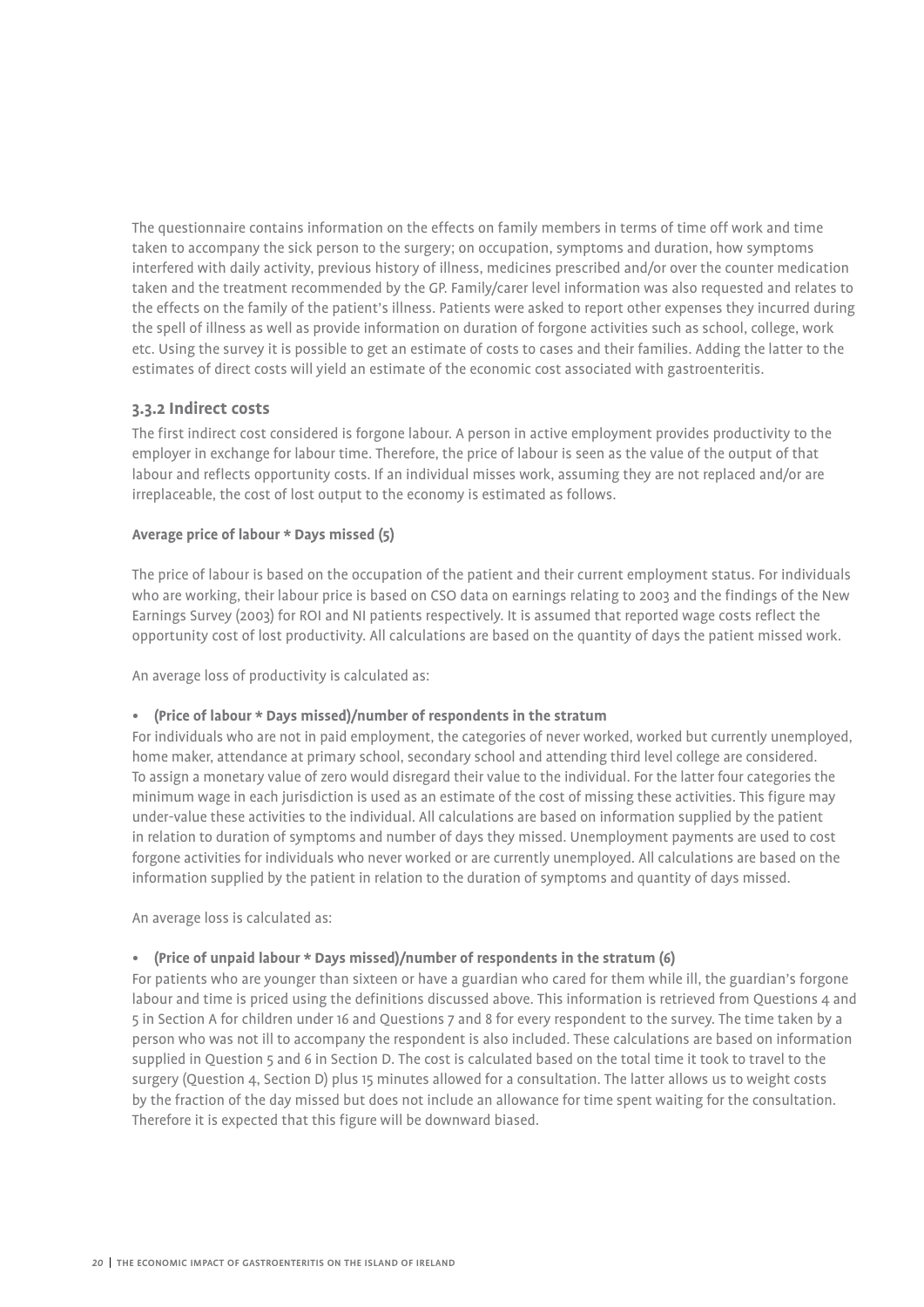## **3.3.3 Travel costs**

Travel costs are calculated based on questions 1 through 4 in Section D of the questionnaire. The calculations take into account mode of travel, distance travelled and time taken to cover the distance. The cost of using a car is estimated using the price of fuel documented on the Automobile Association website relevant to ROI and NI for the week the survey was received and assuming every individual drives a 1.2 litre car. For bigger engines, the costs will be underestimated slightly. For individuals who took a taxi, costs are based on fees set by the relevant local authority for each taximeter area including a hiring fee for ROI respondents. For NI respondents the cost is based on the fees documented for metered taxis on the Department of the Environment's website. For individuals who took the bus or train the relevant costs are calculated using prices retrieved from the CIE and Translink websites. These were chosen as they are the dominant carriers. All of these estimates are based on distance travelled. If a respondent supplied the cost of the journey, this cost is verified using these sources and included.

Costs to patients are calculated based on information about expenses incurred as a result of illness in Question 8, Section D. These expenses are quantified by the respondent in Question 8a. This monetary figure is verified based on type of activity and included in the estimates of patients' costs. Where an individual reported that they did not incur any other expenses as a result of their illness, while it may be argued that this is not true, it is assumed that if the individual did not value the expense high enough to write it on the questionnaire then it should not be included in the overall burden. Adding together the costs directly incurred by patients and the losses experienced by time taken from work or leisure gives an estimate of the costs that are excluded in the previous calculations. Adding the direct costs to the non-direct costs documented here provides an estimate of economic costs for the age, gender and North/South strata.

## **3.3.4 Costs for individuals who do not present to any health service**

As this study gathered information only on individuals who present to a health service, it did not directly collect cost information for those with the disease who did not present to any health service. Based on the in-hours direct costs it is possible to estimate the costs associated with the community who do not present based on the findings of Roberts et al. (2003). From this study it is postulated that the ratio of costs for people who present to in-hours GPs compared to those who do not present is of the ratio 201.69:34.31.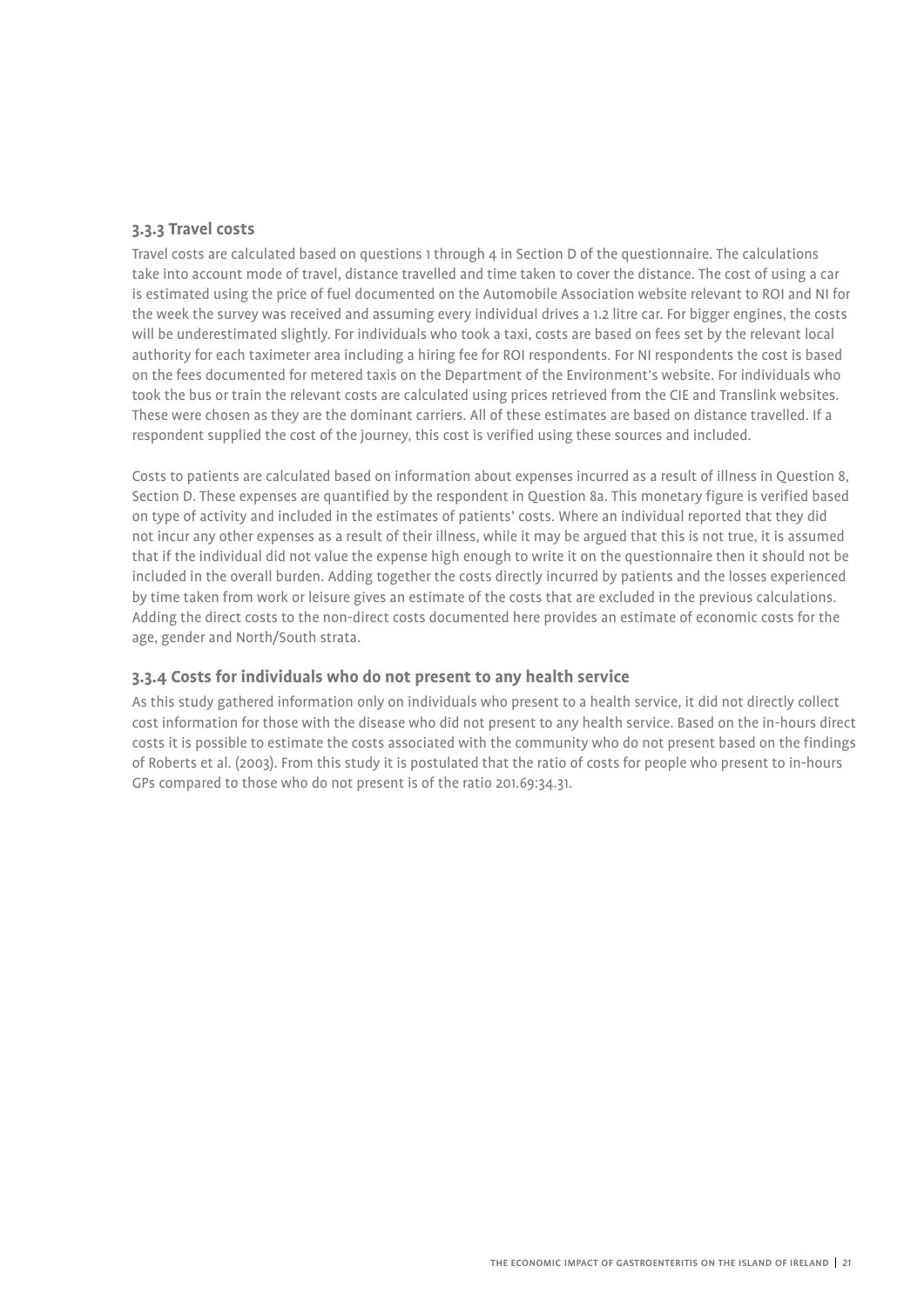## *4. Results*

## *4.1 Introduction*

This chapter is divided into two sections: rates of gastroenteritis and costs of gastroenteritis.

## *4.2 Rates of gastroenteritis*

Here we present estimates of rates admitted to hospital, presenting to in-hours and OOH GP services and in the community.

## **4.2.1 Rates of hospitalisation**

The rates of hospitalisation per annum for which the primary diagnosis was recorded as gastroenteritis are shown in Table 4.1.

## **Table 4.1: Rates of hospitalisation due to gastroenteritis as the primary diagnosis in ROI and NI (Rates per 1,000 person years)**

| <b>ROI</b>           |                 |                            |                      |                            | <b>NI</b>           |                          |                 |                            |
|----------------------|-----------------|----------------------------|----------------------|----------------------------|---------------------|--------------------------|-----------------|----------------------------|
| Age                  | <b>Males</b>    |                            | <b>Females</b>       |                            | <b>Males</b>        |                          | <b>Females</b>  |                            |
|                      | No. of<br>cases | <b>Rate</b><br>(95% CI)    | No. of<br>cases      | <b>Rate</b><br>(95% CI)    | No. of<br>cases     | <b>Rate</b><br>(95% CI)  | No. of<br>cases | <b>Rate</b><br>(95% CI)    |
| $\leq$ 1             | 1,122           | 20.18<br>$(19.03 - 21.39)$ | 405                  | 18.22<br>$(16.53 - 20.08)$ | 373                 | 17.65<br>$(16.01-19.45)$ | 948             | 17.76<br>$(16.66 - 18.92)$ |
| $1 - 4$              | 1,491           | 6.53<br>$(6.20 - 6.87)$    | 730                  | 7.59<br>$(7.06 - 8.16)$    | 613                 | 6.74<br>$(6.27 - 7.25)$  | 1,493           | 6.86<br>$(6.52 - 7.21)$    |
| $5 - 7$              | 224             | 1.37<br>$(1.20 - 1.56)$    | 133                  | 1.79<br>$(1.51 - 2.12)$    | 143                 | 2.03<br>$(1.71 - 2.41)$  | 220             | 1.42<br>$(1.25 - 1.63)$    |
| $8 - 17$             | 246             | 0.42<br>$(0.37 - 0.47)$    | 124                  | 0.46<br>$(0.39 - 0.55)$    | 91                  | 0.35<br>$(0.30 - 0.42)$  | 275             | 0.49<br>$(0.44 - 0.55)$    |
| $18 - 64$            | 367             | 0.15<br>$(0.13 - 0.16)$    | 318                  | 0.32<br>$(0.29 - 0.36)$    | 408                 | 0.40<br>$(0.36 - 0.44)$  | 578             | 0.23<br>$(0.22 - 0.25)$    |
| $65 - 74$            | 110             | 0.47<br>$(0.39 - 0.57)$    | 65                   | 0.59<br>$(0.46 - 0.75)$    | 133                 | 0.98<br>$(0.77 - 1.25)$  | 121             | 0.47<br>$(0.39 - 0.56)$    |
| $75+$                | 168             | 1.16<br>$(1.00-1.35)$      | 99                   | 1.38<br>$(1.13 - 1.68)$    | 217                 | 1.69<br>$(1.39 - 2.06)$  | 333             | 1.41<br>$(1.26 - 1.57)$    |
| <b>Total</b>         | 3,728           | 0.96<br>$(0.93 - 0.99)$    | 1,874                | 1.14<br>$(1.09-1.19)$      | 1,978               | 1.14<br>$(1.09-1.20)$    | 3,968           | 1.01<br>$(0.98 - 1.04)$    |
| <b>Overall rates</b> |                 | No. of cases               | <b>Rate (95% CI)</b> |                            | <b>No. of cases</b> |                          |                 | <b>Rate (95% CI)</b>       |
| <b>Total</b>         |                 | 7,696                      | 0.98<br>$(.96-1.00)$ |                            | 3,852               |                          |                 | 1.14<br>$(1.09-1.20)$      |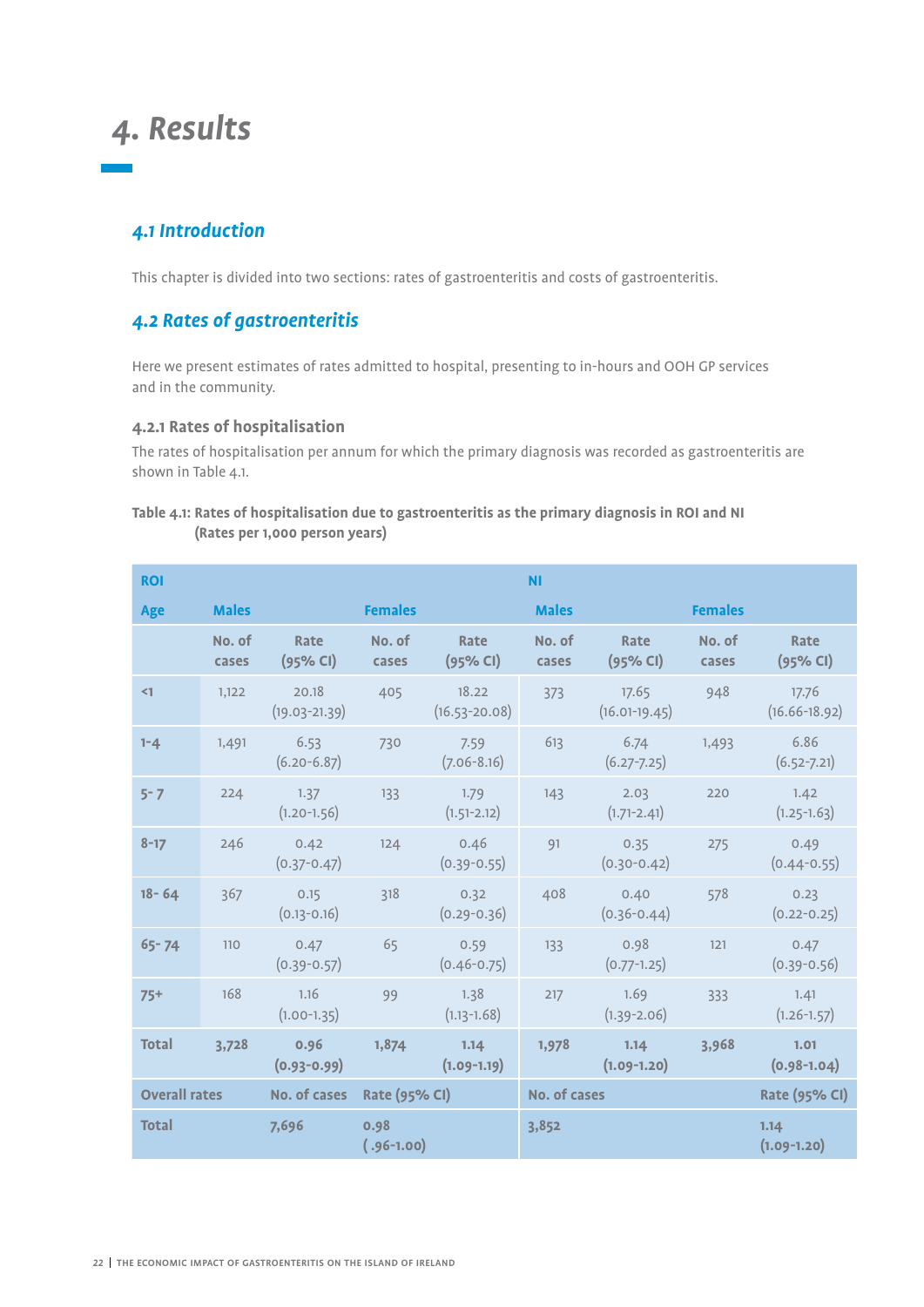The overall annual rates of hospitalisation with gastroenteritis as the primary diagnosis were around 1 per 1,000 persons, in both ROI and NI. The age specific rates were similar in the two jurisdictions, with highest rates among infants (about 18 per 1,000 per year) and children 1 to 4 years of age (about 7 per 1,000 per year). Rates were much lower in other age groups, with the elderly higher than the rest of the adult population. There was little difference in the rates between males and females. The rates of hospitalisation with gastroenteritis as a primary or secondary diagnosis were 1.6 per 1,000 per year in NI and to 3.3 per 1,000 per year in ROI, where 10 diagnosis fields are available.

## **4.2.2 Rates in GP in-hours practices**

The age and gender specific rates of presentation with gastroenteritis to in-hours GP practices are shown in Table 4.2 for ROI for NI.

| <b>ROI</b>           |                 |                                |                            |                               | <b>NI</b>           |                               |                 |                               |
|----------------------|-----------------|--------------------------------|----------------------------|-------------------------------|---------------------|-------------------------------|-----------------|-------------------------------|
| <b>Age</b>           | <b>Males</b>    |                                | <b>Females</b>             |                               | <b>Males</b>        |                               | <b>Females</b>  |                               |
|                      | No. of<br>cases | Rate<br>(95% CI)               | No. of<br>cases            | Rate<br>(95% CI)              | No. of<br>cases     | Rate<br>(95% CI)              | No. of<br>cases | Rate<br>(95% CI)              |
| $\leq$ 1             | 97              | 840.05<br>$(688.45 - 1025.02)$ | 81                         | 740.68<br>$(595.73 - 920.89)$ | 22                  | 198.06<br>$(146.98 - 266.89)$ | 21              | 204.60<br>$(134.44 - 311.38)$ |
| $1 - 4$              | 183             | 134.74<br>$(116.57 - 155.75)$  | 162                        | 124.87<br>$(107.05 - 145.66)$ | 48                  | 101.60<br>$(82.98-124.40)$    | 45              | 00.83<br>$(76.06 - 33.66)$    |
| $5 - 7$              | 32              | 37.69<br>$(26.65 - 53.29)$     | 35                         | 43.67<br>$(31.36 - 60.83)$    | 5                   | 13.59<br>$(8.91 - 20.73)$     | 17              | 47.60<br>$(19.81 - 14.37)$    |
| $8 - 17$             | 54              | 17.61<br>$(13.49 - 22.99)$     | 90                         | 30.90<br>$(25.14 - 38.00)$    | 22                  | 16.60<br>$(12.24 - 22.51)$    | 19              | 15.04<br>$(9.92 - 22.80)$     |
| $18 - 64$            | 361             | 28.12<br>$(25.36 - 31.17)$     | 608                        | 47.62<br>$(43.98 - 51.56)$    | 91                  | 18.38<br>$(16.06 - 21.02)$    | 122             | 24.02<br>$(19.55 - 29.51)$    |
| 65-74                | 38              | 31.30<br>$(22.78 - 43.02)$     | 41                         | 30.73<br>$(22.63 - 41.74)$    | 9                   | 16.00<br>$(11.32 - 22.61)$    | 23              | 34.85<br>$(17.99 - 67.52)$    |
| $75+$                | 22              | 29.39<br>$(19.35 - 44.64)$     | 55                         | 44.83<br>$(34.42 - 58.39)$    | 9                   | 25.79<br>$(17.89 - 37.17)$    | 20              | 30.82<br>$(16.13 - 58.85)$    |
| <b>Total</b>         | 787             | 38.98<br>$(36.35 - 41.80)$     | 1,072                      | 52.42<br>$(49.38 - 55.66)$    | 206                 | 25.34<br>$(22.10 - 29.04)$    | 267             | 31.25<br>$(27.72 - 35.23)$    |
| <b>Overall rates</b> |                 | No. of cases                   | <b>Rate (95% CI)</b>       |                               | <b>No. of cases</b> |                               |                 | <b>Rate (95% CI)</b>          |
| <b>Total</b>         |                 | 1,859                          | 45.74<br>$(43.71 - 47.87)$ |                               | 473                 |                               |                 | 28.37<br>$(25.92 - 31.04)$    |

**Table 4.2:** Rates of presentation with gastroenteritis to GP in-hours practices in ROI and NI by age and gender (Rates per 1,000 person years)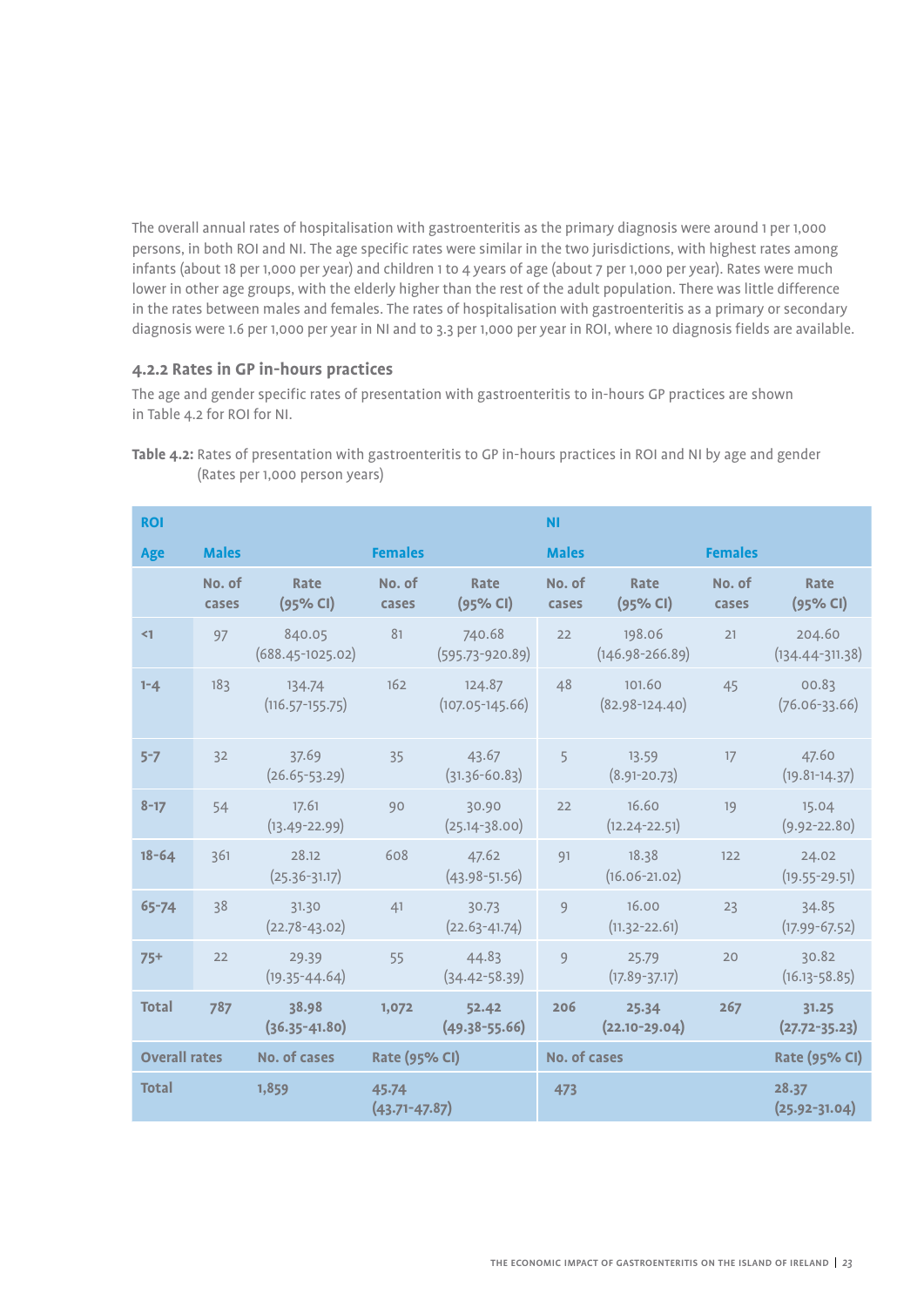The annual rate of presentation to in-hours practices was higher in ROI (46 per 1,000 per year) than in NI (28 per 1,000 per year). The age specific shape of the curve was similar, with highest rates of presentation in infants and under fives, low in adults, and among adults higher in the elderly. The rate among infants was extremely high, particularly in ROI where it was almost 800 per 1,000 person years, equivalent to an average of 0.8 episodes per infant per year.

## **4.2.3 Rates in GP OOH practices**

The rates of presentation with gastroenteritis to OOH GP practices are shown in Table 4.3 for ROI and NI.

| <b>ROI</b>           |                 |                               |                            |                             | <b>NI</b>       |                               |                 |                               |
|----------------------|-----------------|-------------------------------|----------------------------|-----------------------------|-----------------|-------------------------------|-----------------|-------------------------------|
| Age                  | <b>Males</b>    |                               | <b>Females</b>             |                             | <b>Males</b>    |                               | <b>Females</b>  |                               |
|                      | No. of<br>cases | Rate<br>(95% CI)              | No. of<br>cases            | Rate<br>(95% CI)            | No. of<br>cases | Rate<br>(95% CI)              | No. of<br>cases | <b>Rate</b><br>(95% CI)       |
| $\leq$ 1             | 1,146           | 102.95<br>$(97.16 - 109.08)$  | 1,041                      | 98.78<br>$(92.96 - 104.96)$ | $52*$           | 5.75<br>$(4.39 - 7.55)$       | $38*$           | 4.43<br>$(3.22 - 6.08)$       |
| $1 - 4$              | 9,085           | 196.87<br>$(192.86 - 200.96)$ | 8,332                      | 189.01<br>$(184.99-193.11)$ | 7,953           | 203.28<br>$(198.86 - 207.80)$ | 7,332           | 197.76<br>$(193.28 - 202.33)$ |
| $5 - 7$              | 2,332           | 70.29<br>$(67.50 - 73.21)$    | 2,176                      | 69.14<br>$(66.30 - 72.11)$  | 2,244           | 74.13<br>$(71.16 - 77.30)$    | 2,069           | 72.24<br>$(69.19 - 75.42)$    |
| $8 - 17$             | 2,856           | 23.49<br>$(22.65 - 24.37)$    | 2,982                      | 25.83<br>$(27.92 - 26.77)$  | 2,726           | 24.54<br>$(23.64 - 25.48)$    | 2,945           | 27.78<br>$(26.79 - 28.80)$    |
| $18 - 64$            | 6,185           | 13.39<br>$(13.06 - 13.73)$    | 11,752                     | 26.59<br>$(26.12 - 27.08)$  | 6,828           | 17.32<br>$(16.62 - 17.74)$    | 12,731          | 31.46<br>$(30.92 - 32.02)$    |
| $65 - 74$            | 1,044           | 21.55<br>$(20.28 - 22.89)$    | 1,643                      | 32.69<br>$(31.15 - 34.31)$  | 1,181           | 27.08<br>$(25.58 - 28.67)$    | 2,108           | 39.59<br>$(37.93 - 41.31)$    |
| $75+$                | 1,906           | 60.06<br>$(57.43 - 62.82)$    | 3,658                      | 76.09<br>$(73.66 - 78.59)$  | 1,894           | 68.54<br>$(65.53 - 71.70)$    | 4,044           | 82.01<br>$(79.52 - 84.57)$    |
| <b>Total</b>         | 24,554          | 32.56<br>$(32.15 - 32.97)$    | 31,584                     | 42.58<br>$(42.11 - 43.05)$  | 22,878          | 34.96<br>$(34.51 - 35.42)$    | 31,267          | 45.44<br>$(44.94 - 45.94)$    |
| <b>Overall rates</b> |                 | No. of cases                  | <b>Rate (95% CI)</b>       |                             | No. of cases    |                               |                 | Rate (95% CI)                 |
| <b>Total</b>         |                 | 56,318                        | 37.53<br>$(37.22 - 37.84)$ |                             | 54,145          |                               |                 | 40.33<br>$(39.99 - 40.67)$    |

**Table 4.3**: Rates of presentation with gastroenteritis to GP OOH co-ops in ROI and NI (Rates per annum per 1,000 person years)

The overall rate of presentation with gastroenteritis is 40 per 1,000 per year, both in ROI and in NI. The age distribution follows the same pattern for hospitalisations and presentation to GP in-hours, with high rates in under fives, low in adults (although higher in elderly adults). Rates in those under one in NI are very low but this may be due to small numbers of this age group presenting to OOH. The age distribution follows the same pattern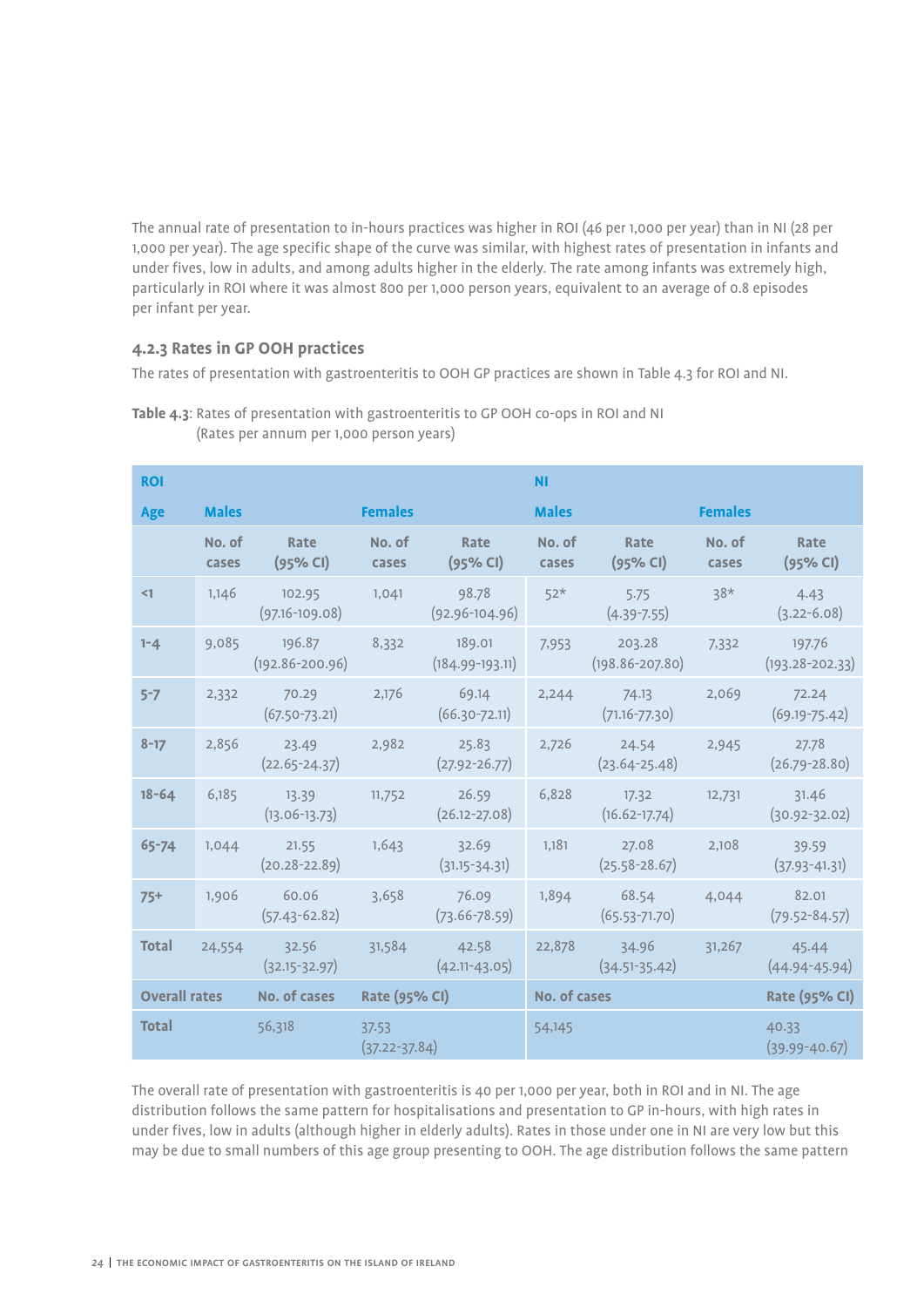for hospitalisations and presentation to GP in-hours, with high rates in under fives, low in adults (although higher in elderly adults). In ROI, each of the age-specific OOH rates was higher than the corresponding age-specific in-hours rates, but this was not true for NI.

## **4.2.4 Rate of gastroenteritis in the community**

The estimated rates of gastroenteritis in the community are shown by age and gender in Table 4.4 for ROI and NI.

| <b>ROI</b>           |                 |                                       |                             |                                       | <b>NI</b>       |                               |                 |                               |
|----------------------|-----------------|---------------------------------------|-----------------------------|---------------------------------------|-----------------|-------------------------------|-----------------|-------------------------------|
| Age                  | <b>Males</b>    |                                       | <b>Females</b>              |                                       | <b>Males</b>    |                               | <b>Females</b>  |                               |
|                      | No. of<br>cases | Rate<br>(95% CI)                      | No. of<br>cases             | <b>Rate</b><br>(95% CI)               | No. of<br>cases | Rate<br>(95% CI)              | No. of<br>cases | <b>Rate</b><br>(95% CI)       |
| $\leq$ 1             | 26,713          | 2400.13<br>$(1967.01 - 928.62)$       | 22,307                      | 2116.23<br>$(1702.09-631.13)$         | 5,504           | 495.15<br>$(325.35 - 753.55)$ | 5,405           | 511.50<br>$(334.81 - 781.42)$ |
| $1 - 4$              | 50,398          | 384.98<br>$(333.05 - 445.00)$         | 44,614                      | 356.77<br>$(305.86 - 416.17)$         | 12,217          | 254.00<br>$(191.61 - 336.70)$ | 11,459          | 252.08<br>$(188.42 - 337.23)$ |
| $5 - 7$              | 12,472          | 152.39<br>$(107.76 - 215.49)$         | 13,642                      | 176.60<br>$(126.80 - 245.96)$         | 1,934           | 52.03<br>$(21.66 - 125.05)$   | 6,410           | 182.24<br>$(112.60 - 294.97)$ |
| $8 - 17$             | 21,047          | 71.20<br>$(54.53 - 92.97)$            | 35,079                      | 124.96<br>$(101.64-153.64)$           | 8,582           | 63.55<br>$(41.91 - 96.34)$    | 7,422           | 57.58<br>$(36.79 - 90.06)$    |
| $18 - 64$            |                 | 140,705 113.70<br>$(102.55 - 126.05)$ |                             | 236,977 192.56<br>$(177.85 - 208.49)$ | 35,085          | 70.37<br>$(57.27 - 86.44)$    | 47,068          | 91.96<br>$(77.00-109.86)$     |
| $65 - 74$            | 9,767           | 83.48<br>$(60.74 - 114.72)$           | 10,539                      | 81.95<br>$(60.34$ -111.30)            | 2,088           | 37.65<br>$(19.44 - 72.95)$    | 5,553           | 82.00<br>$(54.66 - 123.02)$   |
| $75+$                | 5,655           | 78.38<br>$(51.61-119.04)$             | 14,137                      | 119.55<br>$(91.79-155.71)$            | 2,182           | 60.68<br>$(31.77 - 115.90)$   | 4,654           | 72.52<br>$(46.55 - 112.93)$   |
| <b>Total</b>         | 277,767         | 142.73<br>$(133.09-153.05)$           | 378,356                     | 191.96<br>$(180.80 - 203.8)$          | 77,242          | 94.03<br>$(80.93 - 106.35)$   | 100,046         | 115.82<br>$(101.48 - 128.99)$ |
| <b>Overall rates</b> |                 | No. of cases                          | Rate (95% CI)               |                                       | No. of cases    |                               |                 | Rate (95% CI)                 |
| <b>Total</b>         |                 | 656,122                               | 167.50<br>$(160.05-175.29)$ |                                       | 175,068         |                               |                 | 103.88<br>$(94.91-113.66)$    |

**Table 4.4**: Rates of gastroenteritis in the community in ROI by age and gender (Rates per annum per 1,000 person years)

The rate in the community is approximately 100 per 1,000 person-years for ROI and NI. Approximately 10% of people had gastroenteritis during a 1-year period. This rate varies by age with a rate of 20% to 40% for children aged 1 to 4 years and much lower for adults. The estimated rate in infants was very high: 2,262 per 1,000 person years, an average of 2.3 episodes per year.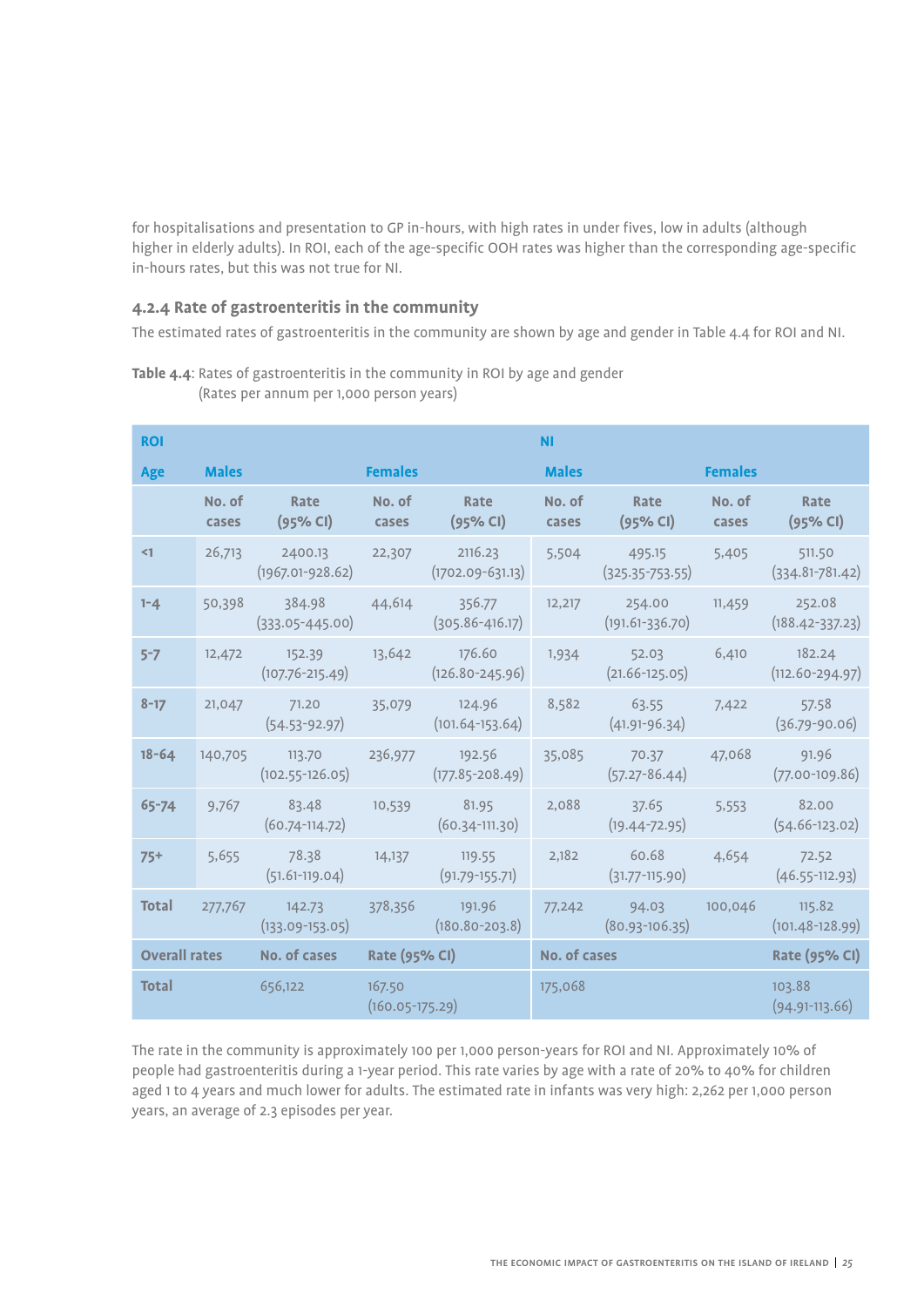## *4.3 Costs*

This section documents the costs that form the burden of gastroenteritis, for those presenting to in-hours or OOH primary care service, the costs associated with being hospitalised and the costs incurred by individuals who do not present to any service. This section also provides an estimate of the burden of costs that fall on patients, their families and carers. Costs are shown in Euro with the value in Sterling in brackets. The currency conversion is based on €1 = £0.674976. This definition is consistent throughout the report.

## **4.3.1 In-hours costs**

Tables 4.5 and 4.6 document the direct costs associated with gastroenteritis presenting to in-hours primary care for ROI and NI.

|              | Gender $=$ male     |                         | $Gender = female$   |                         |
|--------------|---------------------|-------------------------|---------------------|-------------------------|
| Age          | <b>Average cost</b> | <b>Total cost</b>       | <b>Average cost</b> | <b>Total cost</b>       |
| $\leq$ 1     | €43.26 (£29.20)     | €404,448 (£272,993)     | €44.98 (£30.36)     | €351,158 (£237,023)     |
| $1 - 4$      | €45.21 (£30.52)     | €797,516 (£538,304)     | €45.30 (£30.58)     | €707,320 (£477,424)     |
| $5 - 7$      | €45.15 (£30.48)     | €139,27 (£94,005)       | €45.47 (£30.69)     | €153,411 (£103,549)     |
| $8 - 17$     | €45.65 (£30.81)     | €237,629 (£160,394)     | €45.50 (£30.71)     | €394,721 (£266,427)     |
| $18 - 64$    | €45.51 (£30.72)     | €1,583,450 (£1,068,791) | €45.39 (£30.64)     | €2,660,336 (£1,795,663) |
| 65-74        | €44.88 (£30.29)     | €164,400 (£110,966)     | €45.48 (£30.70)     | €179,716 (£121,304)     |
| $75+$        | €45.82 (£30.93)     | €97,163 (£65,583)       | €44.93 (£30.33)     | €238,201 (£160,780)     |
| <b>Total</b> |                     | €3,423,877 (£2,311,036) |                     | €4,684,863 (£3,162,170) |

**Table 4.5:** ROI: Direct costs associated with in-hours presentation

**Table 4.6**: NI: Direct costs associated with in-hours presentation

|              | $Gender = male$     |                     | <b>Gender = female</b> |                       |
|--------------|---------------------|---------------------|------------------------|-----------------------|
| Age          | <b>Average cost</b> | <b>Total cost</b>   | <b>Average cost</b>    | <b>Total cost</b>     |
| $\leq$ 1     | €35.85 (£24.20)     | €78,939 (£53,282)   | €37.90 (£25.58)        | €81,930 (£55,301)     |
| $1 - 4$      | €36.90 (£24.91)     | €180,324 (£121,714) | €37.04 (£25.00)        | €169,787 (£114,602)   |
| 5 to 7       | €36.57 (£24.68)     | €18,478 (£12,472)   | €36.91 (£24.92)        | €61,810 (£41,720)     |
| 8 to 17      | €36.34 (£24.53)     | €81,453 (£54,979)   | €36.48 (£24.63)        | €70,707 (£47,725)     |
| 18 to 64     | €36.89 (£24.90)     | €338,046 (£228,173) | €37.49 (£25.30)        | €460,958 (£311,136)   |
| 65 to 74     | €35.78 (£24.15)     | €31,764 (£21,440)   | €36.83 (£24.86)        | €86,927 (£58,674)     |
| $75+$        | €37.33 (£25.20)     | €34,618 (£23,367)   | €36.95 (£24.94)        | €73,080 (£49,328)     |
| <b>Total</b> |                     | €763,622 (£515,427) |                        | €1,005,199 (£678,486) |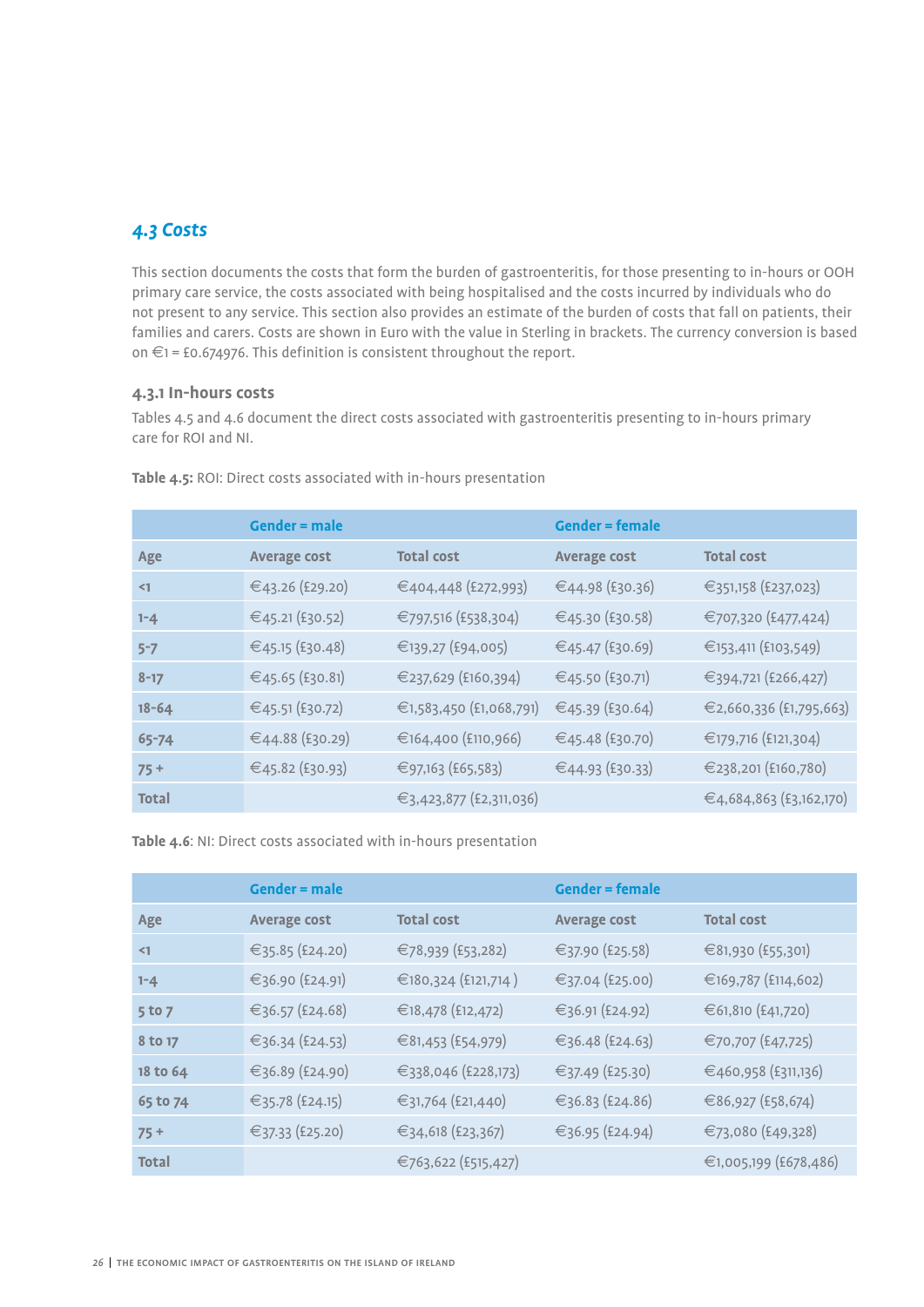A sensitivity analysis, based on the capitation distributed to GPs in ROI, is shown in Appendix C. Exchanging these two proxies results in a 14% decrease in the total direct costs associated with gastroenteritis patients who present to in-hours. The low costs for those under 1 year of age in ROI are explained by a low frequency of medication in infants: 48% of infants in our sample were not prescribed medication. Little variation exists across costs between other age groups. The average cost for females is  $\in$ 45.29 compared to males at  $\in$ 45.06.

In NI there are only small differences in average costs between age/gender strata – the largest being a difference of 5.5% in average costs across <1 males and females. These differences are primarily the result of variation in prescription costs. There is a slight tendency for women of all ages (except those over 75) to use more medicine than men. In both jurisdictions, the most common recommendation is re-hydration rather than medication.

The calculations in both Tables 4.5 and Table 4.6 are based on the patient ringing the surgery one time to make an appointment. Varying the length of the call randomly results in only minor changes to total costs of 0.79% and 0.38% for ROI and NI respectively, while doubling the quantity of phone calls only changes total costs by 0.39% and 0.08%.

### *4.3.1.1 Additional Costs*

Survey respondents who had visited in-hours practices reported additional costs associated with their illness. These costs cover the cost of transport, other additional visits to primary care, medicines taken before contacting the surgery, time taken off work/school/college/other by the individual who is ill, time taken off work/school/ college/other by an individual who is not ill to care for the ill individual, time taken by an individual who is not ill to accompany the patient to the in-hours practice plus any additional costs (taken from the response to Question 8, Section D). Using the data from the survey it is possible to get an estimate of these costs. Aggregating these with estimates in Table 4.7 gives an estimate of the total burden of gastroenteritis for in-hours primary care. Given the relatively small number of respondents the presentation by age and gender can only be illustrative.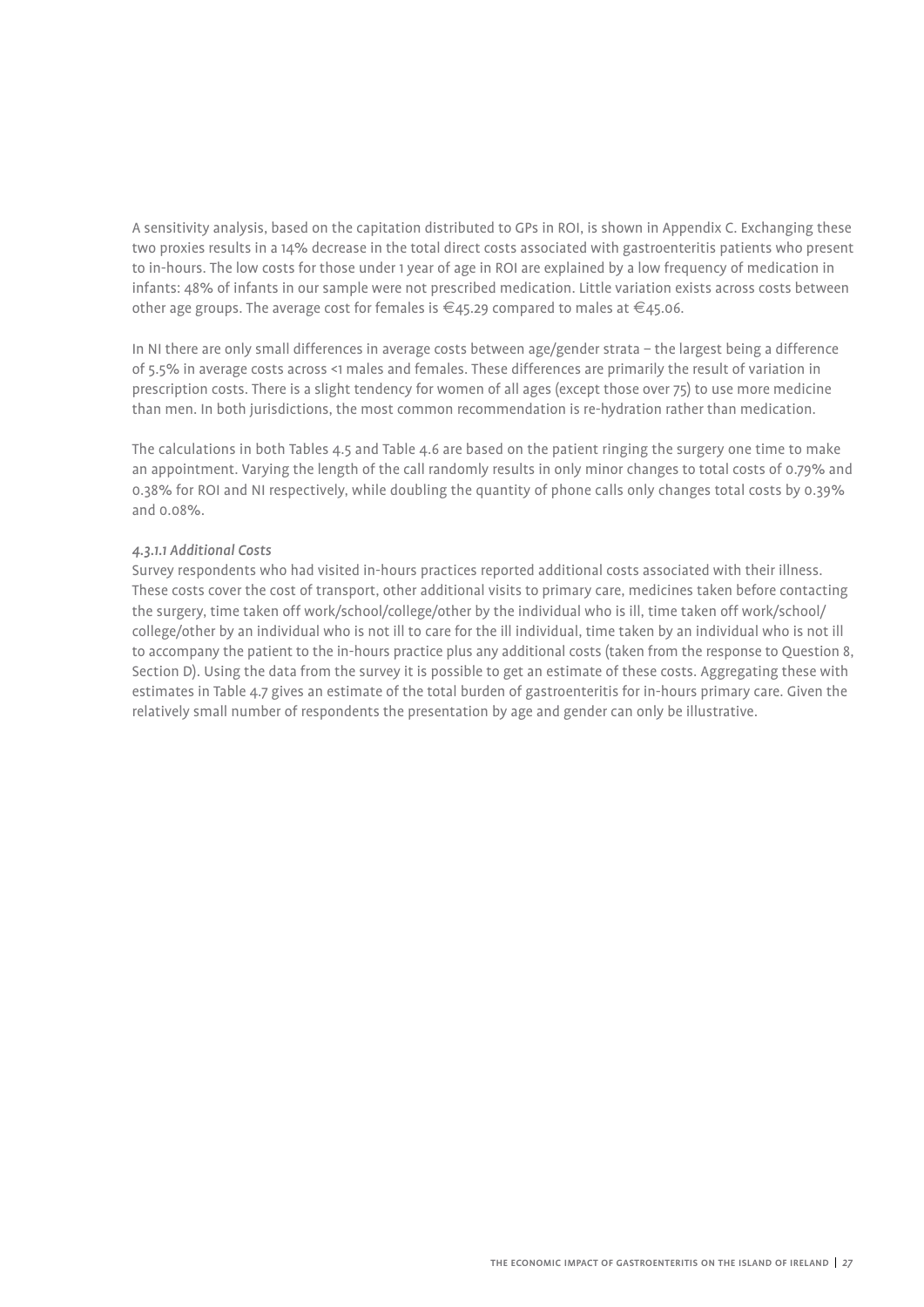| Table 4.7: Direct costs; indirect costs (time lost to work or leisure) |
|------------------------------------------------------------------------|
|------------------------------------------------------------------------|

|                     | Gender $=$ male     |                           | <b>Gender = female</b> |                           |
|---------------------|---------------------|---------------------------|------------------------|---------------------------|
| Age                 | <b>Average cost</b> | <b>Total cost</b>         | <b>Average cost</b>    | <b>Total cost</b>         |
| $\leq$ 1            | €94.05 (£63.48)     | €1,086,444 (£733,324)     | €251.65 (£169.86)      | €2,508,803 (£1,693,382)   |
| $1 - 4$             | €228.18 (£154.02)   | €5,140,005 (£3,469,380)   | €176.06 (£118.84)      | €3,556,246 (£2,400,380)   |
| $5 - 7$             | €117.08 (£79.02)    | €420,281 (£283,679)       | €221.46 (£149.48)      | €1,117,933 (£754,578)     |
| $8 - 17$            | €303.71 (£205.00)   | €2,261,491 (£1,526,452)   | €304.86 (£205.77)      | €3,235,463 (£2,183,860)   |
| $18 - 64$           | €280.17 (£189.11)   | €12,316,282 (£8,313,195)  | €251.43 (£169.71)      | €17,826,272 (£12,032,306) |
| $65 - 74$           | €213.69 (£144.24)   | €972,403 (£656,349)       | €131.71 (£88.90)       | €831,378 (£561,160)       |
| $75+$               | €294.52 (£198.80)   | €897,683 (£605,914)       | €156.86 (£105.88)      | €1,141,802 (£770,689)     |
| <b>Total</b>        |                     | €23,094,589 (£15,588,293) |                        | €30,217,897 (£20,396,355) |
| <b>Jurisdiction</b> | <b>Average cost</b> | <b>Total cost</b>         |                        |                           |
| <b>ROI</b>          | €239.11 (£161.40)   | €42,845,977 (£28,920,006) |                        |                           |
| <b>NI</b>           | €218.94 (£147.78)   | €10,466,509 (£7,064,643)  |                        |                           |
| <b>Totals</b>       |                     | €53,312,487 (£35,984,649) |                        |                           |

Source: Department of Agriculture and Rural Development (2006)

From Table 4.7 costs of attendance at in-hours services are significantly higher when a broader measure of costs is used. The estimated cost of visits to in-hours services rises from  $\epsilon_{3,108,736}$  (£5,473,202) and  $\epsilon_{1,768,821}$ to €42,845,977 (£28,920,006) and €10,466,509 (£7,064,643) for ROI and NI respectively. Again, given these costs are partially driven by the rates reported in Section 4.2.2, lower and upper bands for these costs are provided in Appendix C.

There are differences in average costs across age and gender. For example, there are large differences between costs of male and female patients under one year and over 75, but smaller differences between male and female adults. In over 75 year olds, much of the difference in costs relates to the number of visits paid by men and women to the GP. Some other differences may relate to different patterns of respondents between the men and women in the study – it may be that male responders were sicker than females, and therefore higher users of services. Average costs for children under 7 are higher for females compared to males. These differences are caused by a combination of differences in childcare and medication costs as well as the job type of the parent across groups. To illustrate the composition of the total costs presented in Table 4.7, Table 4.8 provides more detail.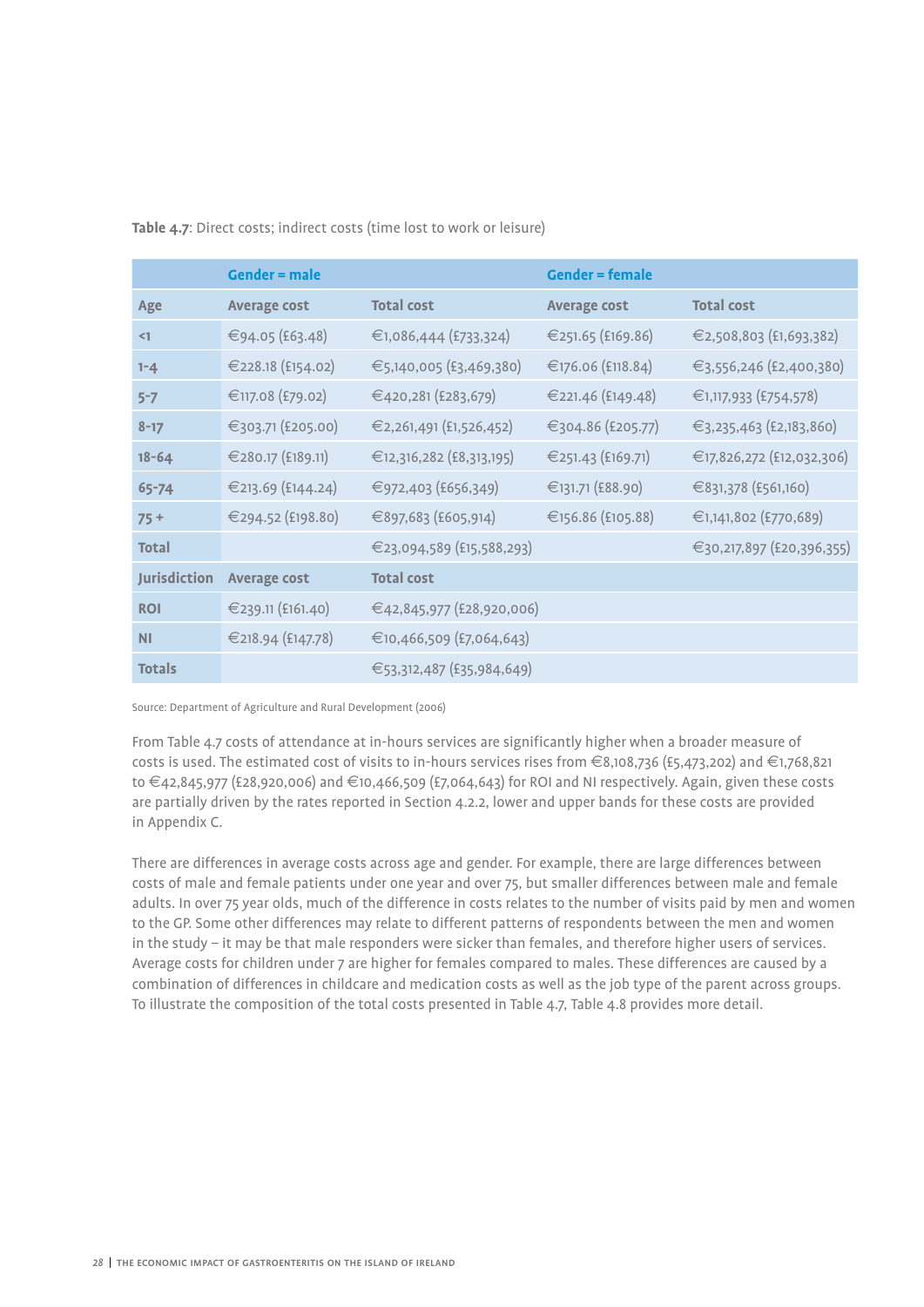**Table 4.8:** Components of direct costs and indirect costs

|                                                                                                                         | <b>ROI</b> | <b>NI</b> |
|-------------------------------------------------------------------------------------------------------------------------|------------|-----------|
| <b>Prescription costs</b>                                                                                               | 0.2%       | 0.31%     |
| <b>Phone charges</b>                                                                                                    | 0.04%      | $0.021\%$ |
| <b>Consultation costs</b>                                                                                               | 17.44%     | 14.61%    |
| <b>Previous consultation costs</b>                                                                                      | 7.22%      | 3.98%     |
| Other medications taken before GP visit                                                                                 | 0.15%      | $0.07\%$  |
| Cost of the journey to the GP practice                                                                                  | 2.7%       | 3.1%      |
| <b>Costs associated with missing work</b>                                                                               | 42%        | 45.5%     |
| Costs associated with missing school/college                                                                            | 9.35%      | 5.21%     |
| Costs associated with a non-ill person<br>taking time to care for the gastroenteritis patient                           | 2%         | 5.1%      |
| Costs associated with a non-ill person taking time to<br>accompany the gastroenteritis patient to the in-hours practice | 2.9%       | 1.1%      |
| Other expenses (Including forgone activities)                                                                           | 16%        | 21%       |

## **4.3.2 OOH costs**

Tables 4.9 and 4.10 show the direct costs associated with gastroenteritis for OOH primary care services in ROI and NI respectively.

|              | <b>Gender = male</b> |                         | <b>Gender = female</b> |                         |
|--------------|----------------------|-------------------------|------------------------|-------------------------|
| Age          | <b>Average cost</b>  | <b>Total cost</b>       | <b>Average cost</b>    | <b>Total cost</b>       |
| $\leq$ 1     | €31.17 (£21.04)      | €89,222 (£60,223)       | €32.36 (£21.85)        | €85,337 (£57,601)       |
| $1 - 4$      | €32.28 (£21.79)      | €725,906 (£489,969)     | €33.78 (£22.80)        | €695,205 (£469,247)     |
| $5 - 7$      | €32.01 (£21.61)      | €184,157 (£124,302)     | €31.65 (£21.36)        | €169,019 (£114,083)     |
| $8 - 17$     | €31.91 (£21.54)      | €221,575 (£149,558)     | €32.51 (£21.94)        | €235,696 (£159,089)     |
| $18 - 64$    | €32.01 (£21.61)      | €530,372 (£357,988)     | €31.45 (£21.23)        | €1,029,246 (£694,716)   |
| 65-74        | €32.79 (£22.13)      | €82,668 (£55,799)       | €33.34 (£22.50)        | €140,131 (£94,585)      |
| $75+$        | €32.82 (£22.16)      | €142,239 (£96,008)      | €32.00 (£21.60)        | €287,914 (£194,335)     |
| <b>Total</b> |                      | €1,976,139 (£1,333,846) |                        | €2,642,548 (£1,783,656) |

**Table 4.9**: ROI OOH primary care services direct costs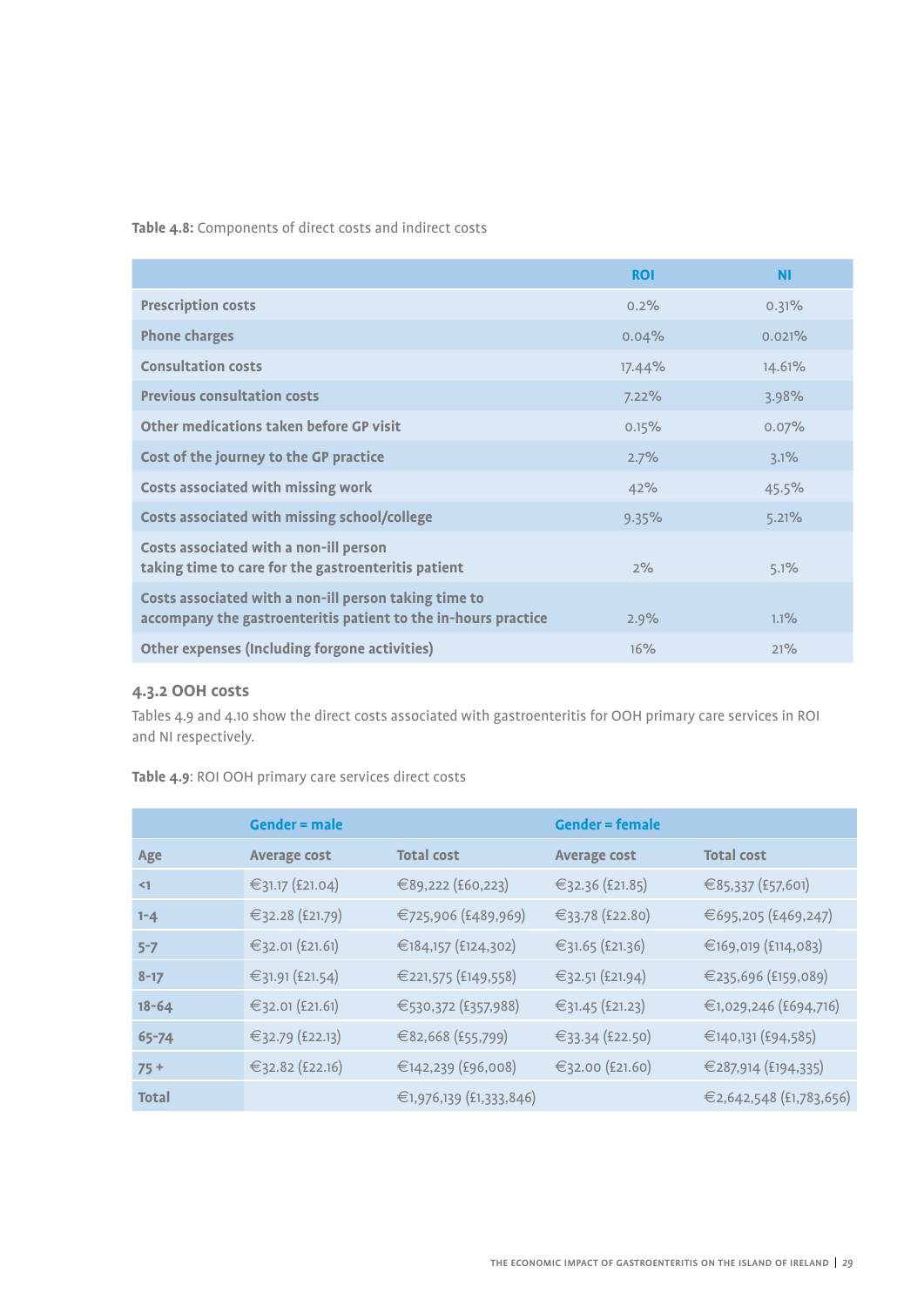#### **Table 4.10:** NI OOH Primary Care Services direct costs

|              | Gender $=$ male     |                       | <b>Gender = female</b> |                         |
|--------------|---------------------|-----------------------|------------------------|-------------------------|
| Age          | <b>Average cost</b> | <b>Total cost</b>     | <b>Average cost</b>    | <b>Total cost</b>       |
| $\leq$ 1     | €33.76 (£22.79)     | €2,159 (£1,457)       | €36.40 $(£24.57)$      | €1,703 (£1,149)         |
| $1 - 4$      | €31.95 (£21.57)     | €312,415 (£210,872)   | €32.44 (£21.90)        | €291,663 (£196,866)     |
| $5 - 7$      | €31.81 (£21.47)     | €87,697 (£59,193)     | €30.88 (£20.84)        | €78,471 (£52,966)       |
| $8 - 17$     | €39.38 (£26.58)     | €130,532 (£88,106)    | €35.82 (£24.18)        | €128,260 (£86,572)      |
| $18 - 64$    | €43.57 (£29.41      | €376,330 (£254,014)   | €43.00 (£29.02)        | €692,442 (£467,382)     |
| 65-74        | €57.09 (£38.53)     | €85,754 (£57,882)     | €54.86 (£37.03)        | €147,076 (£99,273)      |
| $75+$        | €66.93 (£45.18)     | €164,961 (£111,345)   | €67.01 (£45.23)        | €352,671 (£238,044)     |
| <b>Total</b> |                     | €1,159,848 (£782,869) |                        | €1,691,286 (£1,142,252) |

Table 4.9 reports costs that incorporate information on the individual fees set by OOH services independently for home and treatment centre visits. A sensitivity analysis, using the payment relating to GMS patients, is presented in Appendix C. Exchanging the costs in Table 4.9 for those in Appendix C results in a small difference of -5.5% between the two groups in the total direct costs. There is little variation in these direct costs by gender. It is possible to vary the length of the call in the case of the patient receiving doctor and/or nurse advice by way of a sensitivity analysis; however results illustrate only a 0.09% and a 0.08% increase in the total direct costs associated with patients who present to OOH services for ROI and NI respectively. As in the in-hours case sensitivity analysis is reported for all total costs in Appendix C based on the confidence intervals.

Comparing average costs across ROI and NI, bigger differences exist between the average costs in the age groups over 18, with NI exhibiting higher average costs in every case. This is caused mainly by the differences in the cost of a home visit. That is, the value placed on a home visit by *the Unit Costs of Health and Social Care (2002)* which is used to price home visits in NI, is far larger than the monetary amount set by the OOH services independently which are used to cost home visits in ROI. Total direct costs of use of OOH services in ROI and NI are €4,618,687 (£3,117,502) and €2,851,134 (£1,250,251) respectively. These costs are partially driven by the rate of presentation to OOH practices documented in Section 4.2.3. The data showed a very low rate of attendances of children under 1 year in NI to OOH services.

#### *4.3.2.1 Indirect OOH cost*

In addition to costs reported in Tables 4.9 and 4.10, the respondents who received their survey from an OOH facility were asked about the additional costs associated with their illness. These costs were used to provide estimates of indirect and opportunity costs. The latter were combined with the information in Tables 4.9 and 4.10 to provide an estimate of the total burden attributed to individuals who experience GI illness and attend an OOH service. Table 4.11 presents estimates across strata for the island of Ireland and the bottom of the table provides an estimate for ROI and NI individually.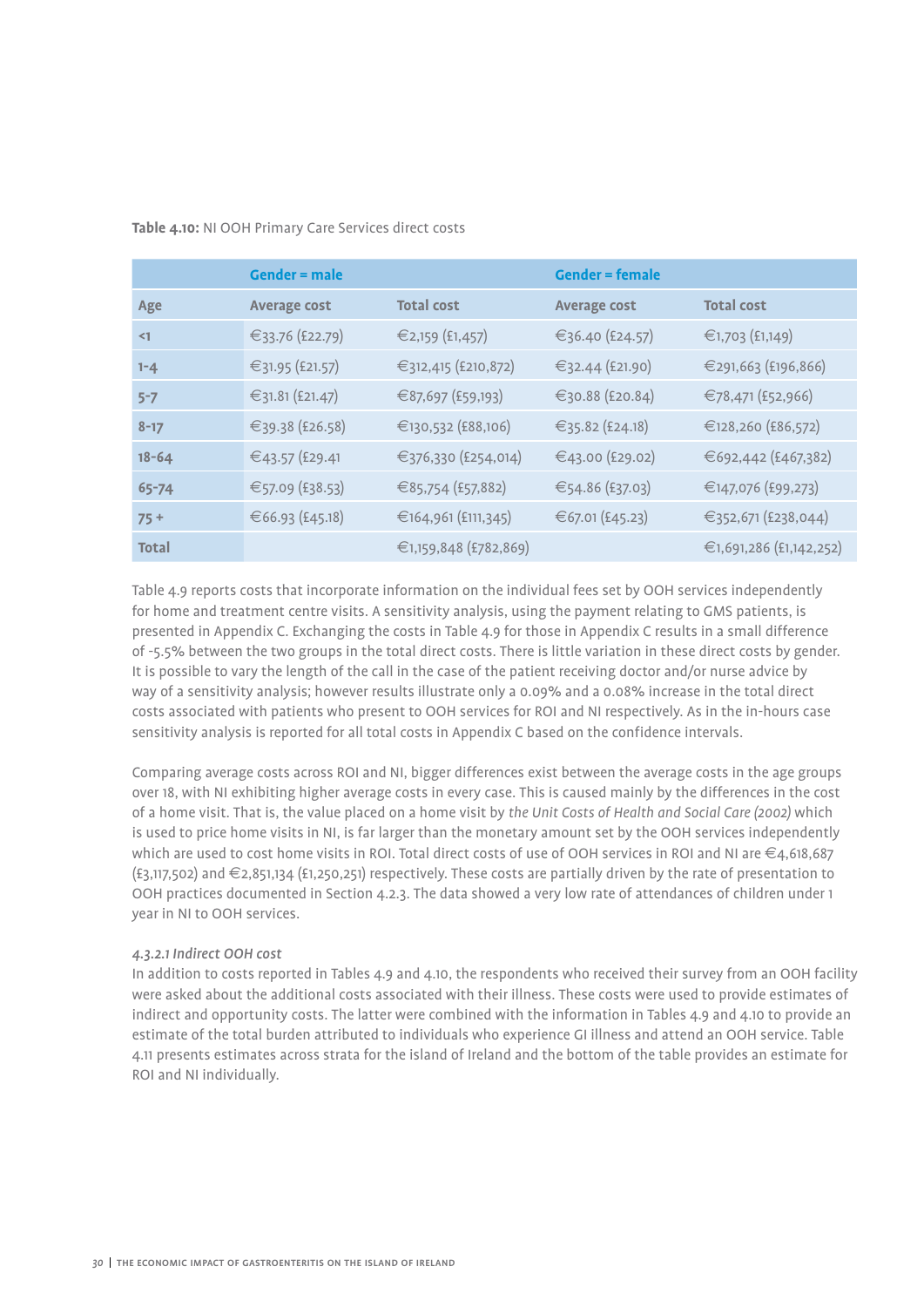**Table 4.11**: Total Cost Burden (Direct and indirect costs):

|               | Gender $=$ male        |                           | <b>Gender = female</b>    |                           |
|---------------|------------------------|---------------------------|---------------------------|---------------------------|
| Age           | <b>Average cost</b>    | <b>Total cost</b>         | <b>Average cost</b>       | <b>Total cost</b>         |
| $\leq$ 1      | €235.95 (£159.26)      | €690,479 (£466,057)       | €232.84 (£157.16)         | €624,845 (£421,755)       |
| $1 - 4$       | €159.17 (£107.44)      | €5,136,024 (£3,466,693)   | €178.01 (£120.15)         | €5,264,107 (£3,553,146)   |
| $5 - 7$       | €141.08 (£95.23)       | €1,200,582 (£810,364)     | €252.22 (£170.24)         | €1,988,028 (£1,341,871)   |
| $8 - 17$      | €321.18 (£216.79)      | €3,295,042 (£2,224,074)   | €315.61 (£213.03)         | €3,418,383 (£2,307,326)   |
| $18 - 64$     | €302.44 (£204.14)      | €7,623,113 (£5,145,418)   | €266.66 (£179.99)         | €13,021,224 (£8,789,014)  |
| $65 - 74$     | €240.44 (£162.29)      | €967,378 (£652,857)       | €183.19 (£123.65)         | €1,261,153 (£851,248)     |
| $75+$         | €266.22 (£179.69)      | €1,809,713 (£1,221,513)   | €216.02 (£145.81)         | €3,080,541 (£2,079,291)   |
| Total         |                        | €20,722,331 (£13,986,976) |                           | €28,658,281 (£19,343,651) |
| Jurisdiction  | <b>Number of cases</b> | <b>Average cost</b>       | <b>Total cost</b>         |                           |
| <b>ROI</b>    | 97                     | €230.44 (£155.54)         | €33,617,694 (£22,691,137) |                           |
| <b>NI</b>     | 25                     | €232.86 (£157.17)         | €15,762,917 (£10,639,591) |                           |
| <b>Totals</b> | 122                    |                           | €49,380,611 (£33,330,727) |                           |

Table 4.11 presents the direct costs of NI OOH primary care services incorporating the price of visits, phone call fees and prescription charges for the treatment centre visits, home visits, doctor advice and nurse advice. The differences in the average costs for different genders in the same age group are explained by differences in propensity to receive one of the four services over the other three. For ages 18 to 64 the differences in average costs compared to younger individuals is explained by an increased tendency of these groups to use medication (over the counter rather than prescribed). The high average cost associated with over 65 year olds is associated with an increased tendency of these groups to receive a home visit and the high costs associated with these visits (Lordan 2007).

As shown in Table 4.11 costs are higher when indirect and opportunity costs of the illness are accounted for in the costings. Lower and upper bands for these costs are provided in Appendix C. In contrast to what was found in the case of in-hours services, there was little variation by age and gender in the costs of OOH services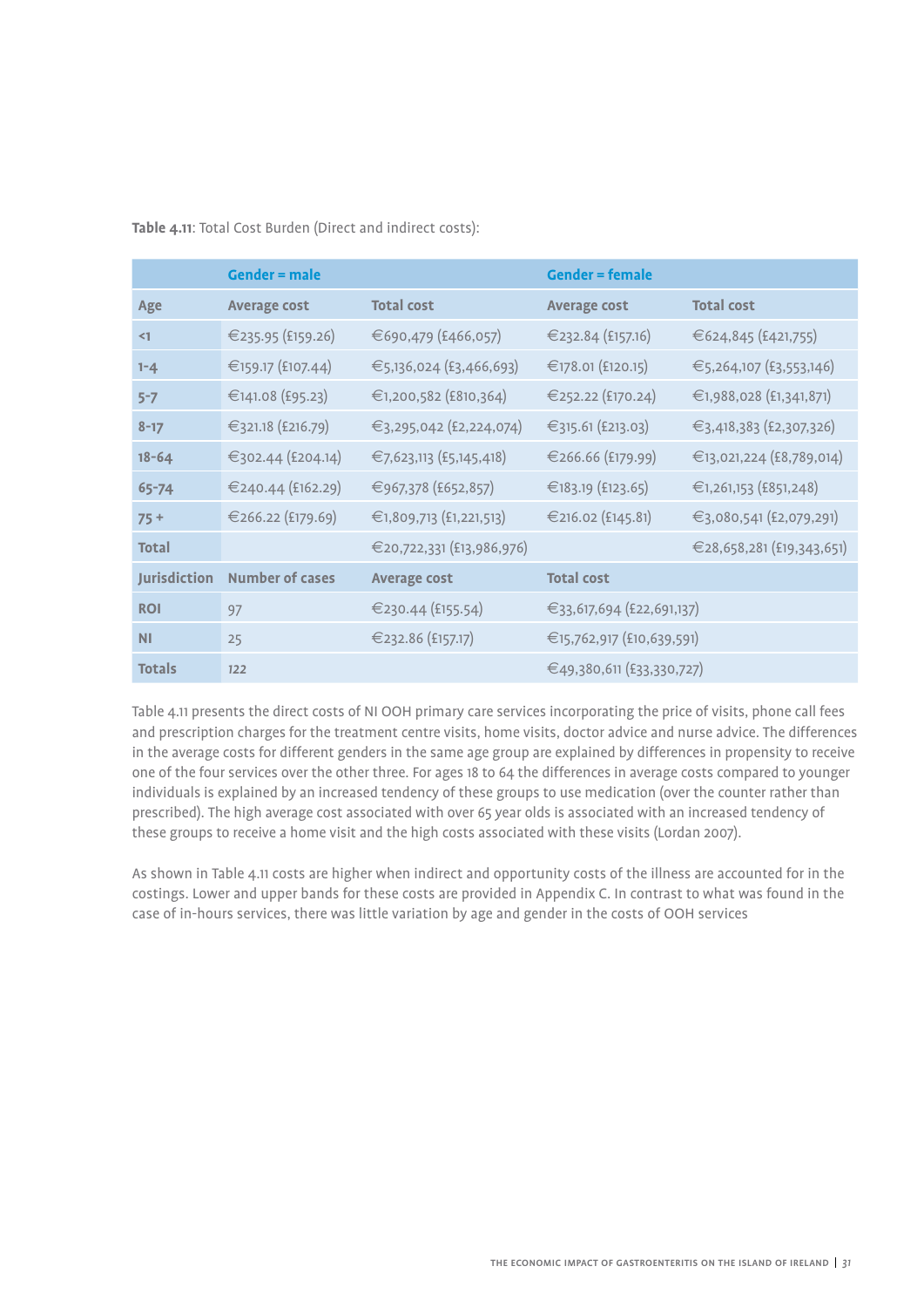**Table 4.12:** Components of the Direct costs: indirect costs (time lost to work or leisure)

|                                                                                                                         | <b>ROI</b> | <b>NI</b> |
|-------------------------------------------------------------------------------------------------------------------------|------------|-----------|
| <b>Prescription costs</b>                                                                                               | $0.20\%$   | 0.26%     |
| <b>Phone charges</b>                                                                                                    | 0.01%      | 0.009%    |
| <b>Consultation costs</b>                                                                                               | 11.64%     | $13.97\%$ |
| <b>Previous consultation costs</b>                                                                                      | 3.38%      | 1.62%     |
| Other medications taken before GP visit                                                                                 | 0.05%      | 0.19%     |
| Cost of the journey to the GP practice                                                                                  | $1.75\%$   | 1.98%     |
| <b>Costs associated with missing work</b>                                                                               | 50.5%      | 47.6%     |
| Costs associated with missing school/college                                                                            | 5.91%      | 8.21%     |
| Costs associated with a non-ill person<br>taking time to care for the Gastroenteritis patient                           | 9.21%      | 6.42%     |
| Costs associated with a non-ill person taking time to<br>accompany the gastroenteritis patient to the in-hours practice | 0.85%      | 1.81%     |
| Other expenses (including forgone activities)                                                                           | 16.5%      | 18%       |

## **4.3.3 Hospitalisation costs**

Tables 4.13 and 4.14 document the direct costs associated with gastroenteritis in the community for individuals who are hospitalised for ROI and NI respectively. It is clear that costs of hospitalisation is high, but the numbers are relatively small compared to those attending primary care or not using formal services at all. The variation in average costs across groups is reflected in the varying lengths of stay experienced by patients across age/gender. Therefore, the high average costs associated with 75+ age category is unsurprising given that this group is the most vulnerable and may take longer to recover. Similar reasoning applies to those between 65 and 74. In general hospital costs are higher for women.

The total direct hospital costs to ROI and NI are €5,755,763 and €3,016,349 respectively. Lower and upper bounds for these costs are provided in Appendix C based on the appropriate confidence intervals.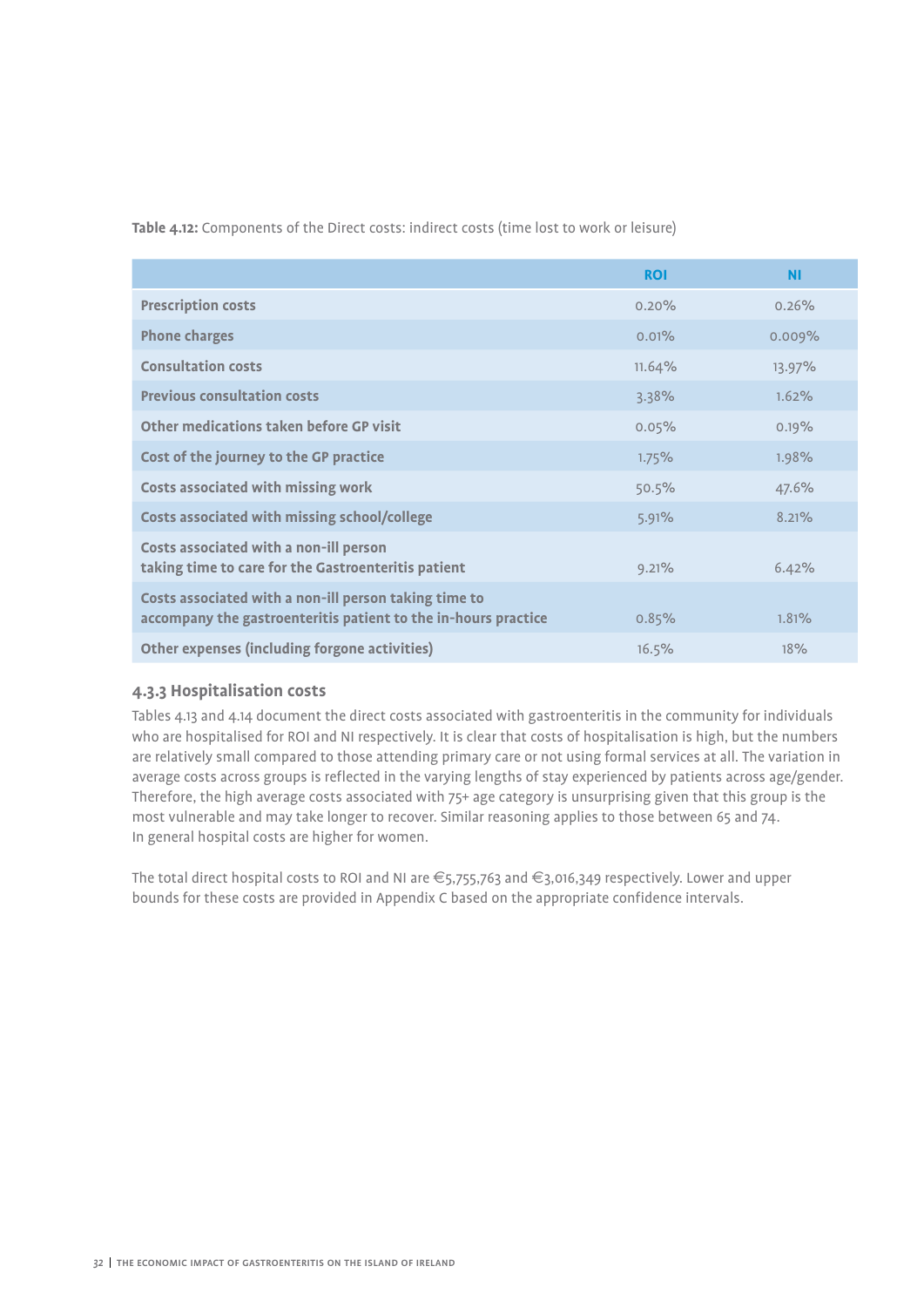### **Table 4.13**: Hospital Costs ROI

|              | <b>Gender = male</b> |                         | <b>Gender = female</b> |                         |
|--------------|----------------------|-------------------------|------------------------|-------------------------|
| Age          | <b>Average cost</b>  | <b>Total cost</b>       | <b>Average cost</b>    | <b>Total cost</b>       |
| $\leq$ 1     | €1,413 (£954)        | €792,739 (£535,080)     | €1,319 (£890)          | €625,112 (£421,936)     |
| $1 - 4$      | €1,186 (£800)        | €883,798 (£596,543)     | €1,137 (£768)          | €849,070 (£573,102)     |
| $5 - 7$      | €980 (£662)          | €109,791 (£74,106)      | €1,125 (£759)          | €123,737 (£83,520)      |
| $8 - 17$     | €569 (£384)          | €70,004 (£47,251)       | €1,279 (£863)          | €175,830 (£118,681)     |
| $18 - 64$    | €2,124 (£1,433)      | €389,670 (£263,018)     | €1,873 (£1,264)        | €541,162 (£365,272)     |
| 65-74        | €2,921 (£1,972)      | €160,653 (£108,437)     | €3,168 (£2,139)        | €191,690 (£129,386)     |
| $75+$        | €3,296 (£2,225)      | €276,871 (£186,881)     | €3,397 (£2,293)        | €565,636 (£381,791)     |
| <b>Total</b> |                      | €2,683,526 (£1,811,316) |                        | €3,072,237 (£2,073,688) |

**Table 4.14**: Hospital Cost NI

|              | <b>Gender = male</b> |                       | <b>Gender = female</b> |                         |
|--------------|----------------------|-----------------------|------------------------|-------------------------|
| Age          | <b>Average cost</b>  | <b>Total cost</b>     | <b>Average cost</b>    | <b>Total cost</b>       |
| $\leq$ 1     | €1,115 (£752)        | €222,918 (£150,464)   | €1,044 (£704)          | €193,604 (£130,678)     |
| $1 - 4$      | €1,022 (£690)        | €371,475 (£250,737)   | €1,058 (£714)          | €321,625 (£217,089)     |
| $5 - 7$      | €1,004 (£677)        | €66,743 (£45,050)     | €936 (£632)            | €66,909 (£45,162)       |
| $8 - 17$     | €1,191 (£804)        | €73,864 (£49,857)     | €1,361 (£919)          | €61,940 (£41,808)       |
| $18 - 64$    | €1,755 (£1,185)      | €278,234 (£187,801)   | €1,931 (£1,303)        | €393,833 (£265,828)     |
| 65-74        | €3,012 (£2,033)      | €97,879 (£66,066)     | €3,403 (£2,297)        | €224,574 (£151,582)     |
| $75+$        | €4,074 (£2,750)      | €197,579 (£133,361)   | €4,122 (£2,782)        | €445,174 (£300,481)     |
| <b>Total</b> |                      | €1,308,691 (£883,335) |                        | €1,707,658 (£1,152,628) |

## **4.3.4 Total cost to individuals who do not present**

Table 4.15 presents the costs for individuals who do not present to any health service. It was beyond the scope of this study to carry out primary research on numbers of people with the disease who do not present, and the associated costs. Therefore estimates are based on the relevant rates and the ratio of cost for those who do and those who do not seek care taken from the IID study. It is estimated (Wheeler et al. 1999) that the burden on individuals who do not present to any service compared to individuals who present to an in-hours GP practice equates to a ratio of 3431:20169. Given the methods used to extrapolate from costs and numbers presenting to in-hours services no further breakdown of these costs is presented above the strata of ROI/NI. In future research it may be useful to carry out primary studies that improve the precision of the estimated cost for those who do not present, but these costs are small relative to those who in general have more serious disease and who do present to formal health services. Therefore impact on the economic burden is relatively small.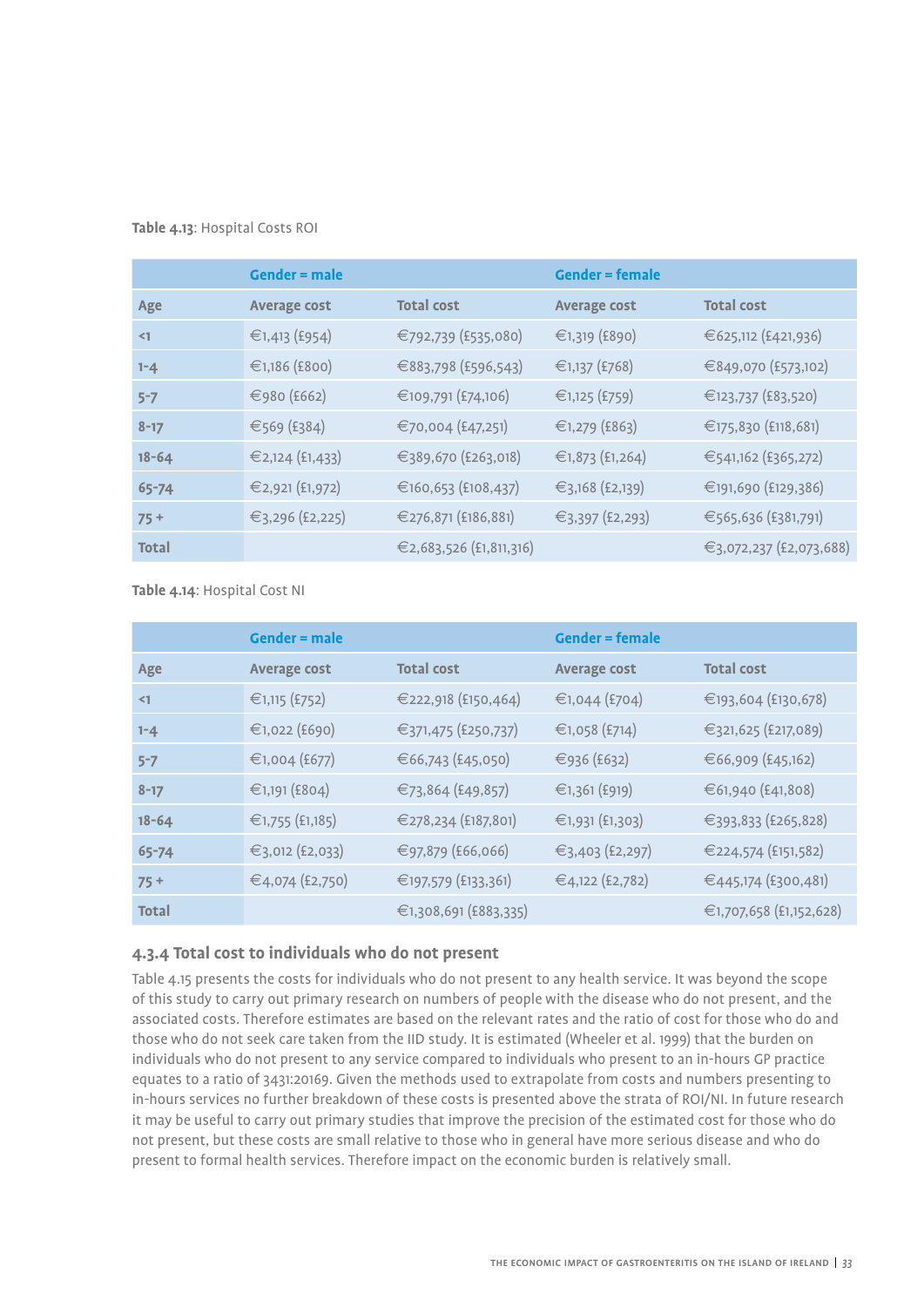**Table 4.15:** Costs to the community of those who do not present

| $Strata = ROI/NI$ |                 |                           |
|-------------------|-----------------|---------------------------|
| <b>Stratum</b>    | Average cost    | <b>Total cost</b>         |
| <b>ROI</b>        | €40.68 (£27.46) | €9,399,623 (£13,094,280)  |
| <b>NI</b>         | €37.24 (£25.14) | €,739,616 (£3,199,127)    |
| <b>Total</b>      |                 | €24,139,239 (£16,293,407) |

## **4.3.5 The total burden on the economy**

The total burden of costs attributed to gastroenteritis on the island of Ireland is a combination of in-hours and OOH primary care direct costs, costs associated with hospitalised cases, as well as indirect and opportunity costs that fall on the individual who has the illness and their families. These include costs incurred to individuals with the illness who do not present to any health service. An estimate of the total burden of the illness is illustrated in Table 4.16. For comparative purposes, these costs are re-calculated using the rates emanating from the Telephone Survey. Because the Telephone Survey did not consider presentation to OOH services this cost is excluded. This is followed by an estimate of the total burden of gastroenteritis for ROI and NI separately.

| <b>Type of cost</b>  | <b>Total cost</b><br>for ROI | <b>Total cost</b><br>for NI | <b>Total cost on</b><br>island of Ireland | <b>Total cost using</b><br><b>Tel Survey rates</b> |
|----------------------|------------------------------|-----------------------------|-------------------------------------------|----------------------------------------------------|
| <b>Hospital cost</b> | €5,755,763                   | €3,016,349                  | €8,772,112                                | €115,958,068                                       |
|                      | (E3, 885, 002)               | (E2, 035, 963)              | (E5, 920, 965)                            | (E78, 268, 913)                                    |
| <b>OOH cost</b>      | €33,617,694                  | €15,762,917                 | €49,380,611                               | N/A                                                |
|                      | (E22, 691, 137)              | (E10, 639, 591)             | (E33, 330, 727)                           |                                                    |
| In-hours             | €42,845,977                  | €10,466,509                 | €53,312,487                               | €225,007,109                                       |
|                      | (£28,920,006)                | (E7,064,642)                | (E35, 984, 649)                           | (E151, 874, 398)                                   |
| Do not present       | €19,399,623                  | €4,739,616                  | €24,139,239                               | €213,803,756                                       |
|                      | (E13,094,280)                | (E3, 199, 127)              | (E16, 293, 406)                           | (£144,312,404)                                     |
| <b>Totals</b>        | €101,619,057                 | €33,985,391                 | €135,604,449                              | €554,768,933                                       |
|                      | (E68, 590, 425)              | (E22, 939, 323)             | (E91, 529, 748)                           | (E374, 455, 715)                                   |

**Table 4.16**: Total burden of costs on economy

Using the assumptions of costs involved with GI the estimate of the burdens on the economies of the two jurisdictions is a total cost of €135,604,449 (£91,529,748), which is approximately €24.20 (£16.33) cost per resident per annum. Given the generally conservative assumptions used to derive this estimated cost it is likely that the real burden is higher than this.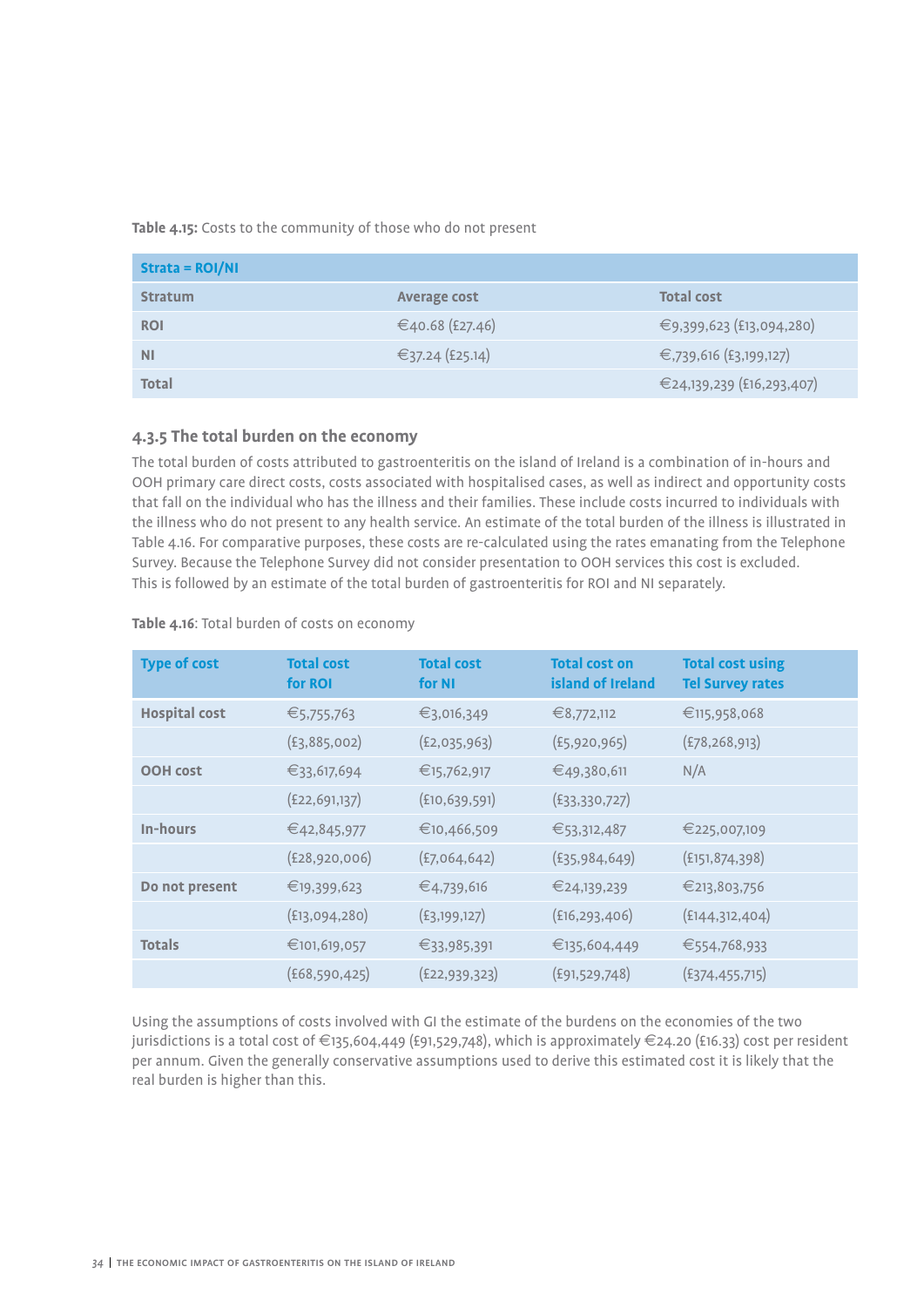There is a higher burden per head in ROI (€25.94/£17.51 per head per annum) as compared to NI (€20.16/£13.61 per head per annum), which is the result of both lower presentation to primary care in NI and slightly lower costs of some services. This total cost represents the potential economic gain if the number of cases of gastroenteritis were reduced. As can be seen, using the much higher rates resultant from the Telephone Survey, these costs are severely increased.

## **4.3.6 The total burden on the family**

Although the costs to health services are visible, a significant part of the burden falls on families. The total burden of costs attributed to gastroenteritis on the island of Ireland that fall on the individual who is sick and their respective family, friends and guardians is presented in Table 4.17.

| <b>Type of cost</b>                             | <b>Proportion of total costs</b><br>falling on families in ROI | <b>Proportion of total costs</b><br>falling on families in NI |
|-------------------------------------------------|----------------------------------------------------------------|---------------------------------------------------------------|
| <b>Hospital cost</b>                            | 46%                                                            | $0\%$                                                         |
| <b>OOH - Direct cost only</b>                   | 70%                                                            | 3%                                                            |
| OOH - Direct, indirect & opportunity costs      | 91%                                                            | 63%                                                           |
| In-hours - Direct cost only                     | 72%                                                            | 2%                                                            |
| In-hours - Direct, indirect & opportunity costs | 92%                                                            | 67%                                                           |
| Do not present                                  | 100%                                                           | 100%                                                          |

**Table 4.17**: Burden of costs on families in ROI

It is clear in ROI the proportion of costs that fall on the patient and their families is always higher if the individual presents to a health service. The latter is because the NHS covers costs for hospitals, in-hours and OOH services for all the population, whereas in ROI GMS only covers the full cost for certain individuals in the community.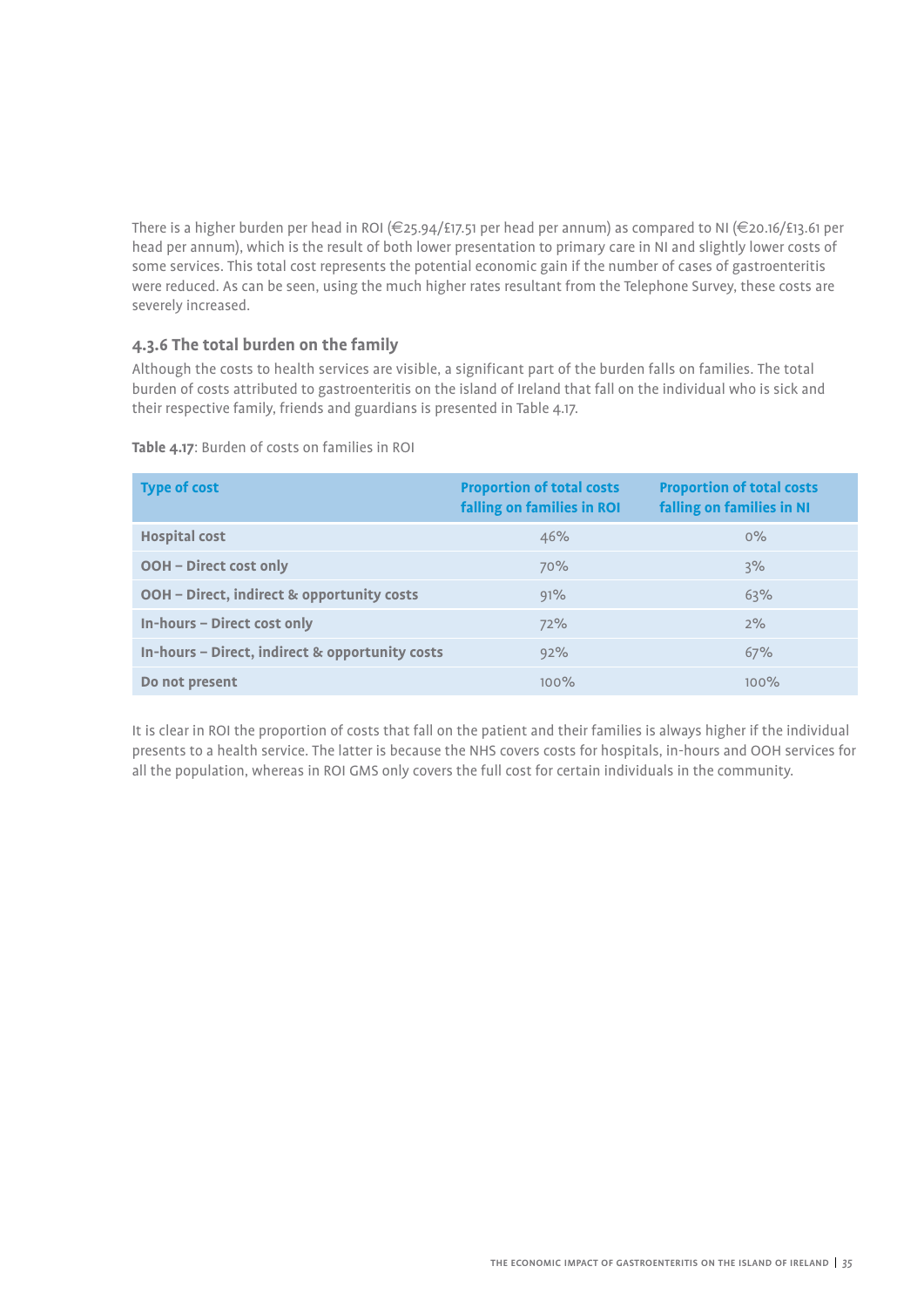## *5. Discussion*

## *5.1 Introduction*

The main objective of this study was to assess the economic impact of gastroenteritis on the island of Ireland. An important intermediate objective was to calculate rates of presentation of the disease. The perspective taken was societal, that is the costs were assessed regardless of who bears them. It was therefore necessary to assess costs to primary and secondary health services, those falling on individuals, families and friends, and those falling on third parties such as employers. Losses to the economy overall are assessed as the sum of these different costs. There is no direct attempt to assess losses in output, but this is assessed indirectly as losses to employers and employees.

Because of lack of reliable denominators for urban/rural and deprived/non-deprived rates, these are presented as indicative only in Appendix B.

In most cases the results presented in this report are based on data gathered and analysed specifically for this study. However, secondary data was used to calculate costs to people with gastroenteritis who did not use formal health services. The methods used assessed costs on the basis of the relative costs for these patients and those who used in-hours primary care. While this procedure has limitations, it can be justified on two grounds – firstly other studies found these costs to be a relatively small part of the total, and secondly other studies have found a consistent relationship between costs to those who do and those who do not access health services.

## *5.2 Rates*

## **5.2.1 Rates of hospitalisation**

Data on hospitalisations are different in ROI and NI, and include different numbers of fields for diagnosis (10 in ROI and 3 in NI). Two sets of rates are presented: 1) when gastroenteritis is the first diagnosis and 2) when gastroenteritis is mentioned in any of the fields. Since the data gathered cover all hospitals that normally treat gastroenteritis the approach taken will have missed very few cases. However, if the diagnosis were not accurate, cases may have been missed. This may be more frequent when gastroenteritis is acquired in hospital. There is potential for double counting of cases, with changed wards (estimated to be under 10%). This would lead to overestimation of the actual rate.

The higher rate of hospitalisation in the Telephone Survey, compared to rates based on routine data is unlikely to be explained by cases that present to specialised hospitals not being in the system (which do not normally treat gastroenteritis) or by cases with errors in the recorded diagnosis. It is more likely the result of "telescoping" in the Telephone Survey – that is, people reported cases as if they happened during the period of enquiry when they happened earlier.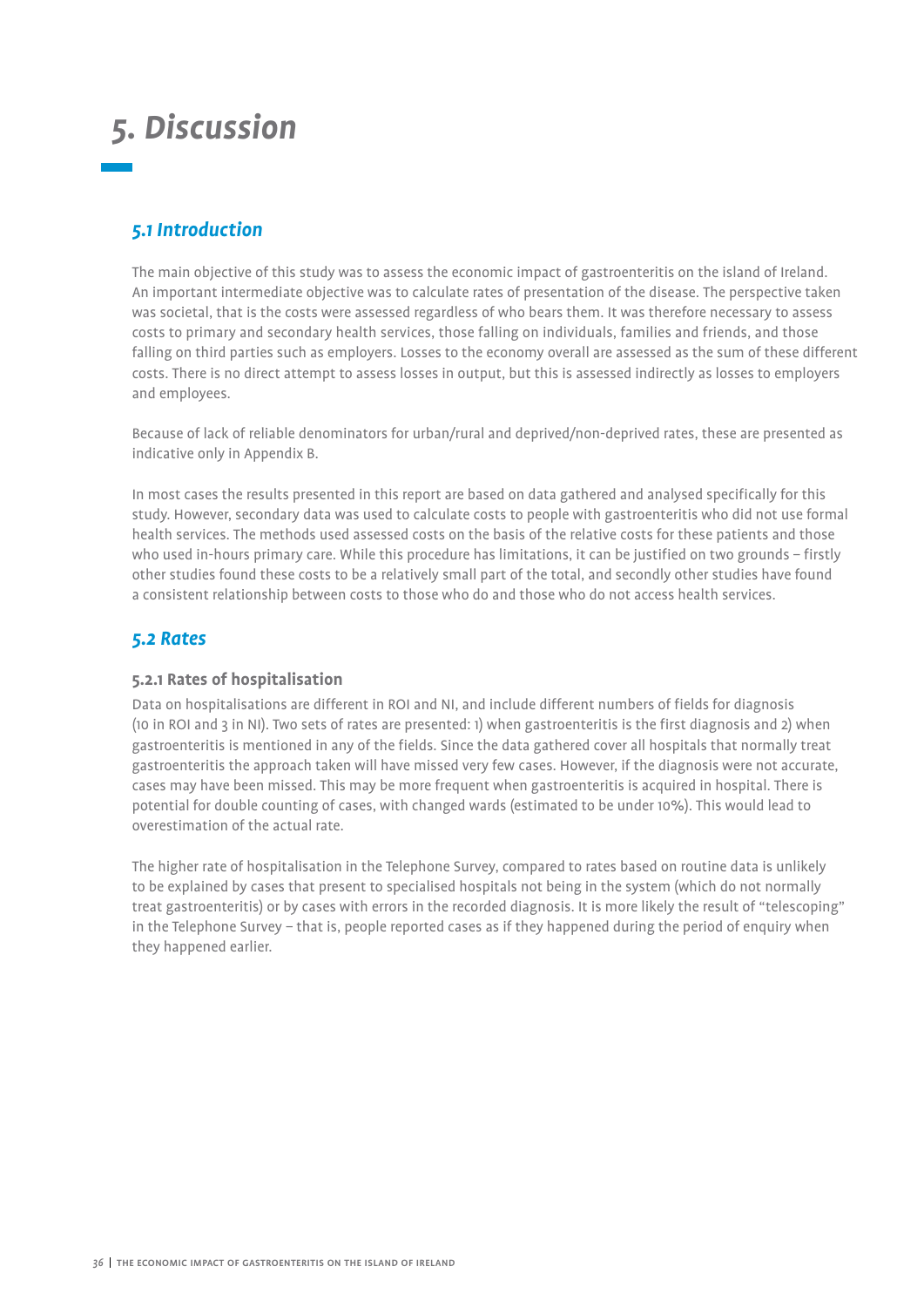## **5.2.2 Rates presenting to GPs**

Counting cases presenting to GPs has limitations. Cases presenting to GPs were identified by READ code when this was used by the GP or by diagnosis in free text fields when READ code was not used. This involved some subjective decisions by the study team.

The estimation of the population at risk (that would present to GP practices if they had gastroenteritis) was made based on the proportion of GPs in Ireland, in NI and ROI that are in this study. This assumes that all registered GP are in practice, that the proportion of part time GPs in this study is the same as the national averages and that practices in this study cover on average populations of similar size to that of the average practice in Ireland. If there are many registered GPs in Ireland who do not practice, this would lead to an underestimation of the population at risk and an overestimation of the rates presenting to GPs. The practices in the study might not be representative of the practices of NI and ROI, but this would lead to only small errors in the estimated presentation rates.

The results in this study on numbers presenting to GPs show much lower rates than reported in the Telephone Survey. Specifically 4.6% (46 per 1,000 person years) in ROI and 2.9% (29 per 1,000 person years) in NI are reported in this study, compared to a 20% presentation rate reported by the Telephone Survey for the island of Ireland. It is common to find this type of difference between studies using routine data and those based on recalled morbidity. There are different opinions about what is behind this finding. One possibility is that telephone surveys with reported recall suffer from telescoping. Another possibility is that prospective studies underestimate rates by having more rigorous criteria for defining a case, and by not including cases where there is another diagnosis such as respiratory disease. This study found the rates reported in the Telephone Survey to be 5 times higher than routine data. Since this was based on routine data rather than prospective surveillance, cases could not have been discouraged from presenting for fear of having to give a stool sample; and in searching for symptoms in the symptoms field, rather than using the Read diagnosis, cases were not excluded with respiratory symptoms in addition to gastroenteritis. The main weakness of the rates estimation was the need to project rates relating to the population from the sample of GPs in the study, with the possibility that the sample was not completely representative. Rates could be underestimated if GPs in the study served a smaller population than the average GP practice in Ireland. In England the IID study using prospective design found presentation rates that were higher than those estimated from two different reported recall surveys. The rates of presentation found in the IID study were close to the rates from the Royal College of General Practitioners Surveillance Scheme (Flemming et al. 1994).

## **5.2.3 Rates presenting to OOH co-ops**

The rates were estimated based on the cases in the OOH co-ops database – selected as free text so again with the same limitation as for cases presenting to GP in-hours. The population for the co-ops were estimated based on the proportion of the populations living in areas covered by the co-ops that participated in the study. Again there is the possibility of some over/under estimates but in this case the proportion of the population covered in the study was higher than that for in-hours GPs. The results indicate a 4% presentation rate per annum, both in ROI and NI.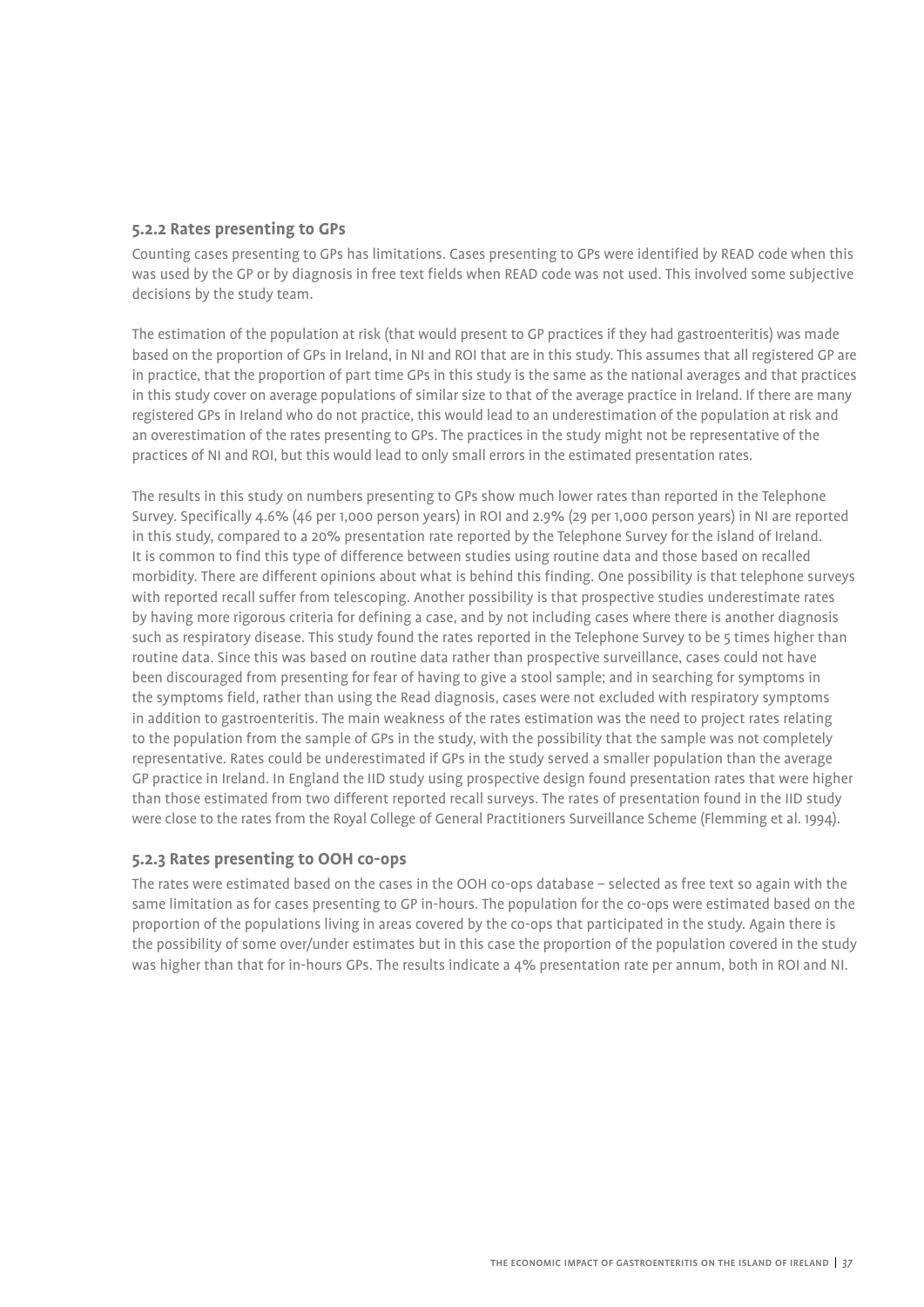## **5.2.4 Rates in the population**

The rates are derived from the numbers presenting to GPs in this study and the proportion of cases presenting to GPs derived from the Telephone Survey. The proportion presenting to GPs estimated in the Telephone Survey – 30% - is remarkably stable, and very similar proportions were estimated in other studies (Wheeler et al. 1999, Hoogenboom-Verdegaal et al. 1994).

Overall the rates estimated in this study (approximately 100 per 1,000 person years or 10%) are of similar magnitude to the rates estimated in European studies using prospective approaches (Wheeler et al. 1999, Hoogenboom-Verdegaal et al. 1994) and systematically lower than those in Europe using reported recall, either in telephone surveys or face to face interviews, and lower that those found in the Americas by either method. Studies using telephone surveys acknowledge the potential for overestimation in retrospective reporting (Roy et al. 2006, *safe***food**, 2003).

In conclusion, it is clear that rates for Telephone Survey and from routine data are of very different magnitude and cannot both be right. The Food Standards Agency has funded a second study of IID (IID2) (http://www.food.gov.uk/science). This will use the two approaches in parallel to estimate rates of gastroenteritis in the community and presenting to GPs, using prospective reporting and recall on a telephone survey. The telephone survey component will investigate rates over two different recall periods. This will help clarify this question.

## *5.3 Costs of Gastroenteritis in Ireland*

## **5.3.1 The range of estimates**

A wide range of sensitivity analyses on costs was carried out (with consequential selection of possible estimates of overall cost). The main estimate of total cost for ROI and NI combined is €135,604,449 (£91,529,748). It has been the policy in this study to err on the side of underestimating the costs where a range of possible values was considered and therefore this may be viewed as a minimum.

## **5.3.2 Costing in primary care**

There are inevitable problems where the basis for costing was different. The costs of primary care in NI were estimated using information for all NHS primary care. There are no fees routinely paid, so it is necessary to apportion the capitation fee over the activity of GPs. Using this information an annual cost of gastroenteritis of €10,466,509 (£7,064,643) and €15,762,917 (£10,639,591) resulted for in-hours and OOHs primary care services operating in NI respectively. In ROI there are transactions between GPs and their patients which can be used as a proxy for cost. Using this information the costs associated with GI for in-hours and OOHs services in ROI were  $\in$ 42,845,977 (£28,920,006) and  $\in$ 33,617,694 (£22,691,137) respectively. Although the decision to use an approach that reflected the payment mechanisms in each jurisdiction can be justified, it is always unsatisfactory to have inconsistent approaches to costing the same thing.

## **5.3.3 Costing hospital care**

To a smaller extent there are similar problems in the ways in which hospital costs were estimated. As discussed above, there are differences in the ways cases are coded between NI and ROI, and differences in the ways unit costs are assessed. However, in neither case is this likely to be a large source of errors. The resulting estimates illustrated an annual cost of hospitalisation associated with GI of €5,755,763 (£3,885,004) and €3,016,349 (£2,035,963) for ROI and NI respectively.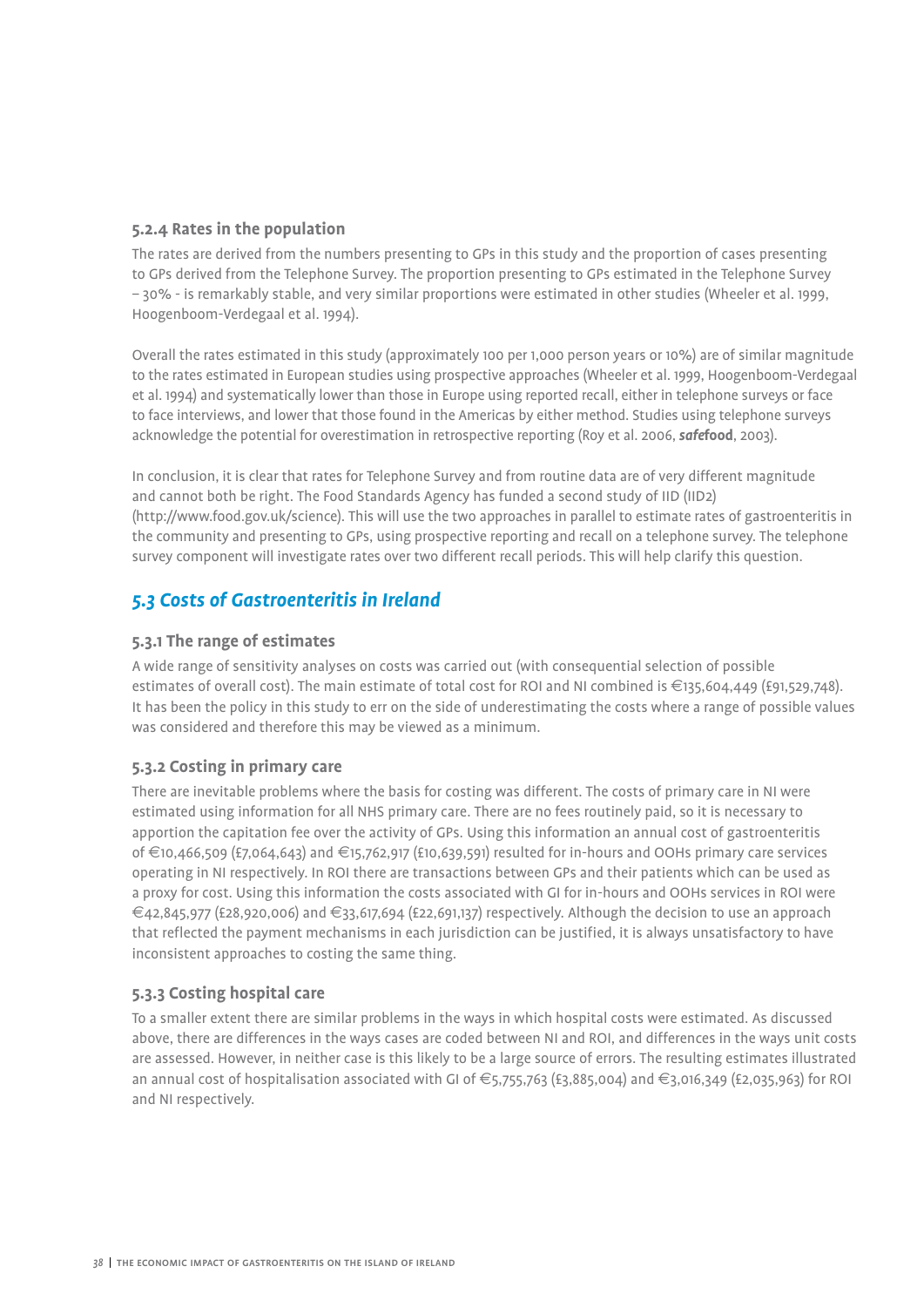## **5.3.4 Costing burdens on individuals**

The current report has used information from the Telephone Survey to estimate the proportion of GI cases that present to a GP. This estimate may be imprecise, and any error will affect the accuracy of costing the burden of those who do not present to services. There are also potential errors in the valuation of time off work and study. The costs to individuals and their families represent less than 20% of the overall burden, so errors of this sort are relatively unimportant. These translate into costs of €19,399,623 (£13,094,280) and €4,739,616 (£3,199,127) for ROI and NI respectively.

## **5.4 Further research**

This study shows that gastroenteritis imposes a substantial economic burden in ROI and NI. Specifically, the total annual burden is €101,619,057 (£68,590,425) for ROI and €33,985,391 (£22,939,323) for NI. The implication of this is that it is likely that measures to reduce the burden will include some that are highly cost-effective, but more work is needed to assess the current evidence, model different prevention strategies and identify important gaps in knowledge.

Although care has been taken to estimate accurately the burden of gastroenteritis, limitations of the study leave some uncertainty, especially in relation to the costs that fall on people in the community who do not use health services. This could only be achieved with a population based study with data collected on cost generating events and costs in a way similar to what has been done in this study.

The other shortcoming of this research has been the failure to identify with confidence if costs vary between urban/rural and more/less deprived areas. There were several reasons why this was difficult – firstly since the study used retrospective data it was not feasible to obtain permission from patients to access details that would allow geographic and socioeconomic data to be downloaded; secondly the OOH co-ops cover wide areas and the location of centres provides only a poor guide to who are the users; thirdly, GP practices are often located on borders between more/less deprived areas and not easily classified. The limited evidence suggests there may be differences in GI rates according to location and deprivation, but studies addressing this issue need to be conducted.

Perhaps the most important limitation of this research, although not ever part of the planned work, is the lack of definitive diagnostic data on the particular infective agents responsible for the cases. It is likely that a better understanding of the extent to which the cases are preventable, and the best candidate interventions to prevent cases, would be the result of more detailed information on patterns of the different pathogens and the number and severity of cases.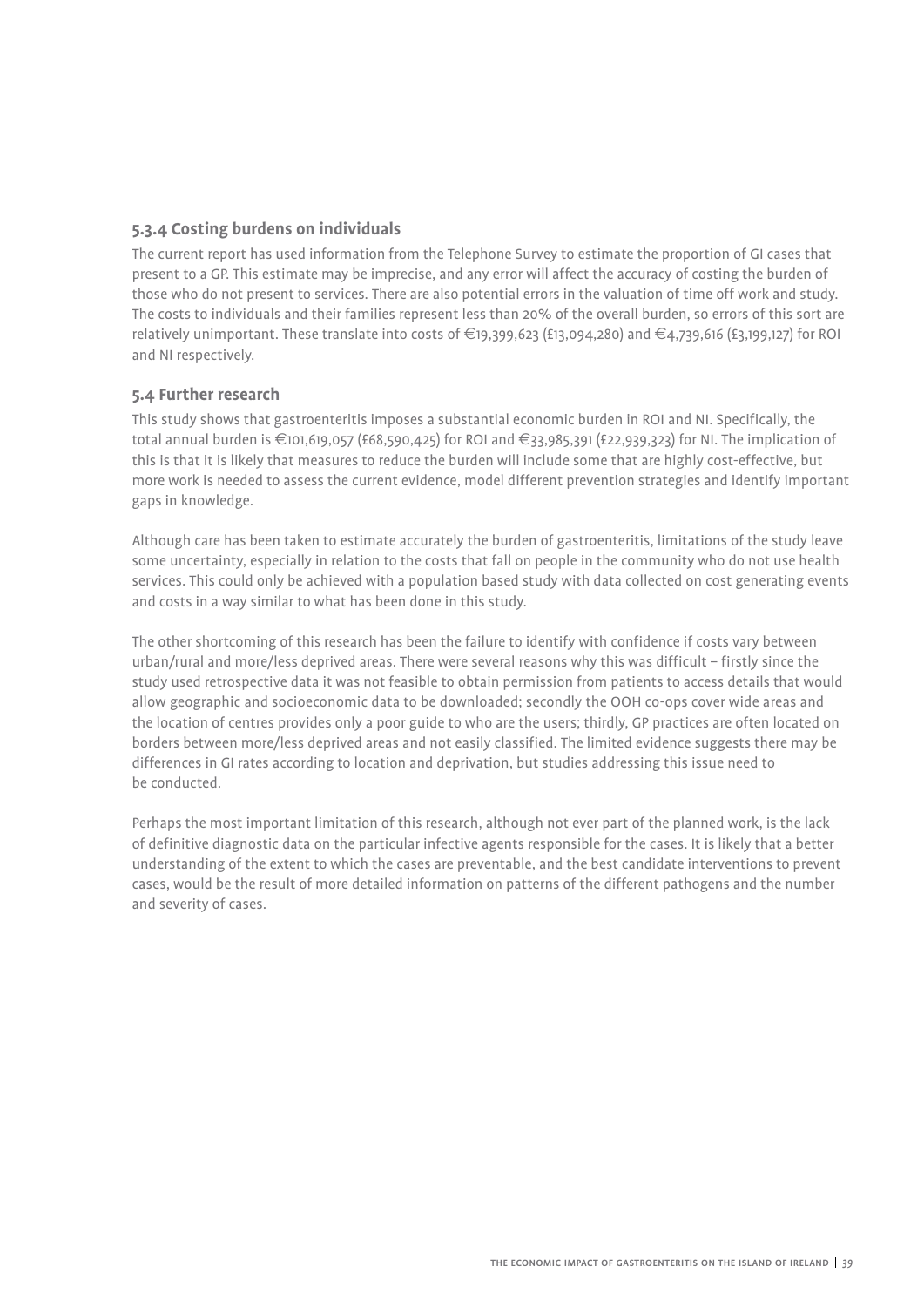## *References*

Clayton, D. and M. Hills (1993). Statistical Models in Epidemiology. Oxford, Oxford University Press.

CSO (2002). Principal CSO Statistics, CSO.

De Wit, M., A. Hoogenboom-Verdegaal, et al. (2000). "A population-based longitudinal study on the incidence and disease burden of gastroenteritis and Campylobacter and Salmonella infection in four regions of The Netherlands" European Journal of Epidemiology **16**(8):713-718.

ESRI (2005). Hospital In-Patient Enquiry Scheme (HIPE).

Fischer, T. and K. Molbak (2001). "The costs of an outbreak - an example from a Danish day care setting." Vaccine **20**(5-6):637-638.

FSA (2000). A Report of the Study of Infectious Intestinal Disease in England. Food Standards Agency. London: The Stationery Office.

Hellard ME, Sinclair MI, Harris AH, Kirk, M and Fairley CK (2003). "The Cost of Community Gastroenteritis". Journal of Gastroenterology and Hepatology **18**:322-328.

HES. (2006). "Hospital Episode Statistics (HES)."

Hoogenboom-Verdegaal, A., J. de Jong, et al. (1994). "Community-based study of the incidence of gastrointestinal diseases in the Netherlands." Epidemiology and Infection **112**(3):481-487.

Lopman BA, Reacher MH, Vipond IB, Hill D, Perry C, Halladay T, Drown DW, Edmunds WJ and J. Sarangi (2004). "Epidemiology and cost of nosocomial gastroenteritis, Avon, England, 2002-2003" Emerging Infectious Diseases **10**(10):October 2004

Lordan (2007a): "What determines a patient's treatment? Evidence from out of hours primary care co-op data in the Republic of Ireland." Health Care Management Science 10,3.

Madden, D., A. Nolan, et al. (2003) "GP reimbursement and visiting behaviour in Ireland." Health Economics 14(10):1047-1060.

Nathwani, D., J. Grimshaw, et al. (1994). "Factors influencing general practitioner referrals to hospital of adults with presumed infective diarrhoea." British Journal of General Practice **44**:171-174.

National Statistics (2003). New Earnings Survey Office for National Statistics.

Netten, Rees, et al. (2005). The Unit Costs of Health and Social Care 2005. University of Kent, Canterbury: Personal Social Services Research Unit.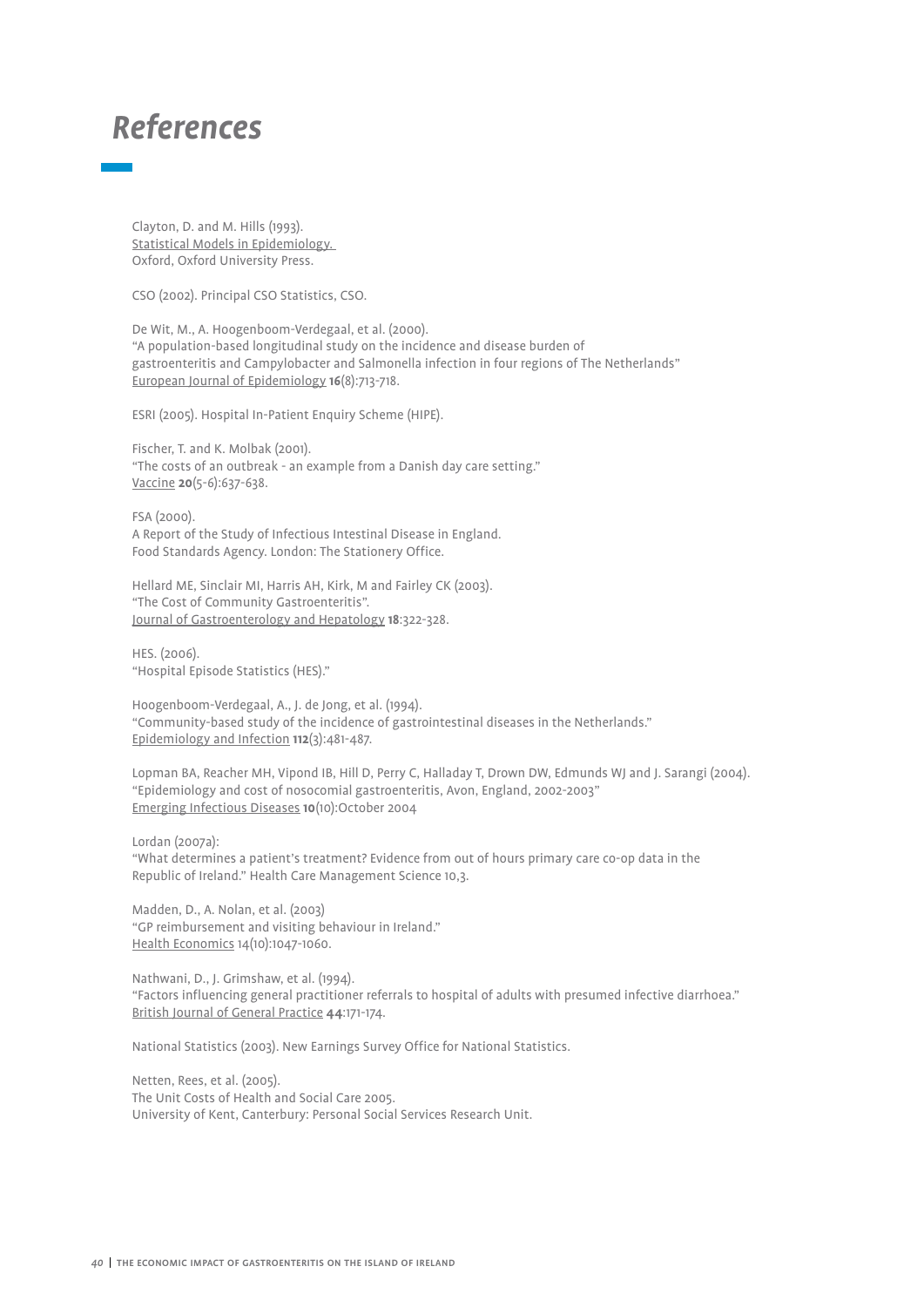NICA (2001). NI Census Access (NICA), NI Statistics and Research Agency.

O'Connell, S. (2001). "The financial cost to patients of visiting a GP in Ireland: a cross-sectional survey." Irish Journal of Medical Science **170**(1):45-48.

O'Mahony, J., G. Christie, et al. (2000). "Rotavirus gastroenteritis among paediatric patients at Tralee General Hospital." Irish Medical Journal **93**(9):274-277.

Roberts, J., P. Socket, et al. (1989). "Economic impact of a nationwide outbreak of salmonellosis: cost-benefit of early intervention." British Medical Journal **298**(6682):1227-1230.

Roberts, J. and P. Sockett (1994). "The socio-economic impact of human Salmonella enteritidis infection." International Journal of Food Microbiology **21**:117-129.

Roberts, J. and P. Upton (1997). E.coli O157. Socio-economic burden of an outbreak, Report of the Department of Health.

Roberts, T. (1989). "Human illness costs of foodborne bacteria." American Journal of Agricultural Economics **71**(2):468-474.

Rodrigues, L., C. Tam, et al. (2006). "Let us not forget telescoping as a major risk of telephone surveys." BMC Public Health **6:**208.

Roy, S., M. Beach, et al. (2006). "The rate of acute gastrointestinal illness in developed countries" Journal of Water and Health **04**(Supplement 2):31-69.

**safefood**, (2003).

Gastroenteritis in Ireland North and South: A Telephone Survey.

Sockett, P., J. Roberts, et al. (1991). "The social and economic impact of salmonellosis. a report of a national survey in England and Wales of laboratory-confirmed salmonella infections." Epidemiology and Infection **107**(2):335-347.

Wall, P., J. de Louvois, et al. (1996). Food poisoning: notifications, laboratory reports and outbreaks: Where do the statistics come from and what do they mean? CDR Communicable Disease Report 6: R93–R100. CDR Communicable Disease Report 6: R93-R100.

Wheeler, J., D. Sethi, et al. (1999). "Study of infectious intestinal disease in England: rates in the community, presenting to general practice, and reported to national surveillance." British Medical Journal **318**:1046-1050.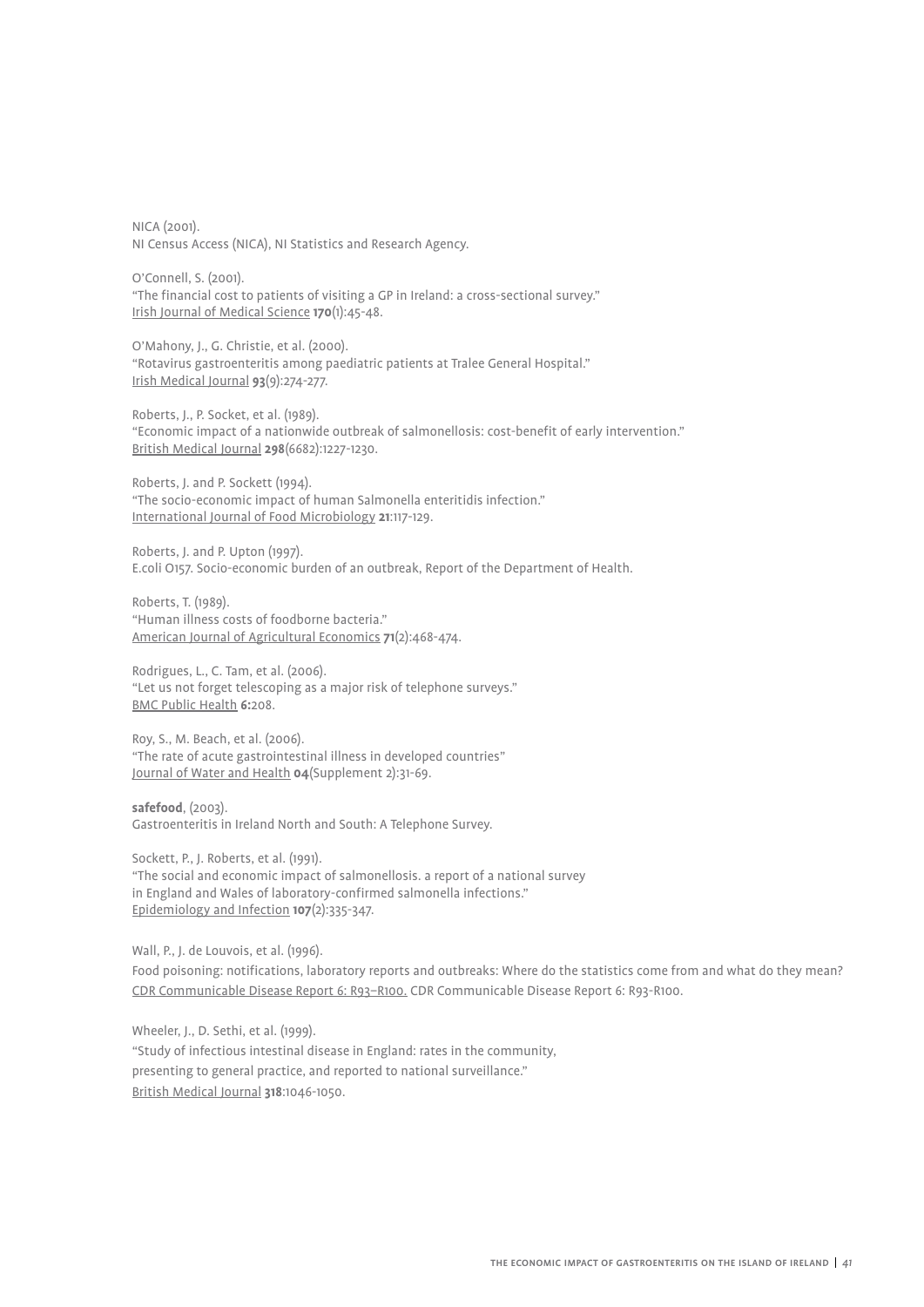## *Appendices*

## *Appendix A: Further Information on Data and Data Collection Tools*

## **A.1 Information sheet relevant to the attached questionnaire**

You are being asked to take part in a study called 'The Economic Impact of Gastroenteritis in Ireland'. Thank you for taking the time to read this document.

What is the purpose of this study? We are doing this study to assess the economic impact of diarrhoea across the island of Ireland.

## **What will this study actually look at?**

Specifically this study will look at the number of cases of diarrhoea and in particular the number of diarrhoea cases presenting to GPs. It will identify the effect of diarrhoea on the use of diagnostic and treatment services and estimate the total burden on families and informal carers of cases of diarrhoea.

## **Who is involved?**

Two organisations are involved in this study. The group that is overseeing the study has representatives from the Faculty of Health Sciences, Trinity College, Dublin, and the London School of Hygiene and Tropical Medicine. The project is funded by the Food Safety Promotion Board.

## **How will this study be carried out?**

The study will be carried out by obtaining data from GP practices and hospitals. The questionnaire survey that you are being asked to fill in is another source of information for this project.

## **What will I have to do if I agree to take part in this study?**

You have been asked to participate in a questionnaire survey. To be a part of the study, simply fill out the attached questionnaire. The questions that are asked address the costs that are borne by a patient, their family and carers in the event of a diarrhoea infection. The answers that you give will be used solely for estimating the costs of diarrhoea in Ireland and your identity will remain totally anonymous and will not be divulged.

## **What are the benefits of participating in the study?**

By filling out the questionnaire you will help us to study the rates of presentation of diarrhoea in primary care, the treatments provided for patients and their associated costs, and to explore the impact that diarrhoea has on families and carers of patients.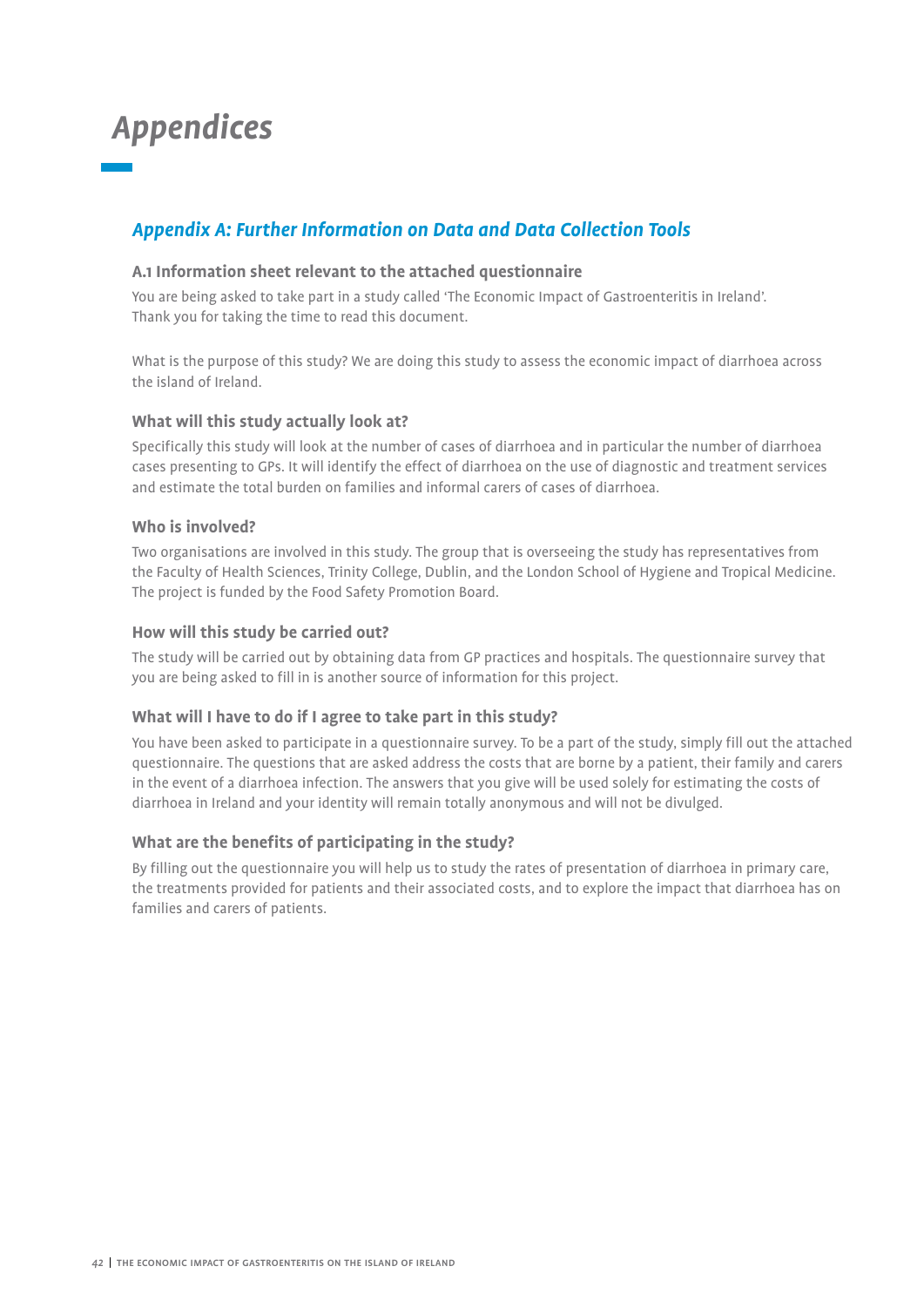## **How long will this study be carried out for?**

The study will commence in June 2004 and run over 24 months.

## **Do I have to participate?**

Your participation is completely voluntary. Even if you decide to participate, you can stop at any time you wish or skip any question you choose.

## **Who can provide additional information if you need it?**

Ms. Grace Lordan is co-ordinating this study. Please feel free to contact her:

## **Grace Lordan**

Faculty of Health Sciences, 3-4 Foster Place, Trinity College Dublin, Dublin 2.

**Telephone** 01 608 2185 **E-mail** lordang@tcd.ie

If you are happy to proceed please indicate that this is so by placing your signature below and continuing onto the questionnaire.

*Signature*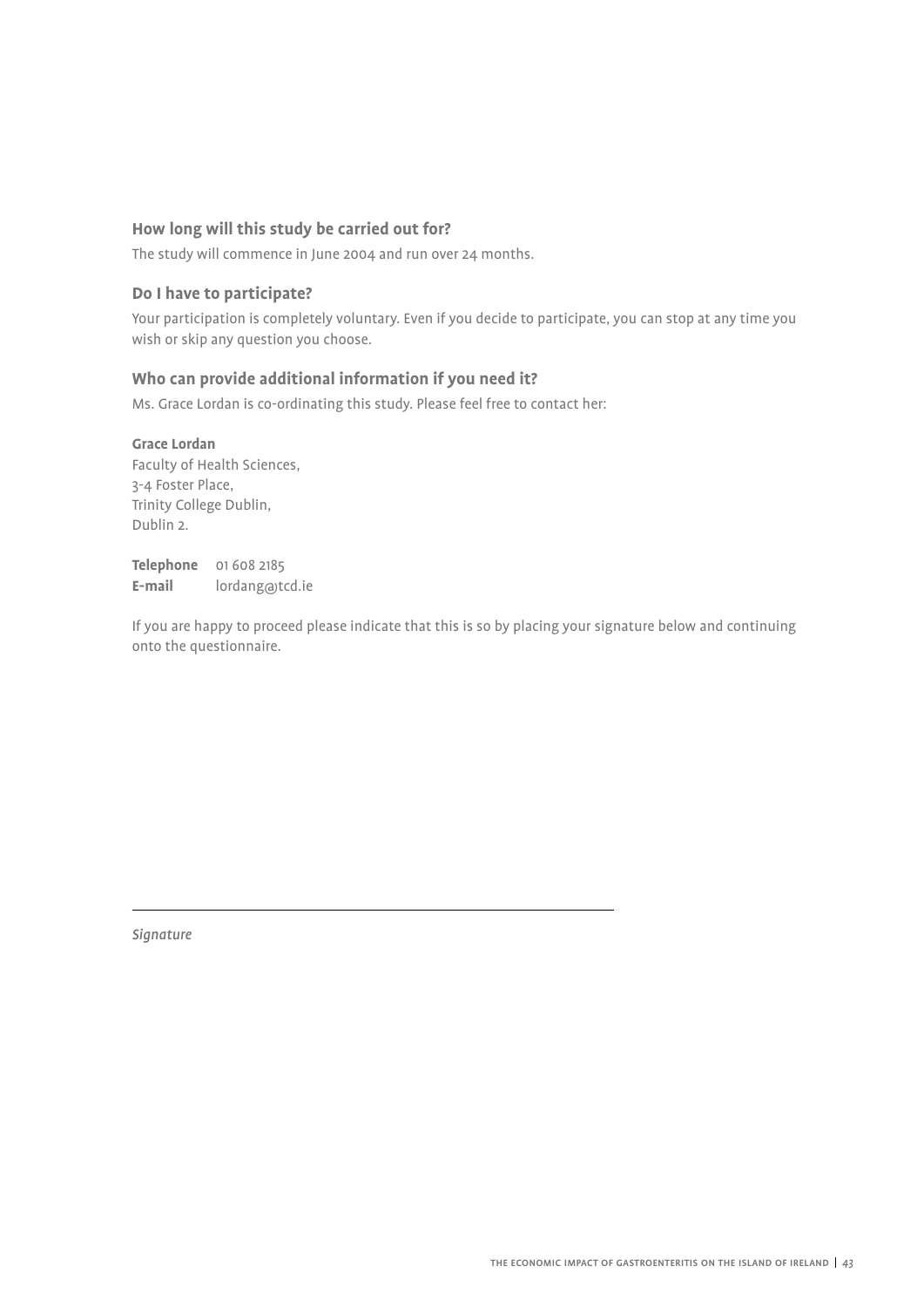## **A.2 Questionnaire**

### **Questionnaire**

This questionnaire forms part of a study which has as its aim to examine the rates of presentation of diarrhoea in primary care, the treatments provided for patients and their associated costs and to explore the impact that diarrhoea has on families and carers of patients. Thank you for agreeing to participate in this study. Your answers may help us to estimate and understand the total burden of diarrhoea gastroenteritis on our society.

The results of this survey are strictly confidential and your participation in this research study is greatly appreciated. When filling out the questionnaire you may skip any question that you wish and you may stop at any time. Participation in the study will not affect your treatment in any way, no additional tests or treatments will be involved and it will not affect your statutory rights. Any worries that you may have regarding your condition should be conveyed to your GP.

GP Practice ID: \_\_\_\_\_\_\_\_\_\_\_\_\_\_\_\_\_\_\_\_\_\_\_\_\_\_\_\_\_\_\_\_\_

Please complete all the following questions: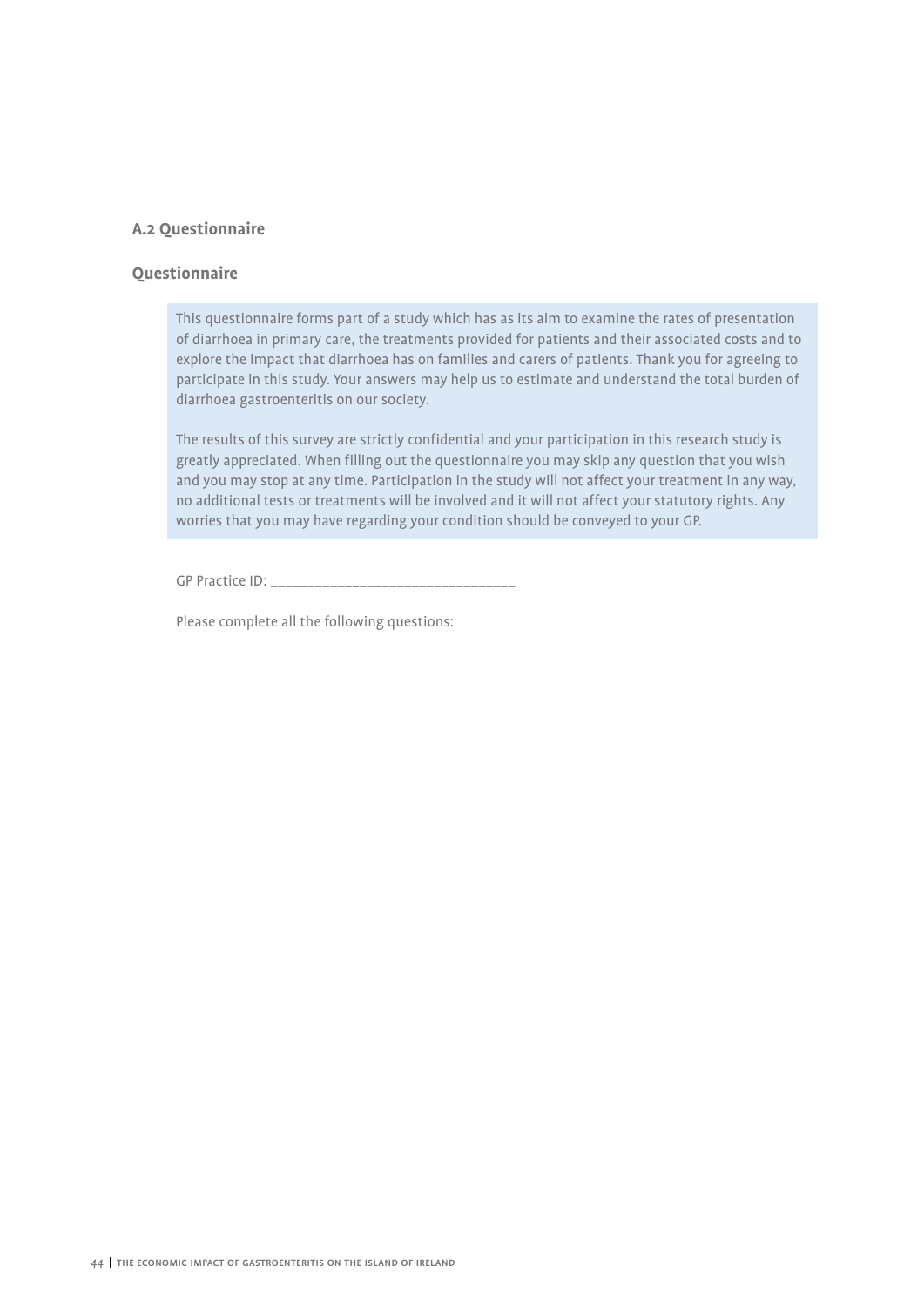## **Section A Background Patient Information**

| 1. | Date of Birth                                                                                                                                                  |                   |             |           |                                                       |
|----|----------------------------------------------------------------------------------------------------------------------------------------------------------------|-------------------|-------------|-----------|-------------------------------------------------------|
| 2. | Gender                                                                                                                                                         |                   |             | Male      | Female                                                |
|    | Questions 3-6 are relevant to the patient themselves in the case of an adult patient and relevant to the parent/<br>guardian in relation to a child patient:   |                   |             |           |                                                       |
| 3. | Marital Status                                                                                                                                                 | Single<br>Married | Divorced    | Separated | Widowed                                               |
| 4. | Occupation of the patient, in the case of children the occupation of the head of household:<br>(if they are not at work please indicate their last occupation) |                   |             |           |                                                       |
|    | Self-employed (not farmer)                                                                                                                                     |                   |             |           |                                                       |
|    | Farmer (self-employed)                                                                                                                                         |                   |             |           |                                                       |
|    | Professional/Sen. Managerial                                                                                                                                   |                   |             |           |                                                       |
|    | Other non-manual worker                                                                                                                                        |                   |             |           |                                                       |
|    | Skilled manual worker                                                                                                                                          |                   |             |           |                                                       |
|    | Unskilled manual worker                                                                                                                                        |                   |             |           |                                                       |
|    | Home Maker                                                                                                                                                     |                   |             |           |                                                       |
|    | Never worked                                                                                                                                                   |                   |             |           |                                                       |
|    | Other                                                                                                                                                          |                   |             |           |                                                       |
| 5. | At the moment are you:                                                                                                                                         |                   |             |           |                                                       |
|    | Working                                                                                                                                                        |                   |             |           |                                                       |
|    | Retired                                                                                                                                                        |                   |             |           |                                                       |
|    | Unemployed                                                                                                                                                     |                   |             |           |                                                       |
|    | Sick leave                                                                                                                                                     |                   |             |           |                                                       |
| 6. | Nationality                                                                                                                                                    |                   |             |           |                                                       |
| 7. | Do you have a medical card? [ROI only]                                                                                                                         |                   |             |           | Yes<br>No                                             |
| 8. | Do you have private health insurance?<br>If 'YES' please specify health insurance company:                                                                     | VHI               | <b>BUPA</b> |           | Yes<br><b>No</b><br>Other (please state) ____________ |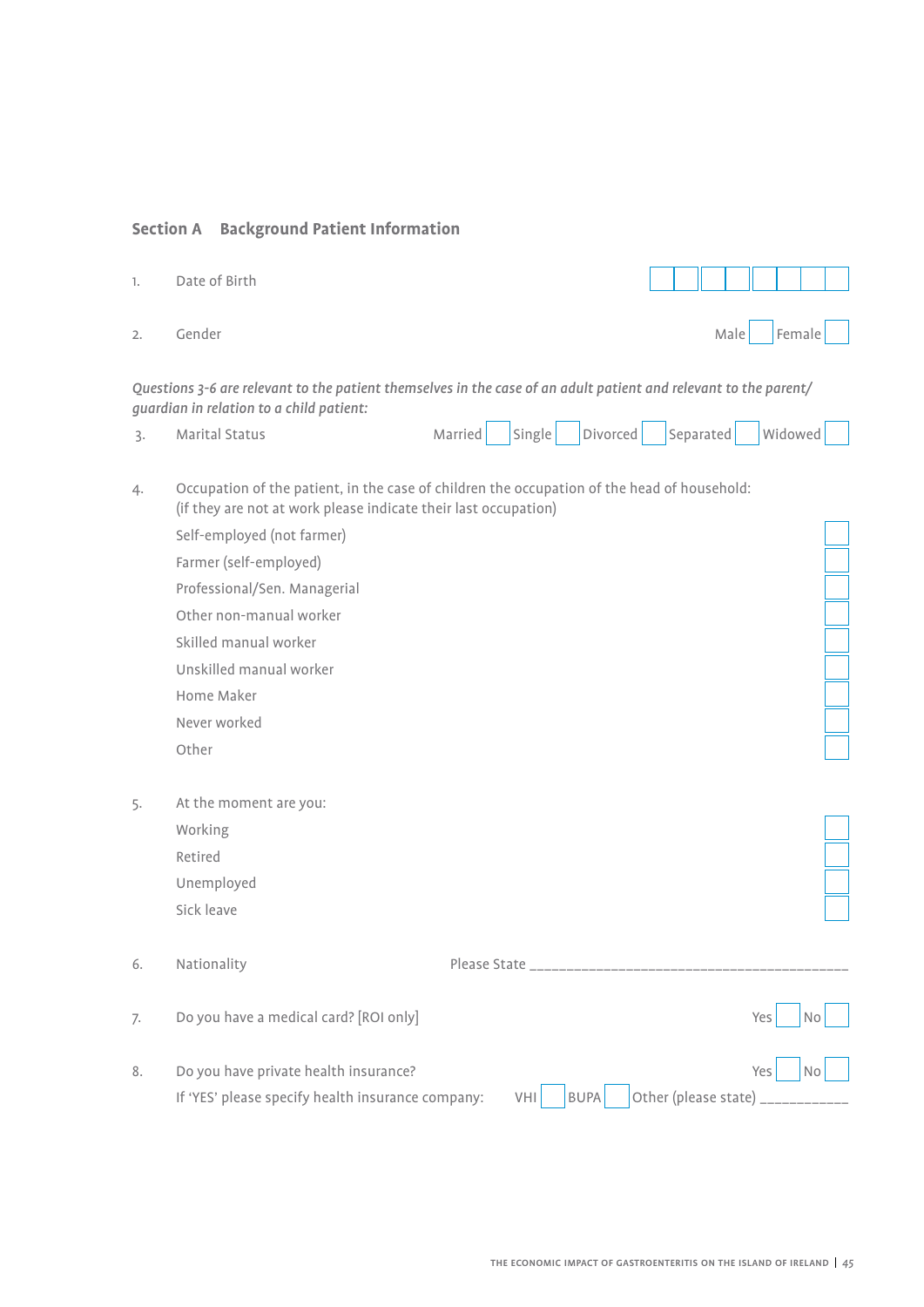## **Section B Patient Medical Information**

| 1. | Please specify gastrointestinal symptoms experienced recently:                                                                                      |                  |
|----|-----------------------------------------------------------------------------------------------------------------------------------------------------|------------------|
|    | a) Fever                                                                                                                                            | Yes<br>No        |
|    | b) Vomiting<br>If 'YES', was it 3 or more times per day?                                                                                            | No<br>Yes        |
|    | c) Diarrhoea<br>If 'YES', was it 3 or more times per day?                                                                                           | Yes<br><b>No</b> |
|    | d) Bloody diarrhoea                                                                                                                                 | Yes<br><b>No</b> |
|    | e) Abdominal pain/cramps                                                                                                                            | Yes<br>No        |
| 2. | How many days did these particular symptoms last?<br>(i.e. from date of first symptom to date of return to normal health or to this interview)      | Days             |
| 3. | Are you currently experiencing these symptoms?                                                                                                      | Yes<br>No        |
| 4. | Did these symptoms incapacitate you?                                                                                                                | Yes<br>No        |
| 5. | Did these symptoms interfere with your normal daily activity?                                                                                       | Yes<br>No        |
|    | If 'YES', how many days of work/paid or unpaid did you miss?                                                                                        | Days             |
|    | If 'YES', how many days of school/college did you miss?                                                                                             | Days             |
| 6. | When was the last time that you experienced gastroenteritis?                                                                                        | months ago       |
| 7. | Do you suffer from any long standing illness or disability? (e.g. Asthma, Diabetes etc.)<br>If 'YES' please specify nature of long term illness(s): | Yes<br>No        |
|    |                                                                                                                                                     |                  |
|    | The next few questions refer to the diarrhoea you had now:                                                                                          |                  |
| 8. | Is this your first visit to the GP with since you got ill with diarrhoea?<br>If 'NO' please state:                                                  | Yes<br>No        |
|    | Number of visits to GP surgery                                                                                                                      | Visits           |
|    | Number of visits by GP to patient at home                                                                                                           | Visits           |
|    | Number of visits to Out of Hours surgery                                                                                                            | Visits           |

Number of visits of Out of Hours GP to patient at home Visits Visits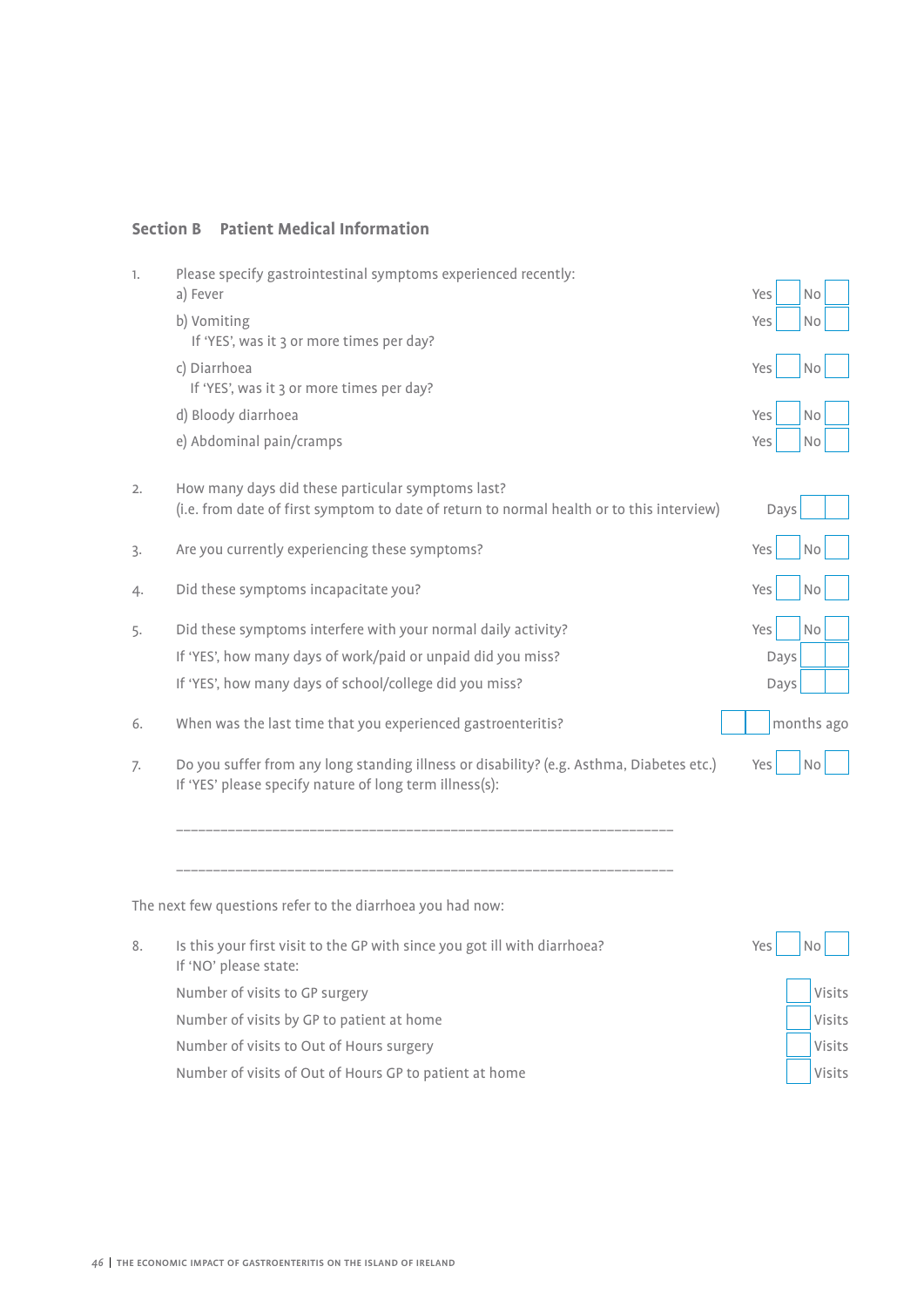| 9.  | Did you have a stool specimen taken?                                                                                                                                                                       | Yes<br>No              |
|-----|------------------------------------------------------------------------------------------------------------------------------------------------------------------------------------------------------------|------------------------|
| 10. | Do you suspect food poisoning?<br>If 'YES' please state suspected source:                                                                                                                                  | Yes<br>No              |
|     |                                                                                                                                                                                                            |                        |
| 11. | Was a sick certificate issued?                                                                                                                                                                             | Yes<br><b>No</b>       |
|     | If 'YES', for how many days was sick certificate issued:                                                                                                                                                   | Days                   |
| 12. | Were you prescribed medicine by your GP for this recent episode?<br>If 'YES',<br>a) Please state name of prescriptive medicine: __________<br>b) Please state number of days this medicine was prescribed: | Yes<br>No<br>Days      |
| 13. | Were any long term medicines prescribed for you? (e.g. antacids, insulin etc.)<br>If 'YES' please state name of long term medicine: ______________________________                                         | <b>Yes</b><br>No       |
| 14. | Did you take any non-prescriptive medication before your visit to the GP?<br>If 'YES' please state name of non-prescriptive medication: _____________________                                              | Yes<br>No              |
| 15. | Did you continue taking this particular non-prescriptive<br>medication after seeing the GP?                                                                                                                | Yes<br>No              |
|     | If 'YES' please specify number of days:                                                                                                                                                                    | Days                   |
| 16. | What treatment was originally recommended by your GP?                                                                                                                                                      |                        |
|     |                                                                                                                                                                                                            |                        |
| 17. | Was a hospital referral issued?<br>If 'YES'                                                                                                                                                                | Yes<br>No              |
|     | a) Please state name of hospital:<br>b) Please specify type of admission:                                                                                                                                  | Emergency admission    |
|     |                                                                                                                                                                                                            | Outpatient appointment |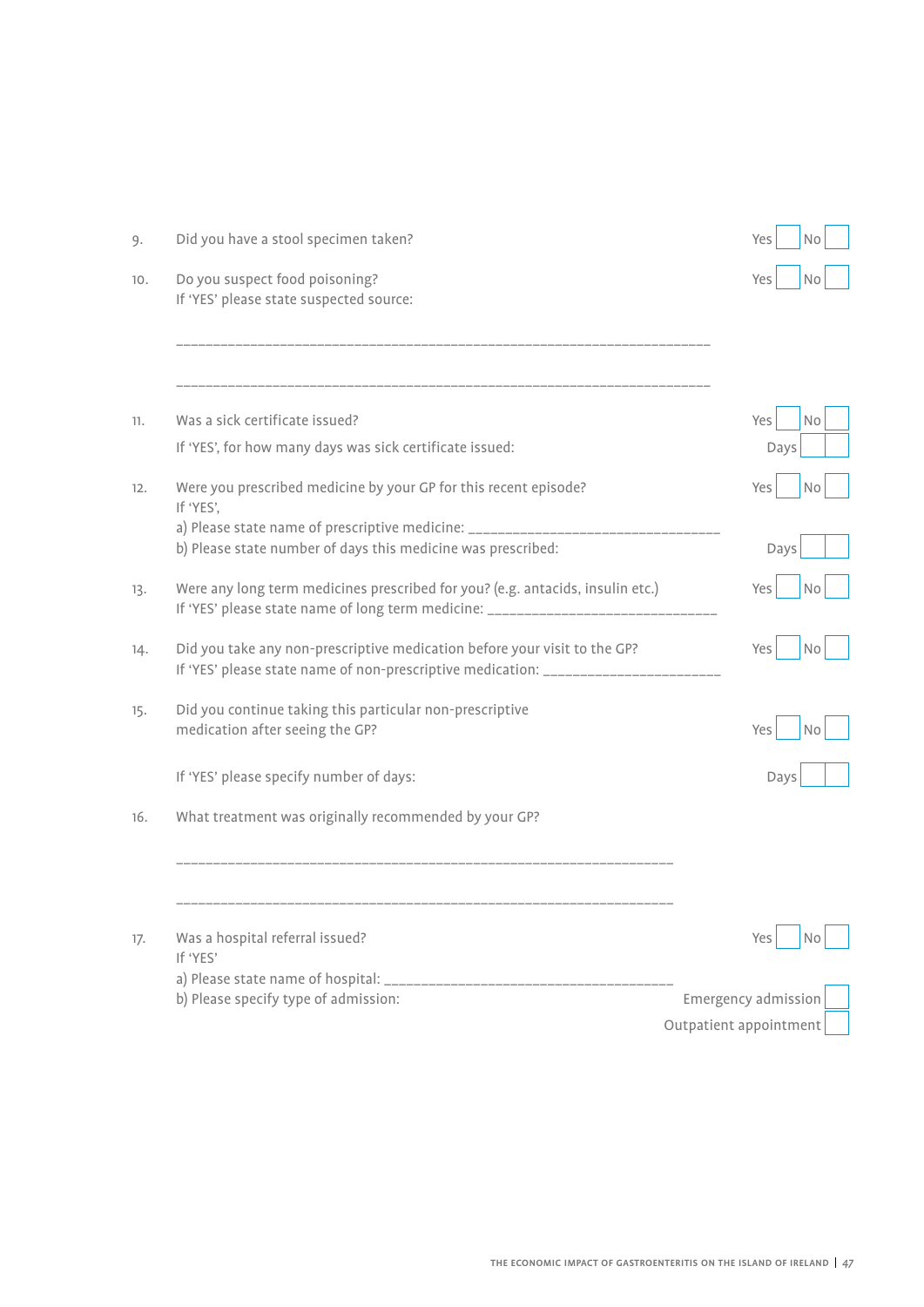## **Section C Family/Carer Level Information**

| 1. | How many members are there in your household?                                                             |                       |
|----|-----------------------------------------------------------------------------------------------------------|-----------------------|
| 2. | How many are less than five years of age?                                                                 |                       |
| 3. | How many are over sixty years of age?                                                                     |                       |
|    |                                                                                                           |                       |
| 4. | Have any members of your household<br>experienced similar symptoms in the last four weeks?                | Yes<br>N <sub>o</sub> |
|    |                                                                                                           |                       |
|    | If 'YES' how many members of your family/household had symptoms:                                          |                       |
|    |                                                                                                           |                       |
| 5. | Were you the first in the household to be ill?                                                            | Yes<br>No             |
| 6. | Have any members of your household who were not ill missed work                                           |                       |
|    | as a result of your illness?                                                                              | Yes<br>No             |
|    | If 'YES',                                                                                                 |                       |
|    |                                                                                                           |                       |
|    | a) How many work days were missed?                                                                        | Days                  |
|    | b) Please state occupation of person missing work: ___________                                            |                       |
|    |                                                                                                           |                       |
| 7. | Have any members of your household who were not<br>ill missed school/college as a result of your illness? | Yes<br>No             |
|    | If 'YES, how many school/college days were missed?                                                        | Days                  |
|    |                                                                                                           |                       |
| 8. | Have any other people (friends/carers/neighbours)                                                         | Yes<br>N <sub>0</sub> |
|    | missed work as a result of your illness?<br>If 'YES',                                                     |                       |
|    | a) How many work days were missed?                                                                        | Days                  |
|    | b) Please state occupation of person missing work: ____                                                   |                       |

9. Did you have any contact, in the 10 days before your illness started, with any other people outside the household who you know were suffering with similar symptoms? Yes No

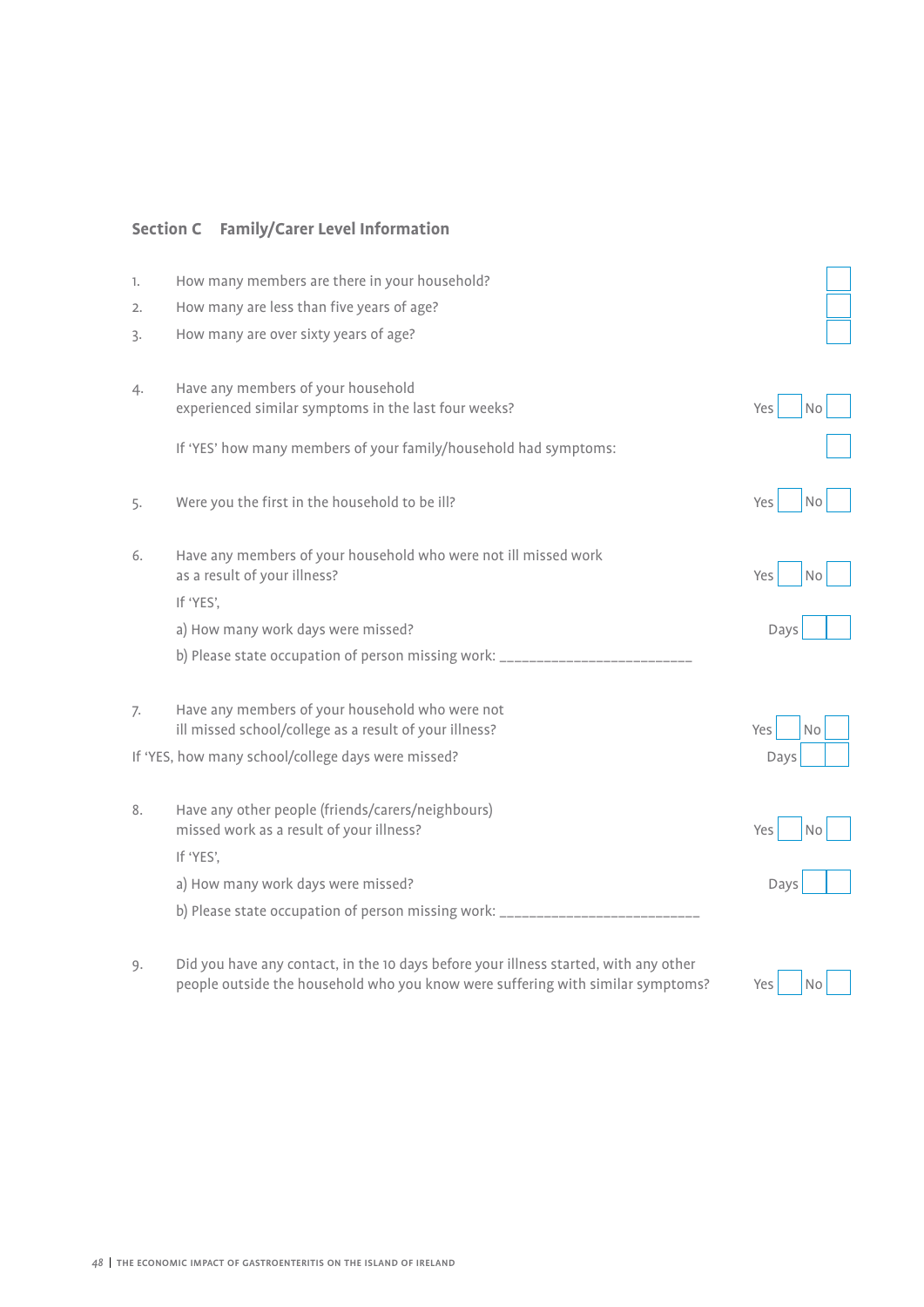## **Section D Transportation Information**

| How far (in km) do you live from the surgery?                                      |     |                 | Km        |
|------------------------------------------------------------------------------------|-----|-----------------|-----------|
| How did you travel to the surgery today?                                           |     |                 |           |
| a) Walk                                                                            |     |                 |           |
| b) Cycle                                                                           |     |                 |           |
| c) Car (yourself)                                                                  |     |                 |           |
| d) Taxi                                                                            |     |                 |           |
| e) Bus                                                                             |     |                 |           |
| f) Train                                                                           |     |                 |           |
|                                                                                    |     |                 |           |
| What was the total cost of the return journey to the surgery?                      |     |                 |           |
| What was the total time that it took you to travel to the surgery?                 |     |                 |           |
| Did someone accompany you to the surgery today?                                    | Yes |                 | <b>No</b> |
| If 'YES', please specify if the person accompanying you had to take time off from: |     |                 |           |
| Work                                                                               |     |                 |           |
| School                                                                             |     |                 |           |
| Other                                                                              |     |                 |           |
|                                                                                    |     | (euro/Sterling) |           |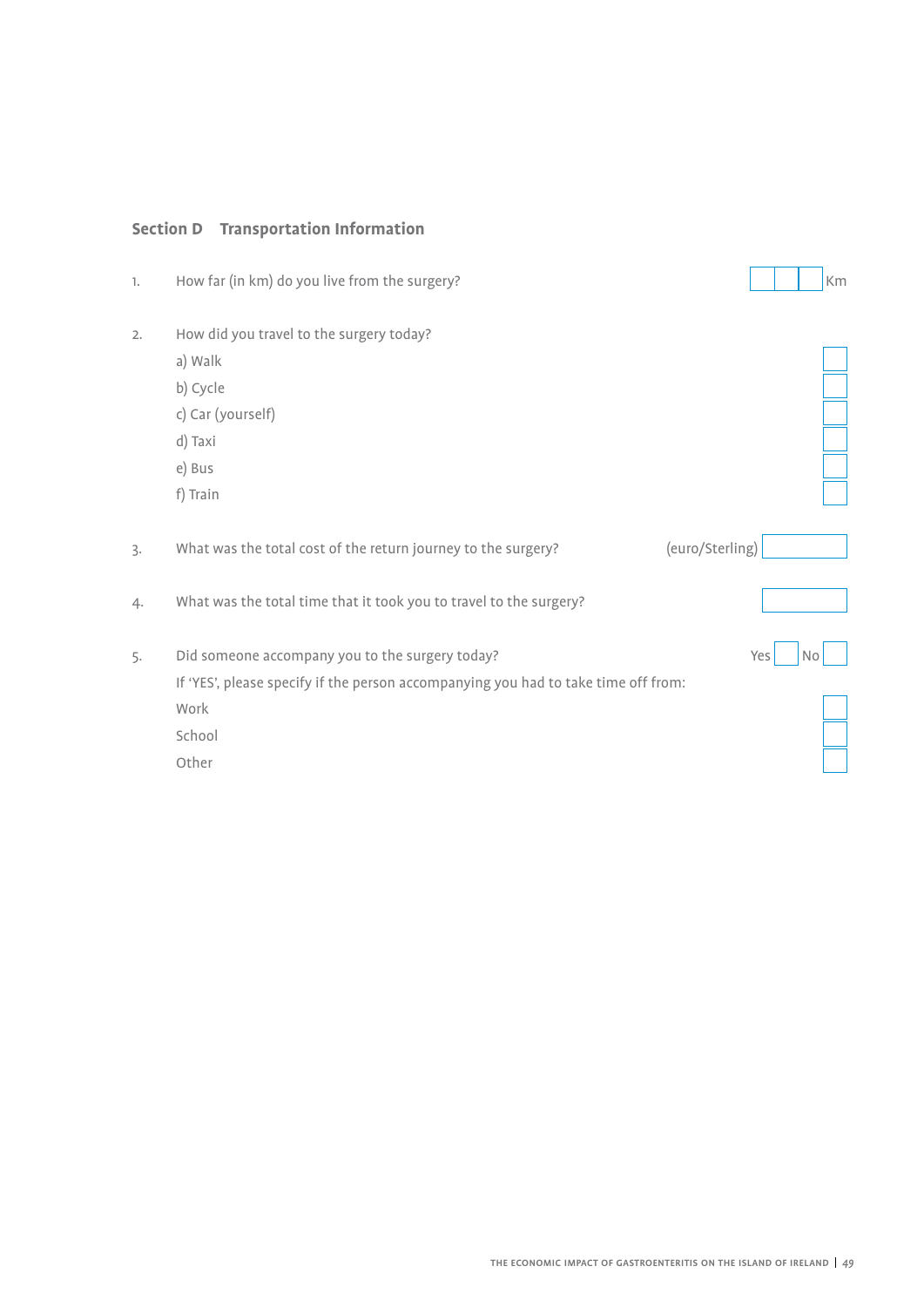| 6. | Please state occupation of person who accompanied you to the surgery today: (If they are not at work<br>please indicate their last occupation). |  |
|----|-------------------------------------------------------------------------------------------------------------------------------------------------|--|
|    | Self-employed (not farmer)                                                                                                                      |  |
|    | Farmer (self-employed)                                                                                                                          |  |
|    | Professional/Sen. Managerial                                                                                                                    |  |
|    | Other non-manual worker                                                                                                                         |  |
|    | Skilled manual worker                                                                                                                           |  |
|    | Unskilled manual worker                                                                                                                         |  |
|    | Home Maker                                                                                                                                      |  |
|    | Never worked                                                                                                                                    |  |
|    | Other                                                                                                                                           |  |
|    |                                                                                                                                                 |  |
| 7. | At the moment the individual is:                                                                                                                |  |
|    | Working                                                                                                                                         |  |
|    | Retired                                                                                                                                         |  |
|    | Unemployed                                                                                                                                      |  |
|    | Sick leave                                                                                                                                      |  |
|    |                                                                                                                                                 |  |
| 8. | Did you incur any other expenses as a result of your illness,<br>not already mentioned above?<br>Yes<br><b>No</b><br>If 'YES',                  |  |
|    | a) please state amount of expense: (euro/Sterling)_____________________________                                                                 |  |
|    |                                                                                                                                                 |  |
|    |                                                                                                                                                 |  |

#### *THANK YOU FOR ANSWERING THE QUESTIONS.*

*THIS INFORMATION WILL BE ENTERED ON COMPUTERISED RECORDS AND IS COVERED BY THE DATA PROTECTION ACT. NO INFORMATION WILL BE CONVEYED OUTSIDE THIS STUDY WITHOUT YOUR PERMISSION.*

*PLEASE ENSURE YOU HAVE SIGNED THE CONSENT FORM AND PROVIDED A CONTACT TELEPHONE NUMBER SHOULD YOU WISH TO BE ENTERED INTO THE PRIZE DRAW.*

*ALL SURVEYS AND CONSENT FORMS MUST BE COMPLETED & SENT BACK, IN THE STAMPED ADDRESSED ENVELOPE PROVIDED WITHIN 4 WEEKS, TO BE ENTERED IN PRIZE DRAW.*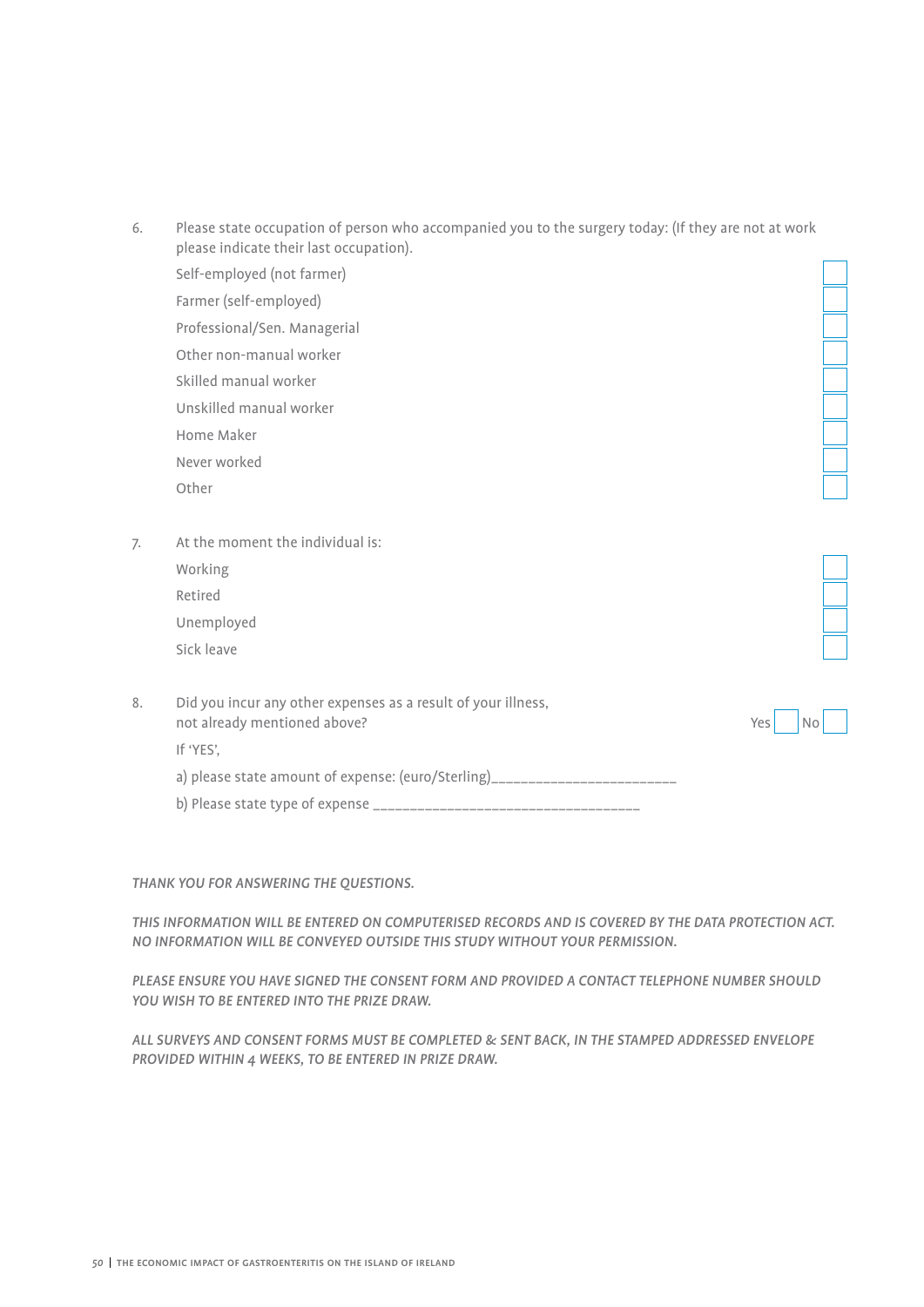**A.3 Search terms used for extraction of potential cases of gastroenteritis from OOH Co-op databases.**

**Patient Reported Condition:** 

## **Patient Reported Condition Quantities Diagnosis Field**

#### **Keyword Keyword**

Diar, Vomit, Stomach, Food, Gast, Diar, Vomit, Stomach, Food, Gast, D&V, D+V, D AND V, Eaten, D&V, D+V Throwing Up, Nausea, Dehydration

Stools, Bowel, Abd, Tummy, D & V, Stools, Bowel, Abd, Nausea, D and V,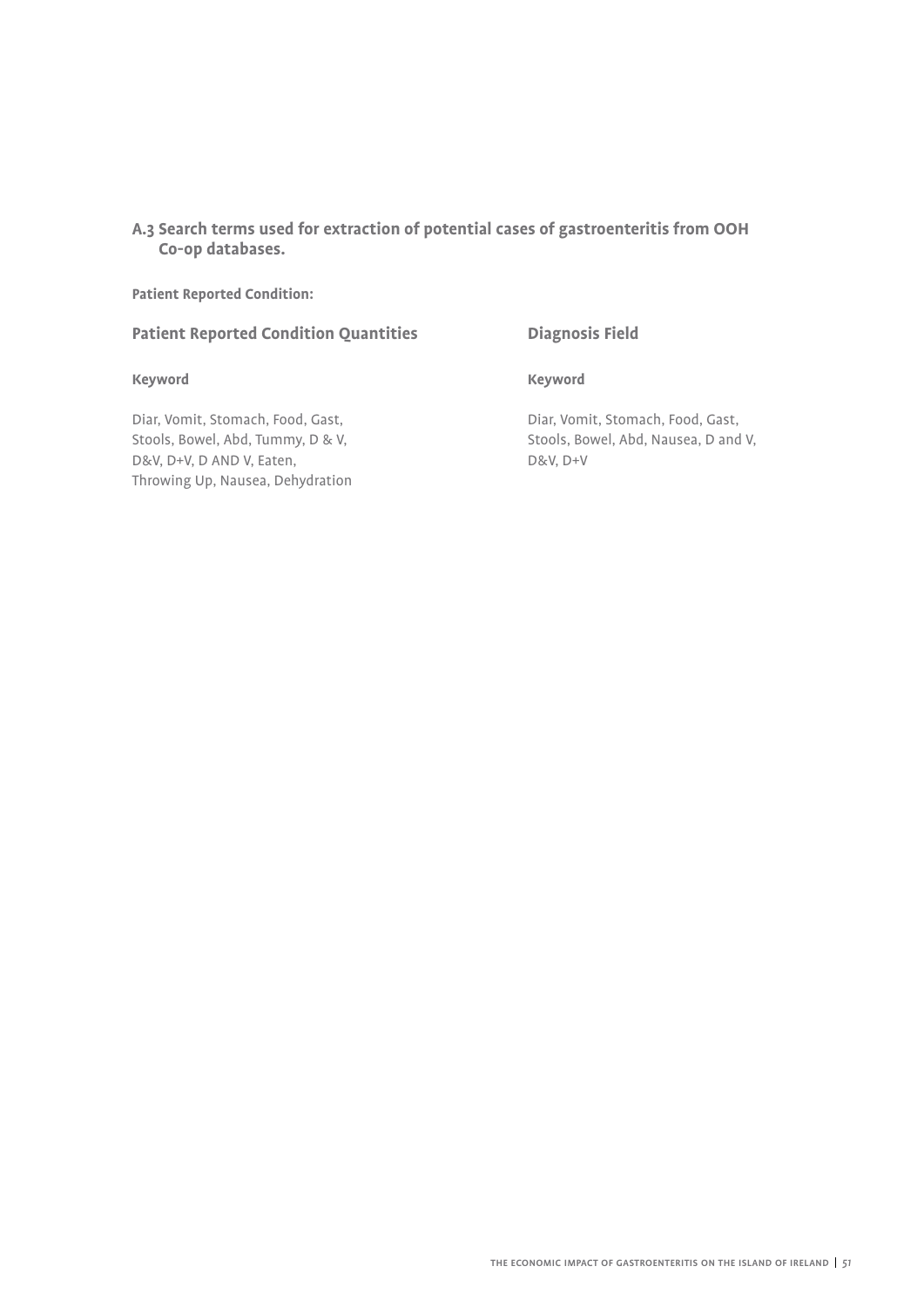## **A.4 Criteria to remove false positive gastroenteritis records from GP in-hours and OOH datasets**

#### **Diarrhoea and Vomiting**

Like "\*DIAR\*" And Like "\*VOM\*" And Not Like "\*NO DIAR\*" And Not Like "\*NO VOM\*" Like "\*D&V\*" Like "\*D+V\*" Like "\*V&D\*" Like "\*V&D\*" Like "\*V&D\*" Like "\*V & D\*" Like "\*D AND V\*"

## **Diarrhoea without vomiting**

Like "\*DIAR\*" And Not Like "\*NO DIAR\*" And Not Like "\*NO VOMITING OR DIAR\*" Vomiting without diarrhoea and without pregnancy or alcohol Like "\*VOM\*" And Not Like "\*NO VOM\*" And Not Like "\*NO DIARRHOEA OR VOM\*" And Not Like "\*PREGN\*" And Not Like "\*ALCO\*"

### **Sick stomach without pregnancy or alcohol**

Like "\*STOMACH\*" And Like "\*SICK\*" And Not Like "\*PREGN\*" And Not Like "\*ALCOH\*" Sick tummy without pregnancy or alcohol Like "\*TUMMY\*" And Like "\*SICK\*" And Not Like "\*PREGN\*" And Not Like "\*ALCOH\*"

#### **Stomach bug**

Like "\*STOMACH\*" And Like "\*BUG\*"

**Tummy bug** Like "\*TUMMY\*" And Like "\*BUG\*"

**Gastric flu** Like "\*GAST\*" And Like "\*FLU\*" And Not Like "\*FLUID\*" And Not Like "\*REFLUX\*"

**Gastric bug** Like "\*GAST\*" And Like "\*BUG\*"

**Viral Gastritis** Like "\*GAST\*" And Like "\*VIRAL\*"

**Intestinal Infection** Like "\*INTEST\*" And Like "\*INFECT\*"

#### **Gastroenteritis**

Like "\*GASTROENT\*" Or Like "\*GASTRO-ENT\*" Or Like "\*GASTRO ENT\*" Like "\*GASTRO\*" And Not Like "\*GASTRO-INT\*" And Not Like "\*GASTROS\*" And Not Like "\*GASTROC\*"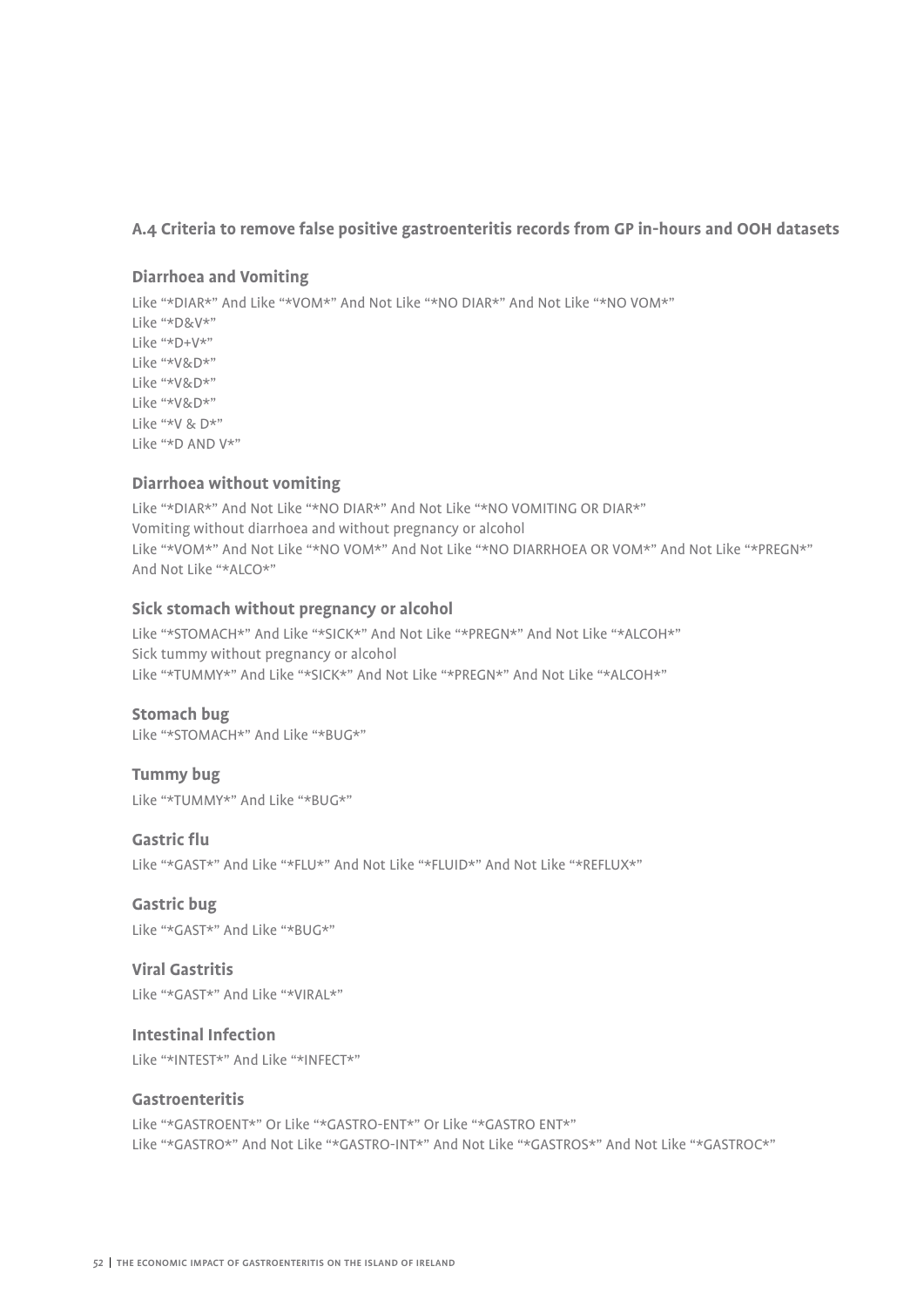## **A.5 ICD codes used to identify hospital admissions of gastroenteritis in ROI (HIPE) and NI of Ireland (HES)**

### **ROI (HIPE)**

#### Applicable ICD-9-CM diagnosis codes

003.0 Salmonella Gastroenteritis 003.2 Localized Salmonella infections 003.8 Other specified Salmonella infections 003.9 Salmonella Infection, Unspecified 004.0 Shigella Dysenteriae 004.1 Shigella Flexneri 004.2 Shigella Boydii 004.3 Shigella Sonnei 004.8 Other specified Shigella infections 004.9 Shigellosis, unspecified 005.0 Staphylococcal Food Poisoning 005.1 Botulism 005.2 Food poisoning due to C. Welchill 005.3 Food poisoning due to other Clostridia 005.4 Food poisoning due to Vibrio parahaemolyticus 005.8 Other bacterial food poisoning 005.9 Food poisoning, unspecified 008.0 Intestinal Infection due to E.Coli 008.41 Intestinal infection due to Staphylococcus 008.42 Intestinal infection due to Pseudomonas 008.43 Intestinal Infection due to Campylobacter 008.44 Intestinal infection due to Yersinia Enterocolitica 008.45 Intestinal infection due to Clostridium Difficile 008.46 Intestinal infection due to other anaerobes 008.47 Intestinal infection due to other gram-negative bacteria 008.49 Intestinal infection due to other specified bacteria 008.5 Bacterial enteritis, unspecified 008.61 Enteritis Due To Rotavirus 008.62 Enteritis Due To Adenovirus 008.63 Enteritis Due To Norwalk Virus 008.64 Enteritis Due To Other Small Round Viruses [SRV's] 008.65 Enteritis Due To Calcivirus 008.66 Enteritis Due To Astrovirus 008.67 Enteritis Due To Enterovirus NEC 008.69 Enteritis Due To Other Viral Enteritis 008.8 Intestinal Infection Due To Other Organism, NEC 009.0: Infectious Colitis, Enteritis, and Gastroenteritis 009.1 Coilitis, Enteritis, and gastroenteritis of presumed infectious origin 009.2 Infectious Diarrhea 009.3 Diarrhea of presumed Infectious origin 041.4 E.Coli infection in Conditions classified elsewhere and of unspecified site 041.9 Bacterial infection, Unspecified, in conditions classified elsewhere and of unspecified site

#### 536.2 Persistent Vomiting

## **NI (HES)**

Applicable ICD-10-CM diagnosis codes

A020 Salmonella enteritis A022 Localized Salmonella infections A028 Other specified Salmonella infections A029 Salmonella Infection, Unspecified A030 Shigellosis due to Shigella dysenteriae A031 Shigellosis due to Shigella flexneri A032 Shigellosis due to Shigella Boydii A033 Shigellosis due to Shigella Sonnei A038 Other shigellosis A039 Shigellosis, unspecified A050 Foodborne Staphylococcal intoxification A051 Botulism A052 Foodborne Clostridium perfringens [Clostridium welchii] intoxication A047 Enterocolitis due to Clostridium difficile ? A053 Foodborne Vibrio parahaemolyticus intoxication A058 Other specified bacterial foodborne intoxications A059 Bacterial foodborne intoxication, unspecified A040 Enteropathogenic Escherichia coli infection A050 Foodborne Staphylococcal intoxification ?

A045 Campylobacter enteritis A046 Enteritis due to Yersinia enterocolitica A047 Enterocolitis due to Clostridium difficile

A048 Other specified bacterial intestinal infections A049 Bacterial intestinal infection, unspecified A080 Rotaviral enteritis A082 Adenoviral enteritis A081 Acute gastroenteropathy due to Norwalk agent? A085 Other specified intestinal infections ?

A083 Other viral enteritis A084 Viral intestinal infection, unspecified ? A090 Diarrhoea and gastroenteritis of presumed infectious origin

A044 Other intestinal Escherichia coli infections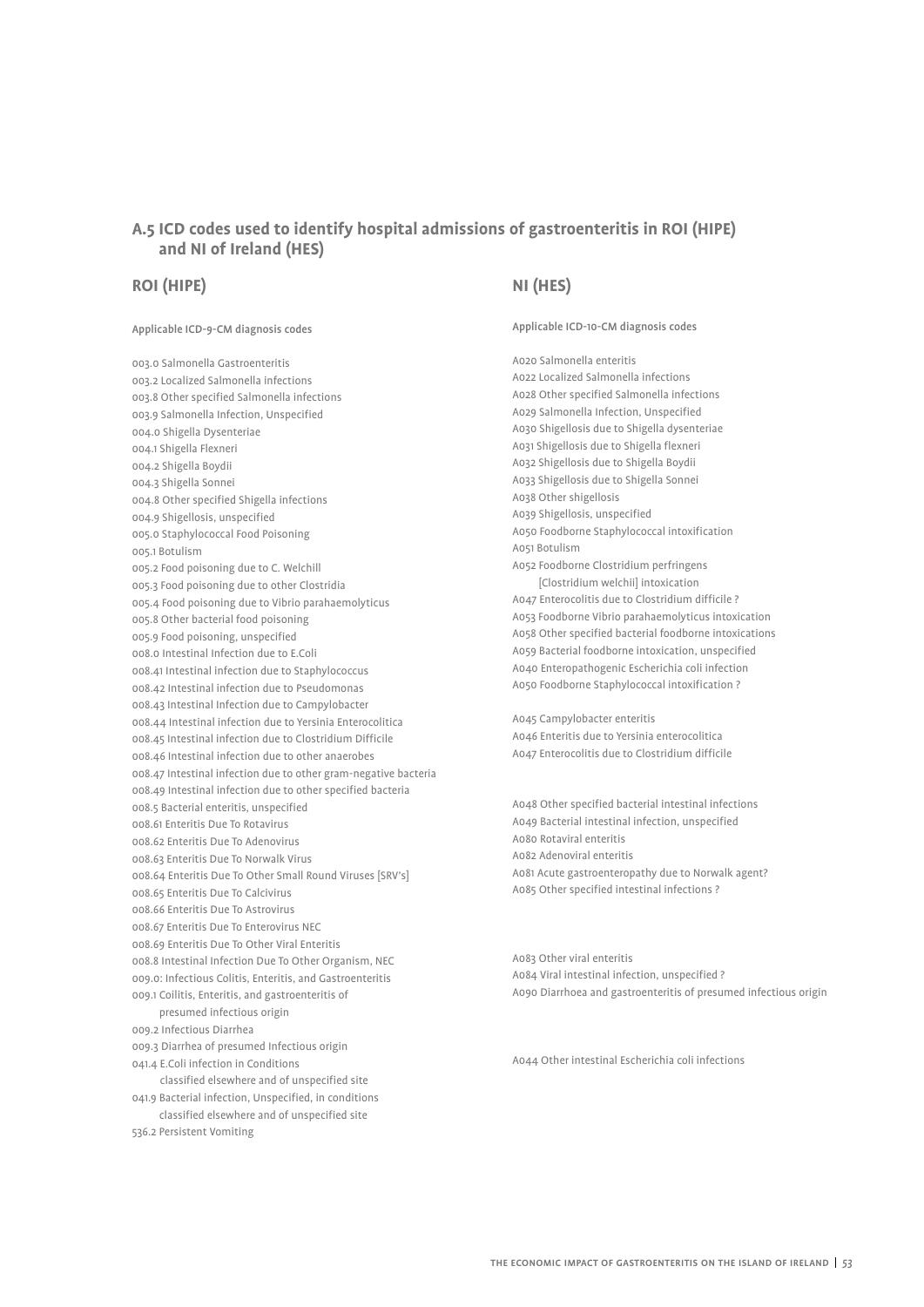## *Appendix B: Further rates calculations*

## **B.1 Rates presenting to GP in-hours and OOH practices by urban/rural and deprived/ non-deprived strata**

**Table B.1:** Rates of presentation with gastroenteritis to in-hours practices in ROI and NI according to urban/rural location. Rates are per 1,000 person years

| <b>Area</b>                    | No. of cases | <b>Estimated no. of</b><br>cases in population | <b>Rate (95% CI)</b> |
|--------------------------------|--------------|------------------------------------------------|----------------------|
| <b>ROI</b>                     |              |                                                |                      |
| <b>Urban (10 GP practices)</b> | 1,178        | 113,546                                        | 48.68 (45.94-51.50)  |
| <b>Rural (9 GP practices)</b>  | 681          | 65,641                                         | 41.47 (38.47-44.70)  |
| <b>Total for ROI</b>           | 1,859        | 179,187                                        | 45.74 (43.71-47.87)  |
| <b>NI</b>                      |              |                                                |                      |
| <b>Urban (4 GP practices)</b>  | 369          | 37,294                                         | 33.26 (32.03-36.83)  |
| Rural (1 GP practice)          | 104          | 10,511                                         | 18.63 (15.38-22.58)  |
| <b>Total for NI</b>            | 473          | 47,805                                         | 28.37 (25.92-31.04)  |

**Table B.2:** Rates of presentation with gastroenteritis to GP in-hours practices in ROI NI according to deprived/ non-deprived area. Rates are per 1,000 person years

| <b>Area</b>                      | No. of cases | <b>Estimated no. of</b><br>cases in population | <b>Rate (95% CI)</b> |
|----------------------------------|--------------|------------------------------------------------|----------------------|
| <b>ROI</b>                       |              |                                                |                      |
| <b>Deprived (9 GP practices)</b> | 538          | 51,857                                         | 56.60 (53.63-59.74)  |
| Non-deprived (10 GP practices)   | 1321         | 127,330                                        | 31.10 (28.58-33.84)  |
| <b>Total ROI</b>                 | 1859         | 179,187                                        | 45.74 (43.71-47.87)  |
| <b>NI</b>                        |              |                                                |                      |
| <b>Deprived (4 GP practices)</b> | 369          | 37,294                                         | 41.32 (37.31-45.76)  |
| Non-deprived (1 GP practice)     | 104          | 10,511                                         | 13.43 (11.08-16.27)  |
| <b>Total for NI</b>              | 473          | 47,805                                         | 28.37 (25.92-31.04)  |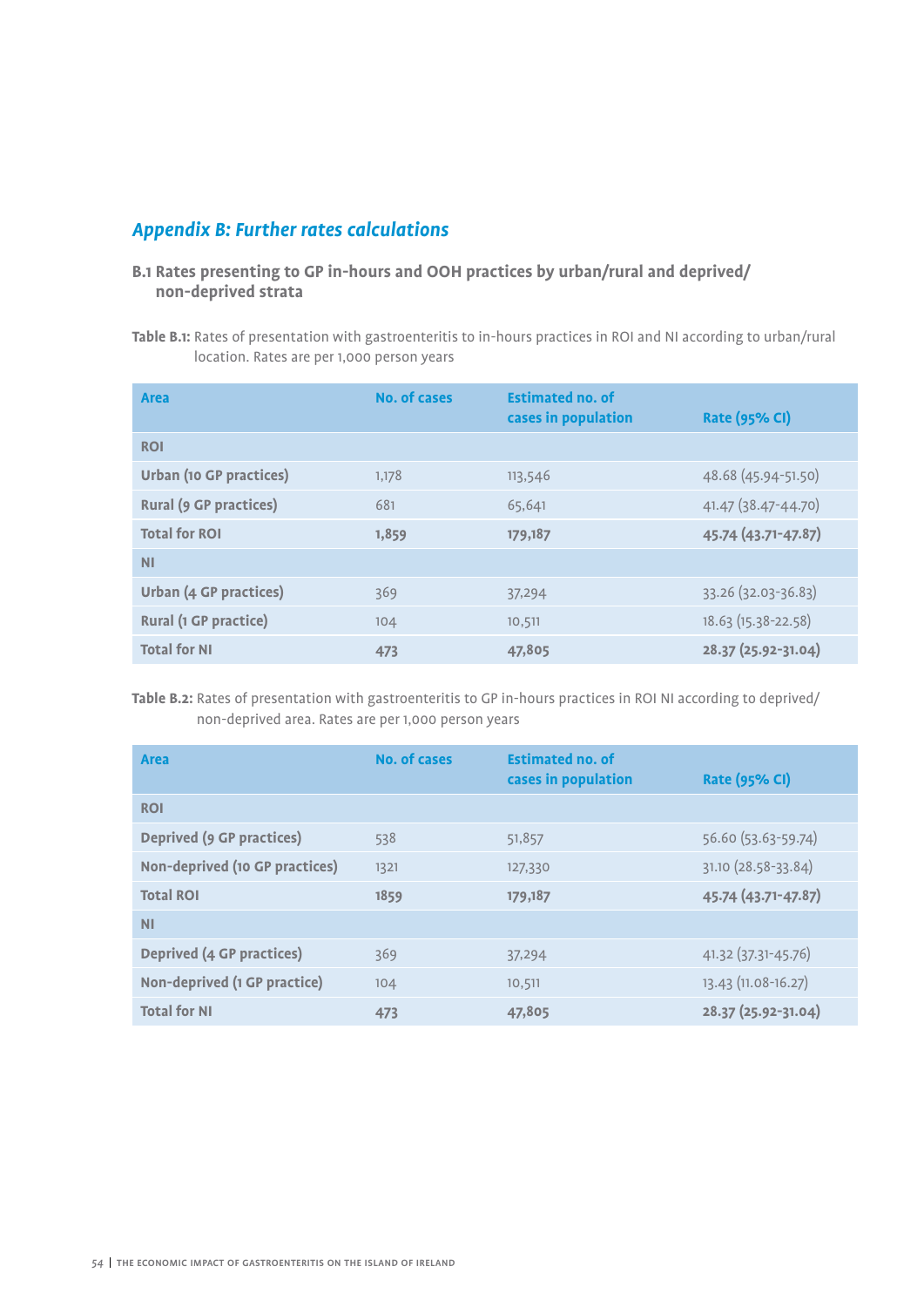## **Table B.3:** Rates of presentation with gastroenteritis to OOH co-ops in NI according to urban or rural status of residence. Rates are per 1,000 person years.

| Urban/rural<br>area | No. of cases | <b>Estimated no. of</b><br>cases in population | <b>Rate (95% CI)</b> |
|---------------------|--------------|------------------------------------------------|----------------------|
| Urban               | 34,241       | 42,982                                         | 38.53 (38.12-38.94)  |
| Rural               | 19,904       | 24,985                                         | 43.86 (43.26-44.48)  |
| <b>Total</b>        | 54,145       | 67,967                                         | 40.33 (39.99-40.67)  |

**Table B.4:** Rates of presentation with gastroenteritis in OOH co-ops in NI separately for deprived and non-deprived areas. Rates are per 1,000 person years.

| <b>Deprived/non-deprived</b><br>area | No. of cases | <b>Estimated no. of</b><br>cases in population | <b>Rate (95% CI)</b> |
|--------------------------------------|--------------|------------------------------------------------|----------------------|
| Non-deprived                         | 27,148       | 34,078                                         | 49.05 (48.46-49.63)  |
| <b>Deprived</b>                      | 26,997       | 33,889                                         | 34.27 (33.87-34.68)  |
| <b>Total</b>                         | 54,145       | 67,967                                         | 40.33 (39.99-40.67)  |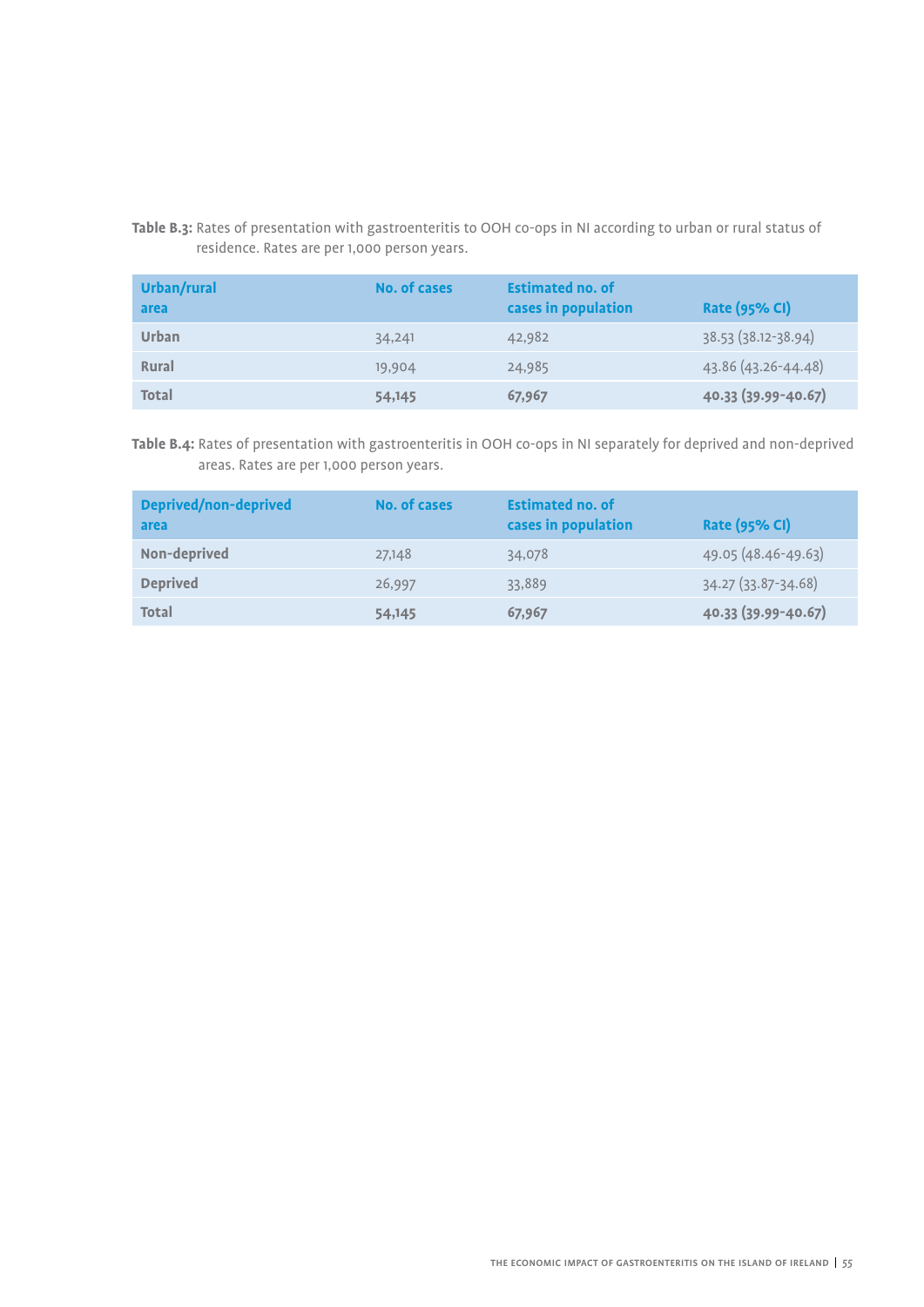## *Appendix C: Further cost calculations*

## **C.1 Sensitivity Analysis based on confidence intervals**

The cost results in Chapter 3 are calculated from rates of gastroenteritis that are based on the various data sources that were collected for this study. As is common in statistics, confidence intervals are produced for these rates and therefore this section is devoted to documenting upper and lower bounds of these costs based on these confidence intervals.

## **C.1.1 In-hours Practices**

#### **Table C.1**: In-hours ROI direct costs

| Age                          | <b>Actual</b>             | <b>Lower</b>              | <b>Upper</b>              |  |  |
|------------------------------|---------------------------|---------------------------|---------------------------|--|--|
| Gender $=$ male              |                           |                           |                           |  |  |
| Total                        | €3,423,877 (£2,311,035)   | €2,913,739 (£1,966,705)   | €4,051,586 (£2,734,722)   |  |  |
| <b>Gender = female</b>       |                           |                           |                           |  |  |
| <b>Total</b>                 | €4,684,860 (£3,162,168)   | €4,092,262 (£2,762,178)   | €5,395,412 (£3,641,774)   |  |  |
| Strata = urban               |                           |                           |                           |  |  |
| <b>Total</b>                 | €5,087,586 (£3,433,999)   | €4,805,193 (£3,243,390)   | €5,386,575 (£3,635,809)   |  |  |
| Strata = rural               |                           |                           |                           |  |  |
| Total                        | €3,021,150 (£2,039,204)   | €2,802,552 (£1,891,655)   | €3,256,800 (£2,198,262)   |  |  |
| Strata = deprived            |                           |                           |                           |  |  |
| <b>Total</b>                 | €33,003,247 (£22,276,400) | €31,253,958 (£21,095,672) | €34,810,845 (£23,496,485) |  |  |
| <b>Strata = non-deprived</b> |                           |                           |                           |  |  |
| Total                        | €10,558,726 (£7,126,887)  | €9,709,954 (£6,553,986)   | €11,475,400 (£7,745,620)  |  |  |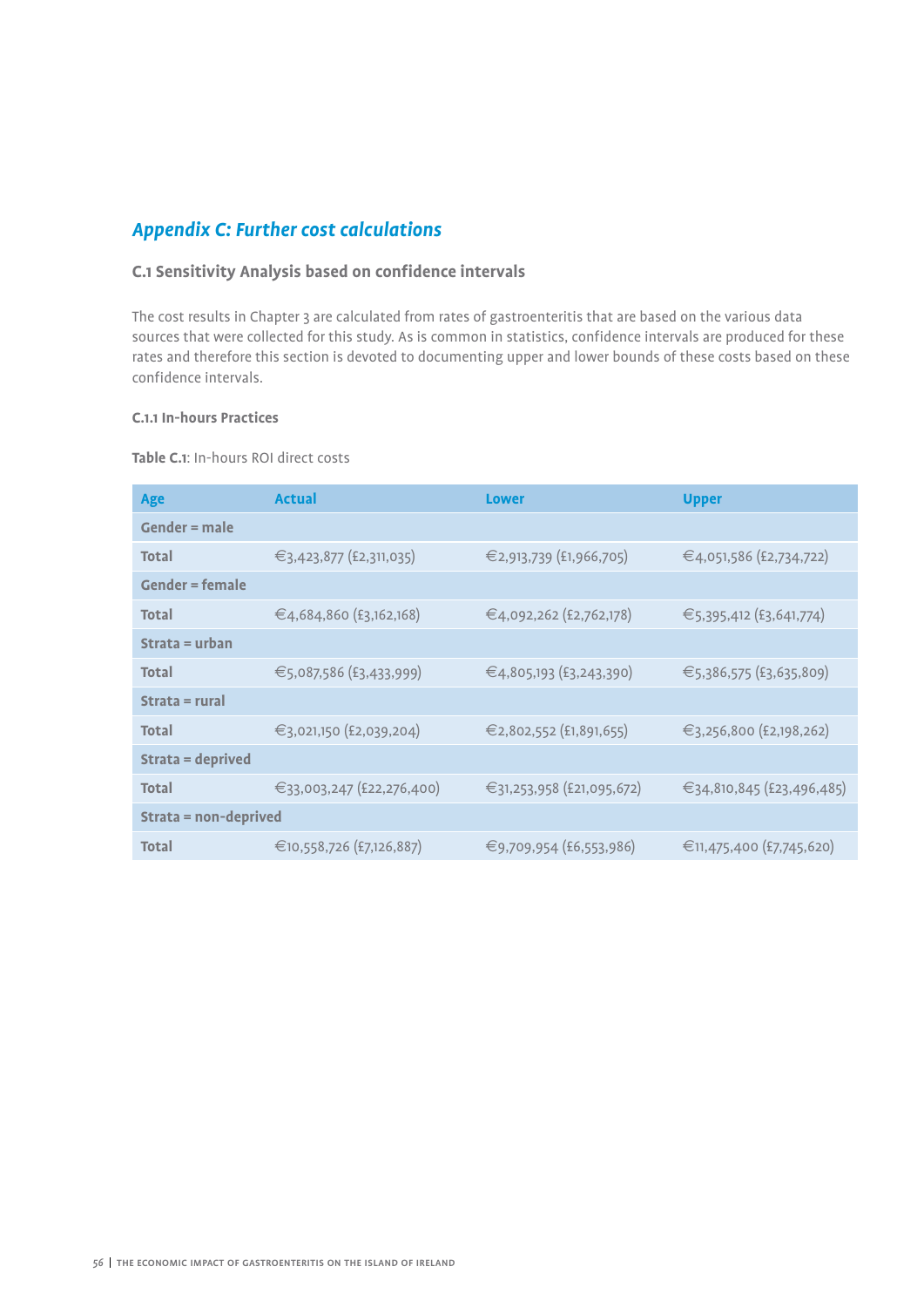**Table C.2**: In-hours NI direct costs:

| Age                   | <b>Actual</b>         | <b>Lower</b>            | <b>Upper</b>              |
|-----------------------|-----------------------|-------------------------|---------------------------|
| $Gender = male$       |                       |                         |                           |
| <b>Total</b>          | €763,622 (£515,427)   | €377,304 (£254,671)     | €1,070,034 (£722,247,269) |
| $Gender = female$     |                       |                         |                           |
| <b>Total</b>          | €1,005,199 (£678,486) | €3,367,379 (£2,272,900) | €4,436,773 (£2,994,715)   |
| Strata = $urban$      |                       |                         |                           |
| <b>Total</b>          | €1,382,196 (£932,949) | €1,368,482 (£923,692)   | €1,396,325 (£942,486)     |
| $Strata = rural$      |                       |                         |                           |
| <b>Total</b>          | €386,626 (£260,963)   | €379,362 (£256,060)     | €394,096 (£266,006)       |
| Strata = deprived     |                       |                         |                           |
| Total                 | €1,382,196 (£932,949) | €1,368,146 (£923,466)   | €1,396,245 (£942,432)     |
| Strata = non-deprived |                       |                         |                           |
| <b>Total</b>          | €386,626 (£260,963)   | €379,141 (£255,911)     | €394,110 (£266,015)       |

## **Table C.3**: In-hours direct and indirect costs: ROI and NI combined

| Age                    | <b>Actual</b>             | <b>Lower</b>              | <b>Upper</b>              |
|------------------------|---------------------------|---------------------------|---------------------------|
| $Gender = male$        |                           |                           |                           |
| <b>Total</b>           | €763,622 (£515,427)       | €377,304 (£254,671)       | €1,070,034 (£722,247,269) |
| <b>Gender = female</b> |                           |                           |                           |
| <b>Total</b>           | €30,217,897 (£20,396,355) | €25,874,627 (£17,464,752) | €35,664,640 (£24,072,777) |
| $Strata = NI$          |                           |                           |                           |
| <b>Total</b>           | €10,466,509 (£7,064,643)  | €9,562,614 (£6,454,535)   | €11,451,499 (£7,729,487)  |
| $Strata = ROI$         |                           |                           |                           |
| <b>Total</b>           | €42,845,977 (£28,920,006) | €40,941,901 (£27,634,801) | €44,910,500 (£30,313,510) |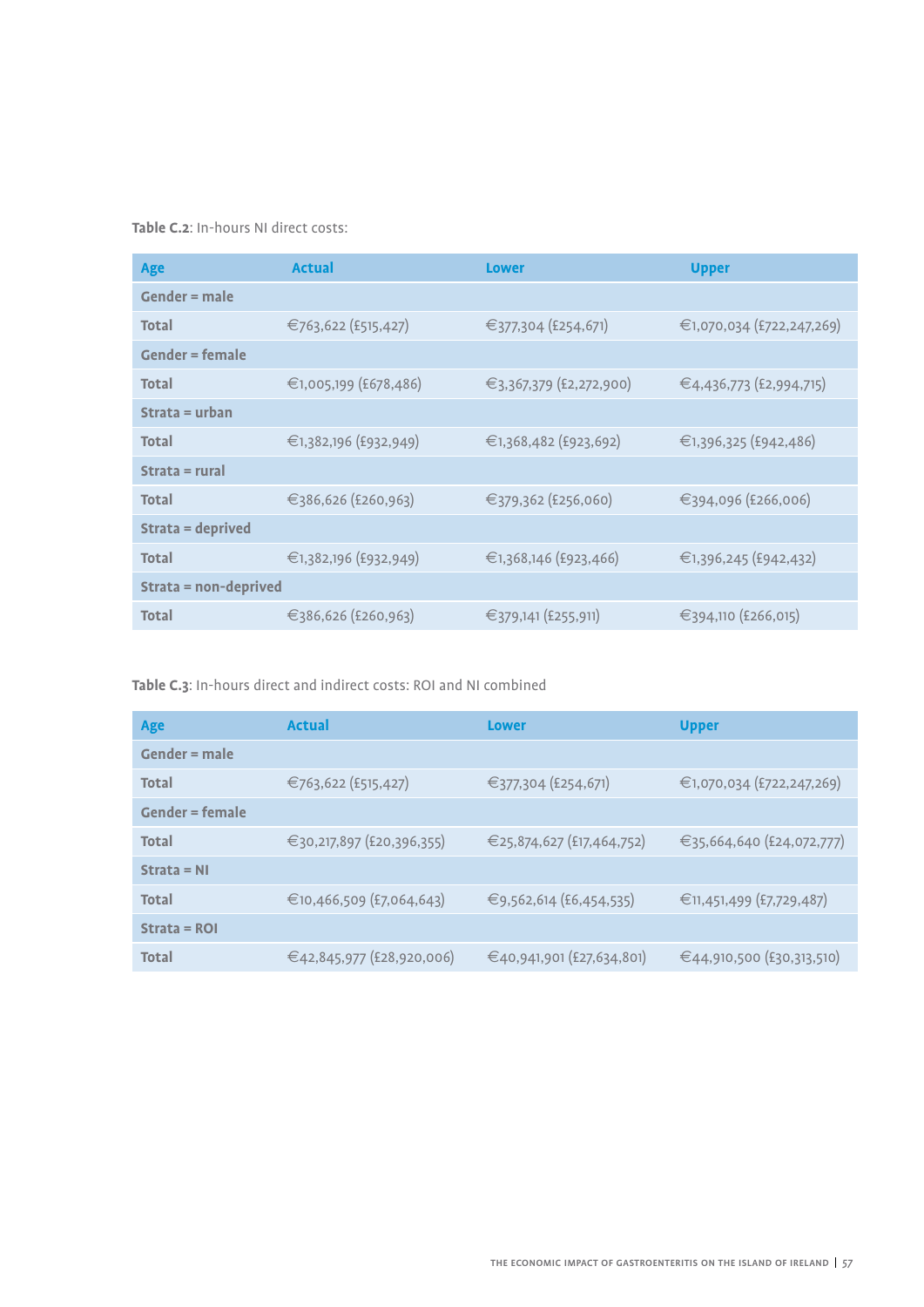## **C.1.2 OOH practices**

**Table C.4**: OOH direct costs: ROI and NI combined

| Age                    | <b>Actual</b>           | <b>Lower</b>            | <b>Upper</b>            |
|------------------------|-------------------------|-------------------------|-------------------------|
| <b>ROI</b>             |                         |                         |                         |
| $Gender = male$        |                         |                         |                         |
| <b>Total</b>           | €1,976,139 (£1,333,846) | €1,916,878 (£1,293,848) | €2,037,529 (£1,375,284) |
| <b>Gender = female</b> |                         |                         |                         |
| <b>Total</b>           | €2,642,548 (£1,783,656) | €2,623,248 (£1,736,881) | €2,714,053 (£1,831,921) |
| <b>NI</b>              |                         |                         |                         |
| $Gender = male$        |                         |                         |                         |
| <b>Total</b>           | €1,159,848 (£782,869)   | €1,123,338 (£761,226)   | €1,197,825 (£808,504)   |
| <b>Gender = female</b> |                         |                         |                         |
| <b>Total</b>           | €1,692,286 (£1,142,252) | €1,648,587 (£1,112,758) | €1,737,435 (£1,172,727) |
|                        |                         |                         |                         |

**Table C.5**: In-hours direct and indirect costs: ROI and NI combined

| Age               | <b>Actual</b>             | <b>Lower</b>              | <b>Upper</b>              |
|-------------------|---------------------------|---------------------------|---------------------------|
| $Gender = male$   |                           |                           |                           |
| <b>Total</b>      | €20,722,331 (£13,987,076) | €20,086,660 (£13,558,012) | €21,381,799 (£14,432,201) |
| $Gender = female$ |                           |                           |                           |
| <b>Total</b>      | €28,658,281 (£19,343,653) | €27,918,187 (£18,844,106) | €29,422,234 (£19,859,302) |
| $Strata = NI$     |                           |                           |                           |
| <b>Total</b>      | €15,762,917 (£10,593,118) | €15,562,427 (£10,504,265) | €15,826,818 (£10,682,722) |
| $Strata = ROI$    |                           |                           |                           |
| <b>Total</b>      | €33,617,694 (£22,691,137) | €33,340,745 (£22,504,203) | €33,896,944 (£22,879,624) |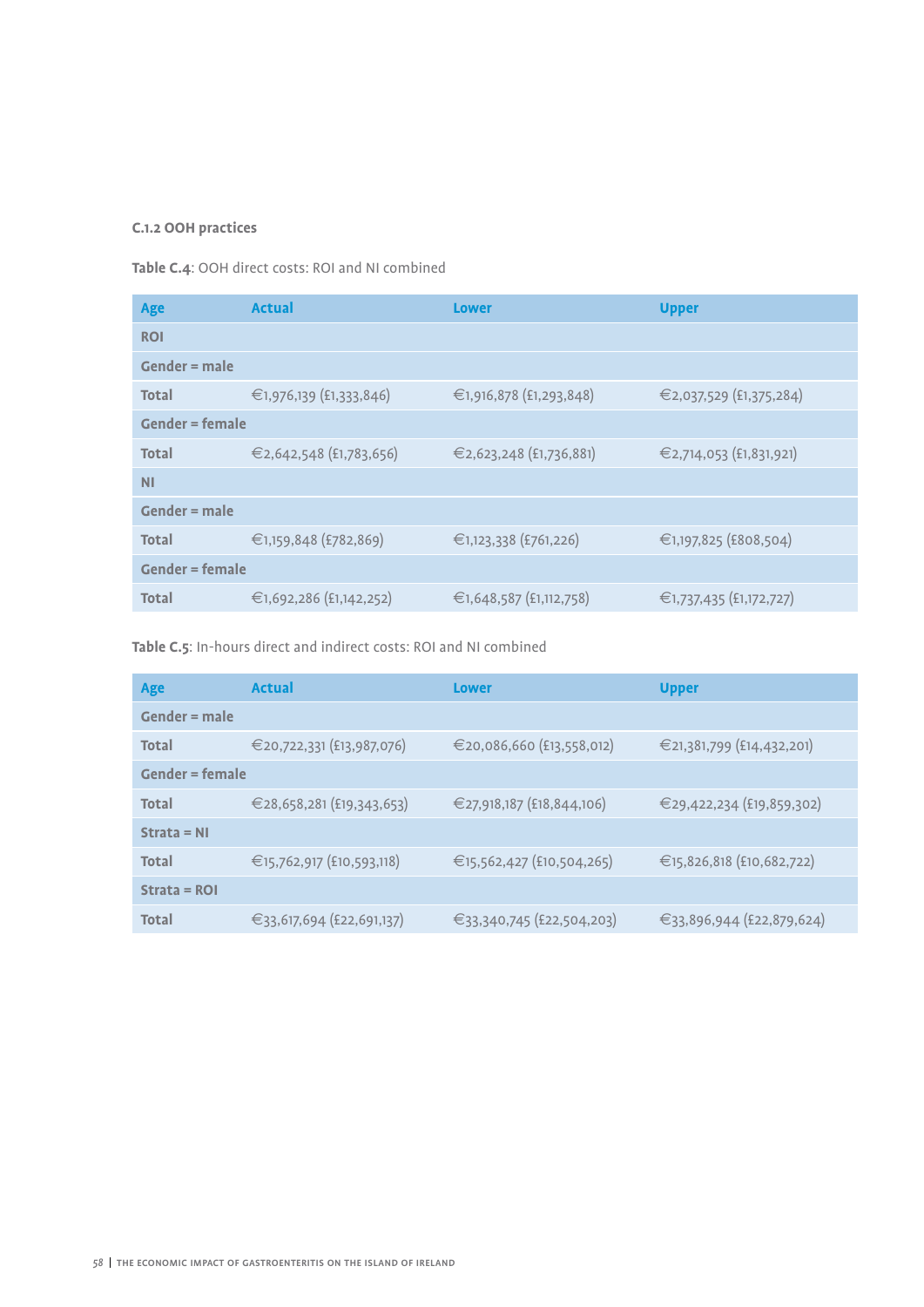## **C.1.3 Hospitalisation**

**Table C.6:** Hospitalisation costs ROI

| Age                    | <b>Actual</b>           | <b>Lower</b>            | <b>Upper</b>            |
|------------------------|-------------------------|-------------------------|-------------------------|
| <b>ROI</b>             |                         |                         |                         |
| $Gender = male$        |                         |                         |                         |
| <b>Total</b>           | €2,683,526 (£1,811,316) | €2,454,239 (£1,811,316) | €2,906,146 (£1,961,579) |
| <b>Gender = female</b> |                         |                         |                         |
| <b>Total</b>           | €3,072,237 (£2,073,686) | €2,842,353 (£1,918,520) | €3,344,167 (£2,257,233) |
| <b>NI</b>              |                         |                         |                         |
| $Gender = male$        |                         |                         |                         |
| <b>Total</b>           | €1,308,691 (£883,335)   | €1,156,950 (£780,914)   | €1,490,376 (£1,005,968) |
| <b>Gender = female</b> |                         |                         |                         |
| <b>Total</b>           | €1,308,691 (£883,335)   | €1,156,950 (£780,914)   | €1,490,376 (£1,005,968) |
|                        |                         |                         |                         |

## **C.1.4 Costs for the Community who do not present**

## **Table C.7**: Community costs

| Age             | <b>Actual</b>            | <b>Lower</b>            | <b>Upper</b>             |
|-----------------|--------------------------|-------------------------|--------------------------|
| $Gender = male$ |                          |                         |                          |
| $\leq$ 1        | €330,653 (£223,183)      | €262,400 (£177,114)     | €419,400 (£283,085)      |
| $1 - 4$         | €1,556,105 (£1,050,334)  | €1,314,704 (£887,393)   | €1,846,998 (£1,246,679)  |
| $5 - 7$         | €215,432 (£145,411)      | €144,072 (£97,245)      | €332,792 (£224,626)      |
| $8 - 17$        | €1,146,065 (£773,566)    | €842,880 (£568,924)     | €1,565,270 (£1,056,520)  |
| $18 - 64$       | €6,283,159 (£4,240,982)  | €5,558,422 (£3,751,801) | €7,113,838 (£4,801,670)  |
| 65-74           | €265,565 (£179,250)      | €184,007 (£124,200)     | €389,562 (£262,945)      |
| $75+$           | €239,932 (£161,948)      | €149,507 (£100,914)     | €388,986 (£262,556)      |
| <b>Total</b>    | €10,036,911 (£6,774,674) | €8,455,992 (£5,707,591) | €12,056,846 (£8,138,081) |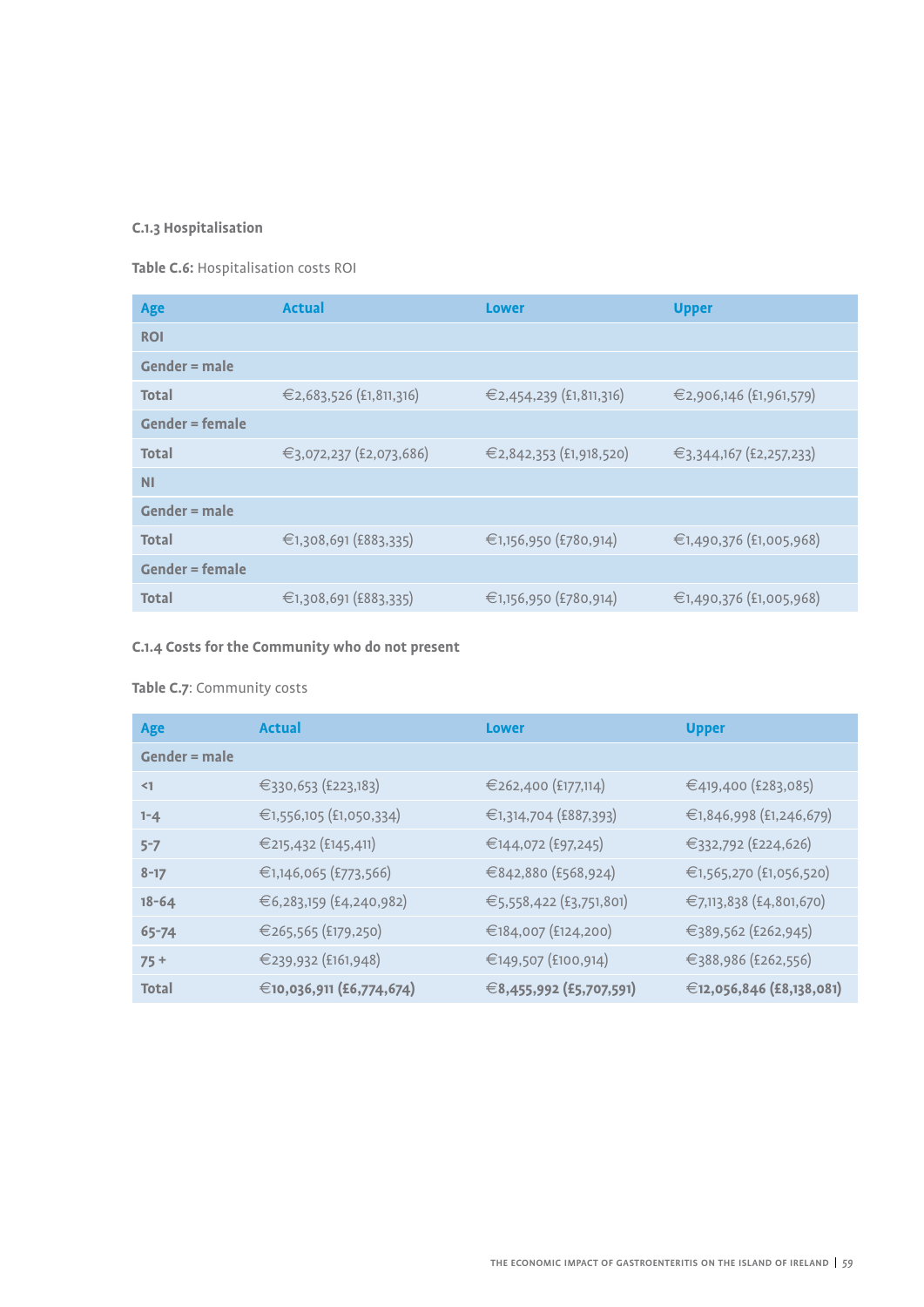## **Table C.7:** Community costs

| $Gender = female$ |                         |                          |                           |
|-------------------|-------------------------|--------------------------|---------------------------|
| $\leq$ 1          | €759,535 (£512,668)     | €590,110 (£398,310)      | €983,821 (£664,056)       |
| $1 - 4$           | €1,074,473 (£725,244)   | €898,513 (£606,475)      | €1,288,635 (£869,798)     |
| $5 - 7$           | €565,249 (£381,529)     | €387,977 (£261,875)      | €827,558 (£558,582)       |
| $8 - 17$          | €1,653,663 (£1,116,183) | €1,295,419 (£874,377)    | €2,128,321 (£1,436,566)   |
| $18 - 64$         | €9,116,463 (£6,153,394) | €8,291,553 (£5,596,599)  | €10,037,133 (£6,774,824)  |
| 65-74             | €219,121 (£147,902)     | €156,354 (£105,535)      | €307,761 (£207,731)       |
| $75 +$            | €307,179 (£207,338)     | €226,855 (£153,122)      | €418,294 (£282,339)       |
| <b>Total</b>      | €13,695683 (9,244,257)  | €11,846,781 (£7,996,293) | €15,991,523 (£10,793,876) |

**C.2 Using Capitation, Fees and Allowances as proxies when costing ROI consultations**

**Table C.8**: In-hours Practices direct costs

| Age          | <b>Gender = male</b>    | <b>Gender = female</b>  |
|--------------|-------------------------|-------------------------|
| $\leq$ 1     | €366,512 (£247,387)     | €309,215 (£208,712)     |
| $1 - 4$      | €684,523 (£462,036)     | €609,342 (£411,291)     |
| $5 - 7$      | €118,977 (£80,307)      | €130,887 (£88,345)      |
| $8 - 17$     | €203,229 (£137,175)     | €337,176 (£227,586)     |
| $18 - 64$    | €1,351,745 (£912,395)   | €2,272,355 (£1,533,785) |
| 65-74        | €141,504 (£95,512)      | €153,690 (£103,737)     |
| $75+$        | €83,429 (£56,313)       | €203,942 (£137,656)     |
| <b>Total</b> | €2,949,919 (£1,991,124) | €4,016,607 (£2,711,112) |

**Table 13:** OOH Practices direct costs

| Age          | $Gender = male$         | <b>Gender = female</b>  |
|--------------|-------------------------|-------------------------|
| $\leq$ 1     | €89,222 (£60,223)       | €85,337 (£57,601)       |
| $1 - 4$      | €725,906 (£489,969)     | €695,205 (£469,247)     |
| $5 - 7$      | €184,157 (£124,302)     | €169,019 (£114,083)     |
| $8 - 17$     | €221,575 (£149,558)     | €235,696 (£159,089)     |
| $18 - 64$    | €530,372 (£357,988)     | €1,029,246 (£694,716)   |
| 65-74        | €82,668 (£55,799)       | €140,131 (£94,585)      |
| $75+$        | €142,239 (£96,008)      | €287,914 (£194,335)     |
| <b>Total</b> | €1,976,139 (£1,333,847) | €2,642,548 (£1,783,656) |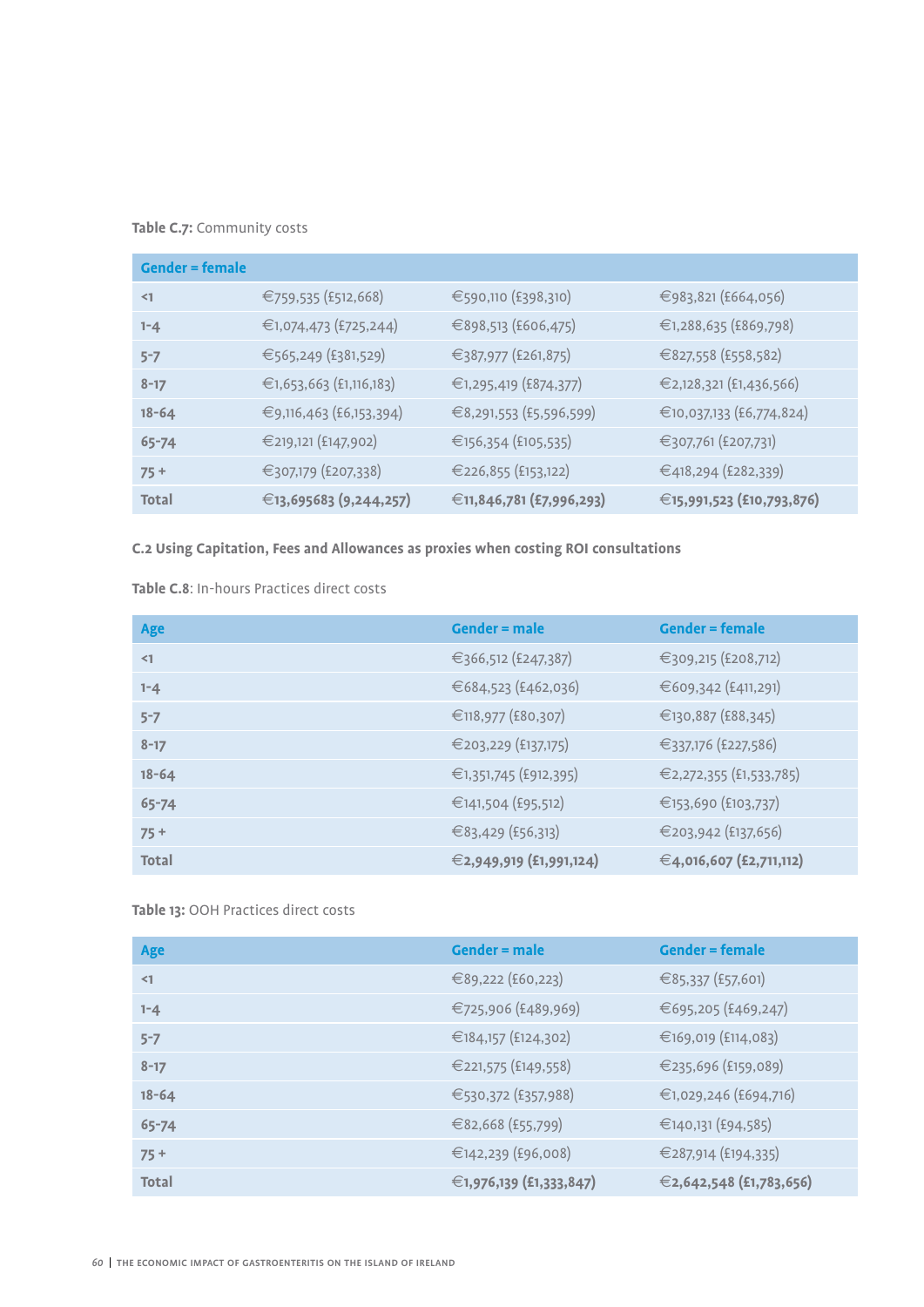## *Appendix D: Survey characteristics*

**Figure D.1**: Respondents to Survey Age Breakdown



**Figure D.2**: Practices which distributed surveys by location: Urban/Rural

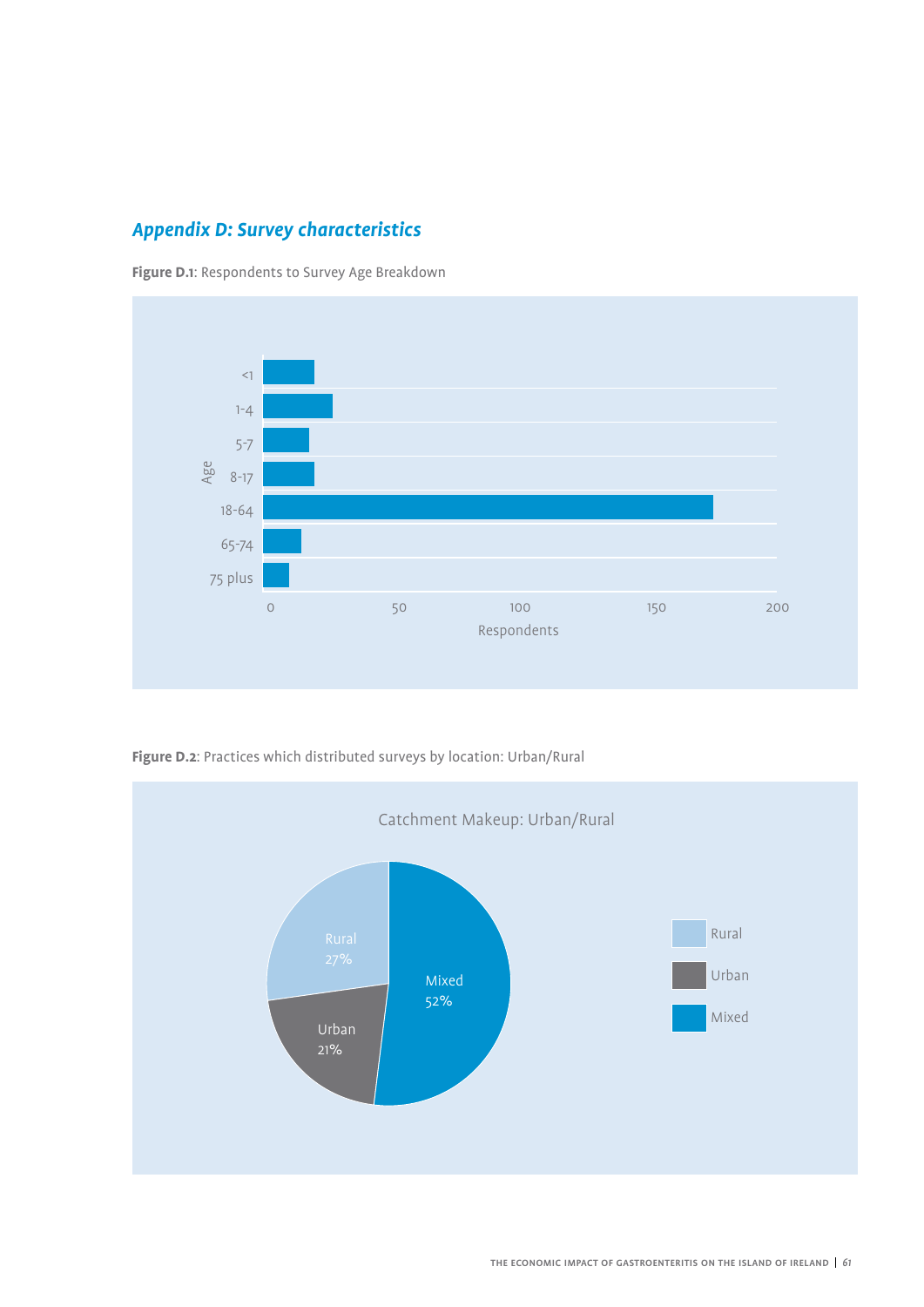

**Figure D.3:** Practices which distributed surveys by location: Deprived/Non-Deprived

**Figure D.4:** Respondents by occupation

|         |                              |                        | Occupation |    |    |    |
|---------|------------------------------|------------------------|------------|----|----|----|
| Other   |                              |                        |            |    |    |    |
|         | Never Worked                 |                        |            |    |    |    |
|         | Home Maker                   |                        |            |    |    |    |
|         | Unskilled Manual Worker      |                        |            |    |    |    |
|         | Skilled Manual Worker        |                        |            |    |    |    |
|         | Other non-manual worker      |                        |            |    |    |    |
|         | Professional/Sen. Managerial |                        |            |    |    |    |
|         |                              | Farmer (self-employed) |            |    |    |    |
|         | Self-Employed (not farmer)   |                        |            |    |    |    |
| $\circ$ | 10                           | 20                     | 30         | 40 | 50 | 60 |
|         |                              |                        |            |    |    |    |
|         |                              |                        |            |    |    |    |